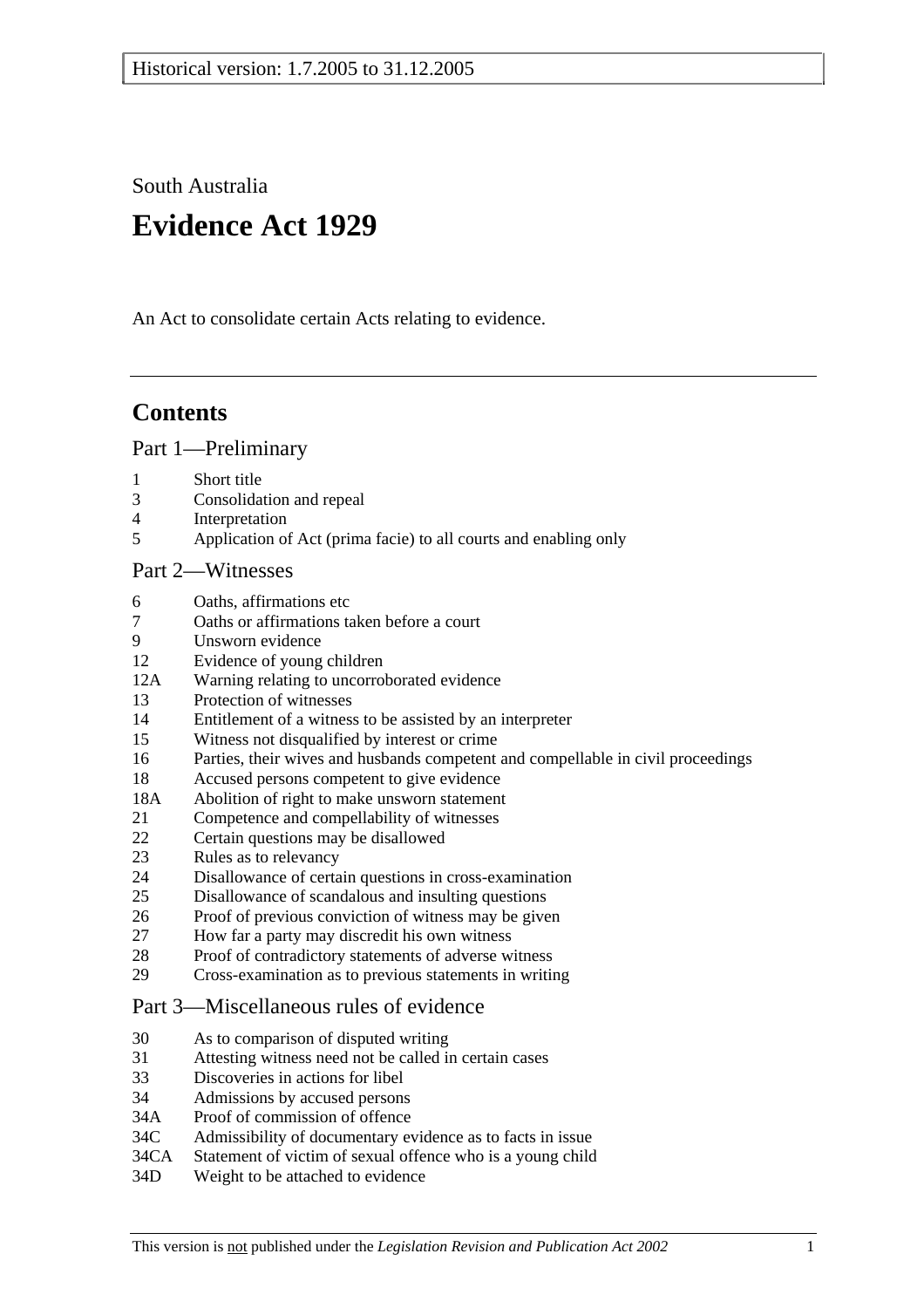- 34E Proof of instrument to validity of which attestation is necessary
- 34F Presumptions as to documents twenty years old
- 34G Interpretation and savings
- 34H Evidence of access or non-access
- 34I Evidence in sexual cases
- 34J Special provision for taking evidence where witness is seriously ill
- 34K Admissibility of depositions at trial

#### Part 4—Public Acts and documents

- 35 Judicial notice of legislative instruments
- 36 Proof of votes and proceedings of Parliament
- 37 Evidentiary value of official publications
- 37A Proof of Gazette
- 37B Proof of printing by Government Printer
- 37C Proof of Imperial orders-in-Council
- 38 Foreign and Colonial Acts of State, judgments etc provable by copies
- 39 Public documents provable by examined or certified copy
- 40 Proof of documents by examined or certified copies
- 41 Certifying a false document
- 42 Proof of conviction or acquittal of an indictable offence
- 43 Proof of convictions and orders of courts of summary jurisdiction
- 43A Proof of identity of person convicted in another State
- 44 Registers of British vessels and certificates of registry admissible as prima facie evidence of their contents
- 45 Documents relating to transportation of persons or goods
- 45A Admission of business records in evidence
- 45B Admission of certain documents in evidence
- 45C Modification of best evidence rule

## Part 5—Banking records

- 46 Interpretation
- 47 Admission of banking record in evidence
- 48 Evidence of non-existence of account may be given by affidavit
- 49 Power to order inspection of banking records etc
- 50 Bank not compellable to produce records except under order
- 51 Costs occasioned by default of bank

#### Part 6—Telegraphic messages

- 53 Party may give notice of intention to adduce telegraphic message in evidence
- 54 And thereupon may produce message received with evidence that same received from telegraph station
- 55 After notice, sending a message may be proved by production of copy message and evidence of payment of fees for transmission
- 56 Certain documents may be transmitted by electric telegraph under restriction
- 57 Copies so transmitted to be as valid and effectual as originals
- 58 Penalty for false certificate of sending message
- 59 Signing false certificate upon copy

#### Part 6A—Computer evidence

- 59A Interpretation
- 59B Admissibility of computer output
- 59C Regulations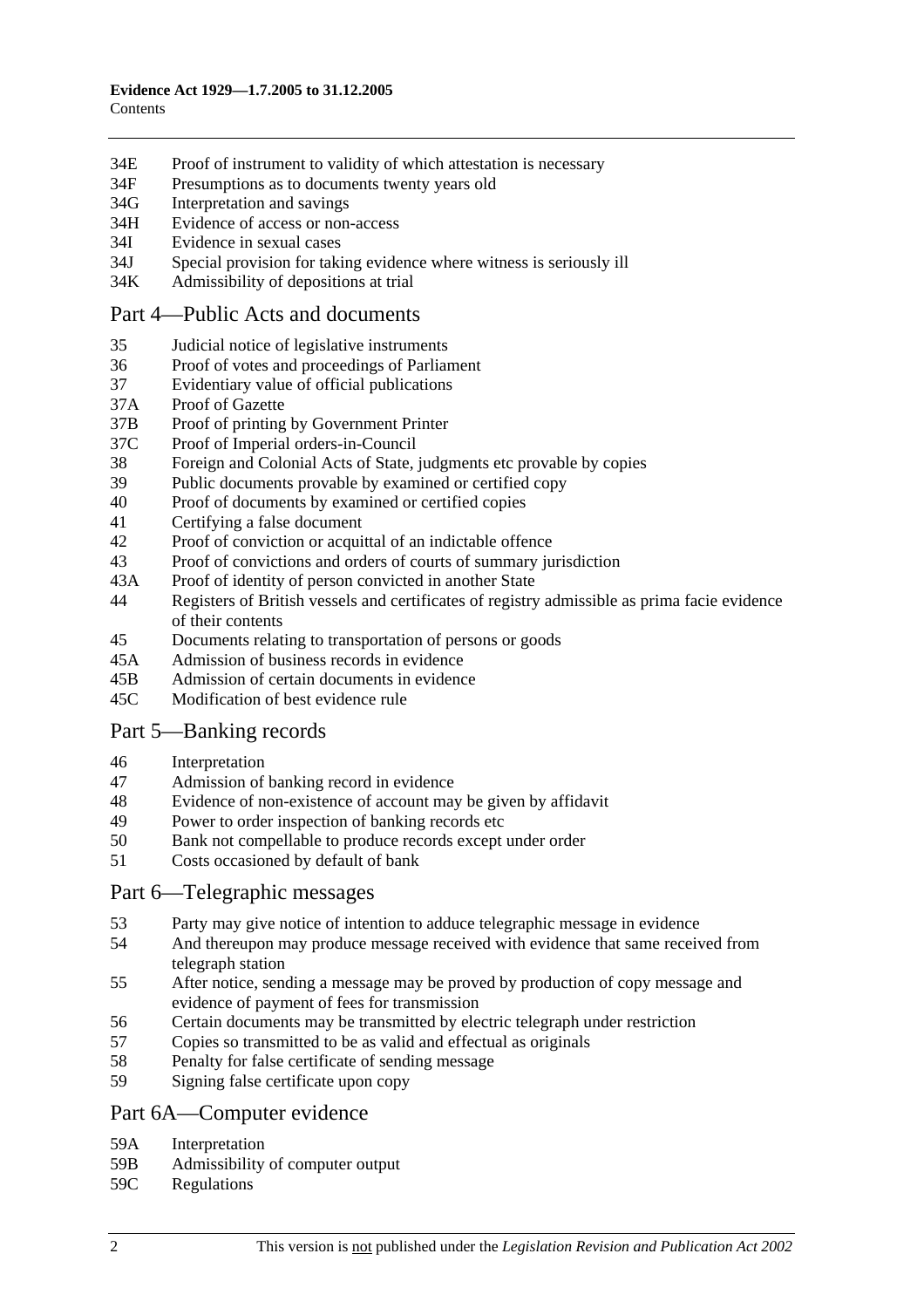## Part 6B—Obtaining evidence from outside a court's territorial jurisdiction

- 59D Interpretation
- 59E Taking of evidence outside the State
- 59F Power of South Australian Court to take evidence on request
- 59G Depositions to be signed
- 59H Transmission of request
- 59I Saving provision

## Part 6C—Use of audio and audio visual links

## Division 1—Preliminary

- 59IA Interpretation
- 59IB Transitional
- 59IC Application of Part

## Division 2—Use of interstate audio or audio visual link in proceedings before South Australian courts

- 59ID Application of this Division
- 59IE State courts may take evidence and submissions from outside State
- 59IF Expenses
- 59IG Counsel entitled to practise

## Division 3—Use of interstate audio or audio visual link in proceedings in participating States

- 59IH Application of Division
- 59II Recognised courts may take evidence or receive submissions from persons in South Australia
- 59IJ Powers of recognised courts<br>59IK Orders made by recognised
- Orders made by recognised court
- 59IL Enforcement of order
- 59IM Privileges, protection and immunity of participants in proceedings in courts of participating States
- 59IN Recognised court may administer oath in South Australia
- 59IO Assistance to recognised court
- 59IP Contempt of recognised courts
- Part 7—General provisions

#### Division 1—Power to dispense with formal proof

- 59J Court's power to dispense with formal proof
- Division 2—Notice of action
- 60 Sufficiency of notice of action

#### Division 3—Facilitation of proof of certain matters

- 62 Proof of "public place" in certain cases
- 62A Proof of place being within municipality etc
- 63 Proof of foreign law
- 63A Evidence as to foreign law
- 64 Proof of matters of history, science etc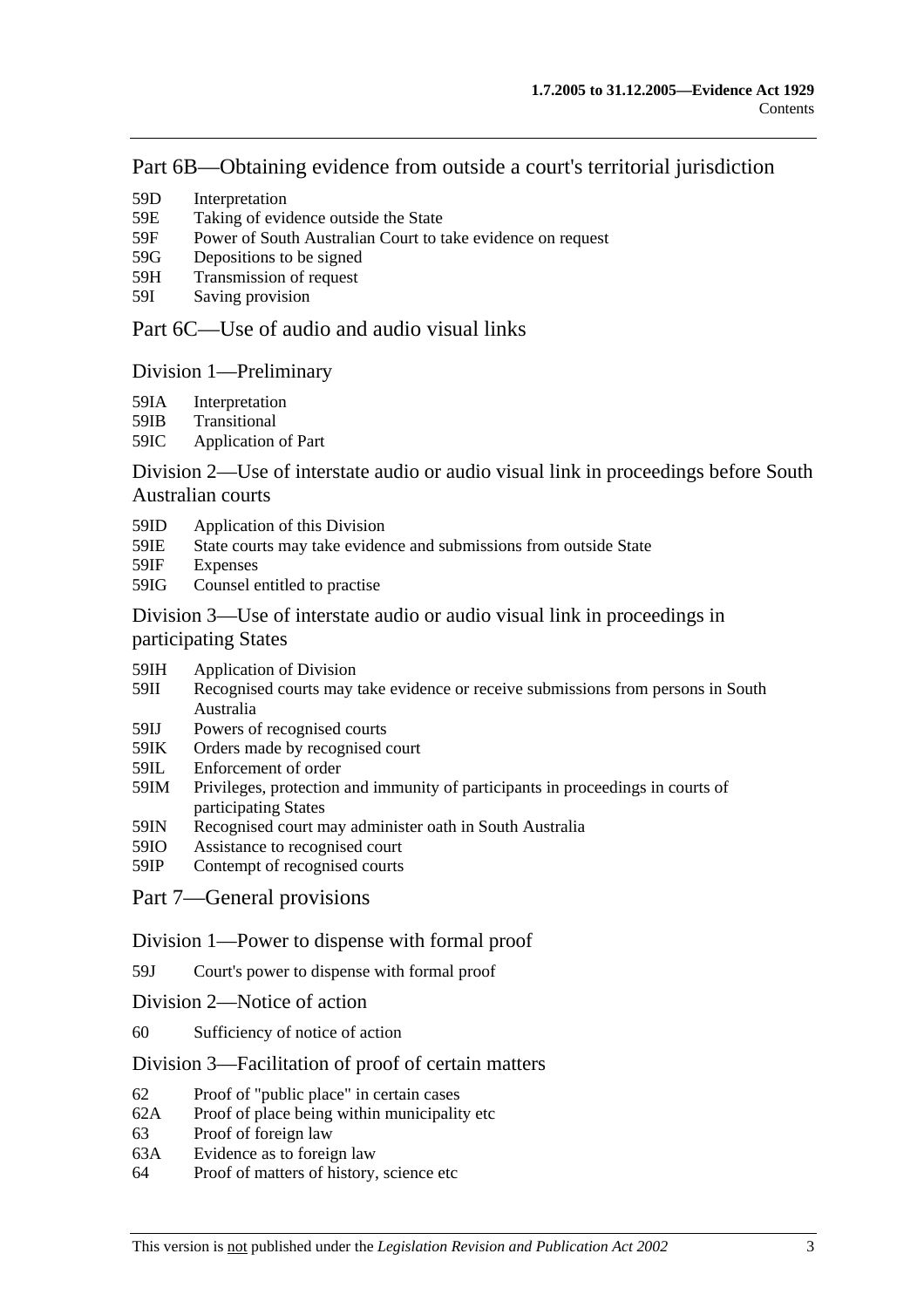- 65 Reference by court to books, official certificates etc
- 65A Proof of age

## Division 4—Taking affidavits etc outside the State

- 66 Taking of affidavits out of the State
- 66A Taking of affidavits out of the State by sailors, soldiers and airmen
- 67 Extension of provisions relating to affidavits to attestation etc of other documents

## Division 5—Admission of official documents in evidence

67A Admissibility of documents without proof of seal etc

## Division 6—Power of foreign authority to take evidence

- 67AB Taking of evidence in this State by foreign authorities
- Division 7—Select Committee evidence

67B Evidence before the Parliamentary Select Committee of Inquiry into Prostitution

Division 8—Evidence of settlement negotiations

67C Exclusion of evidence of settlement negotiations

## Division 9—Protected communications

- 67D Interpretation
- 67E Certain communications to be protected by public interest immunity
- 67F Evidence of protected communications

## Part 8—Publication of evidence

## Division 1—Preliminary

68 Interpretation

## Division 2—Orders for clearing court or suppressing publication of evidence etc

- 69 Order for clearing the court
- 69A Suppression orders
- 69B Appeals
- 70 Disobedience to orders under this Division
- 71 Attorney-General to provide annual report

## Division 3—Sexual cases

71A Restriction on reporting proceedings relating to sexual offences

Division 4—Cases generally

- 71B Publishers required to report result of certain proceedings
- 71C Restriction on reporting of proceedings following acquittals

## Part 9—Miscellaneous

73 Regulations

Schedule 1—Acts repealed or amended

Schedule 4—Affidavit about proof of identity of person convicted in another State or Territory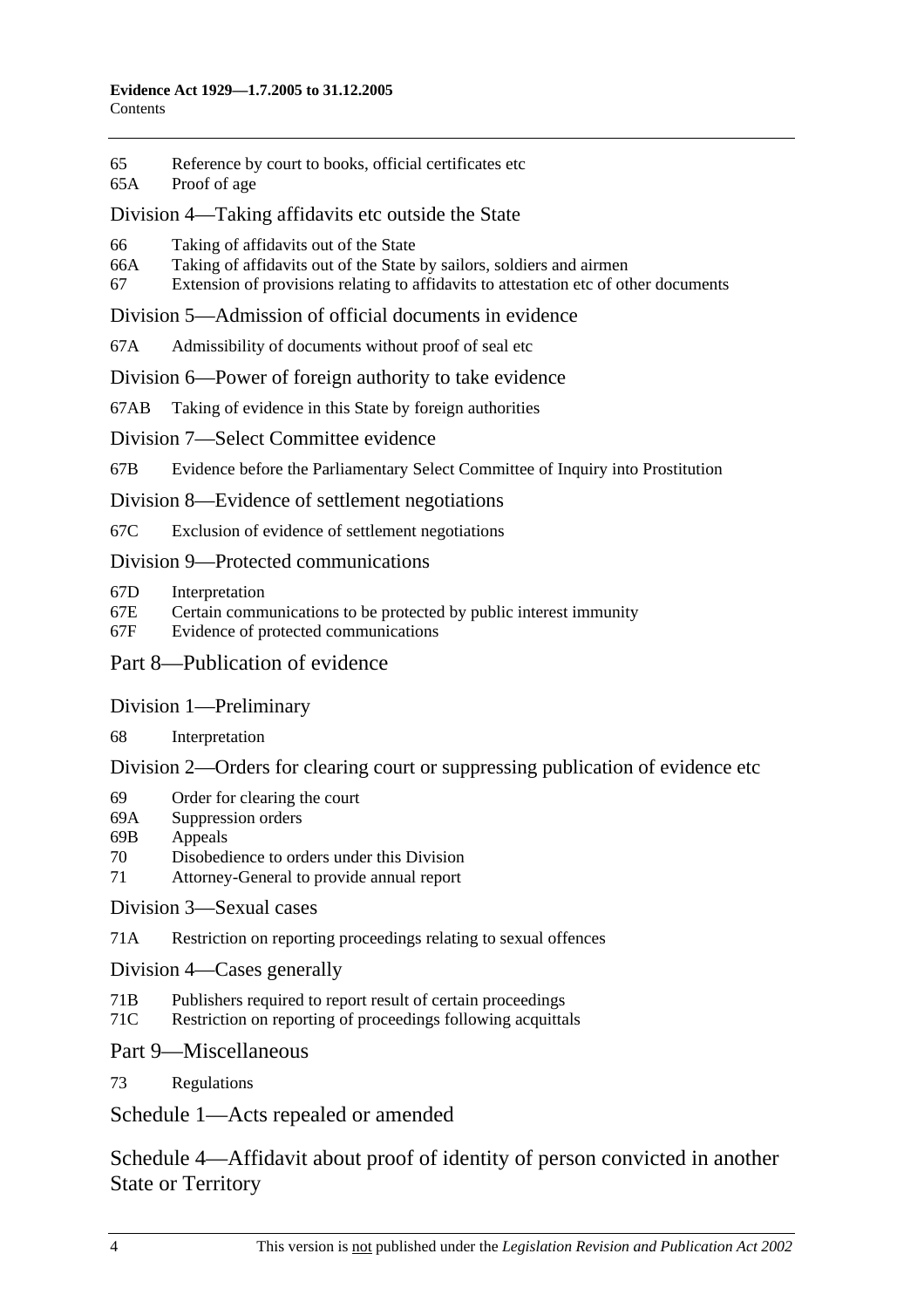Legislative history

Appendix—Divisional penalties and expiation fees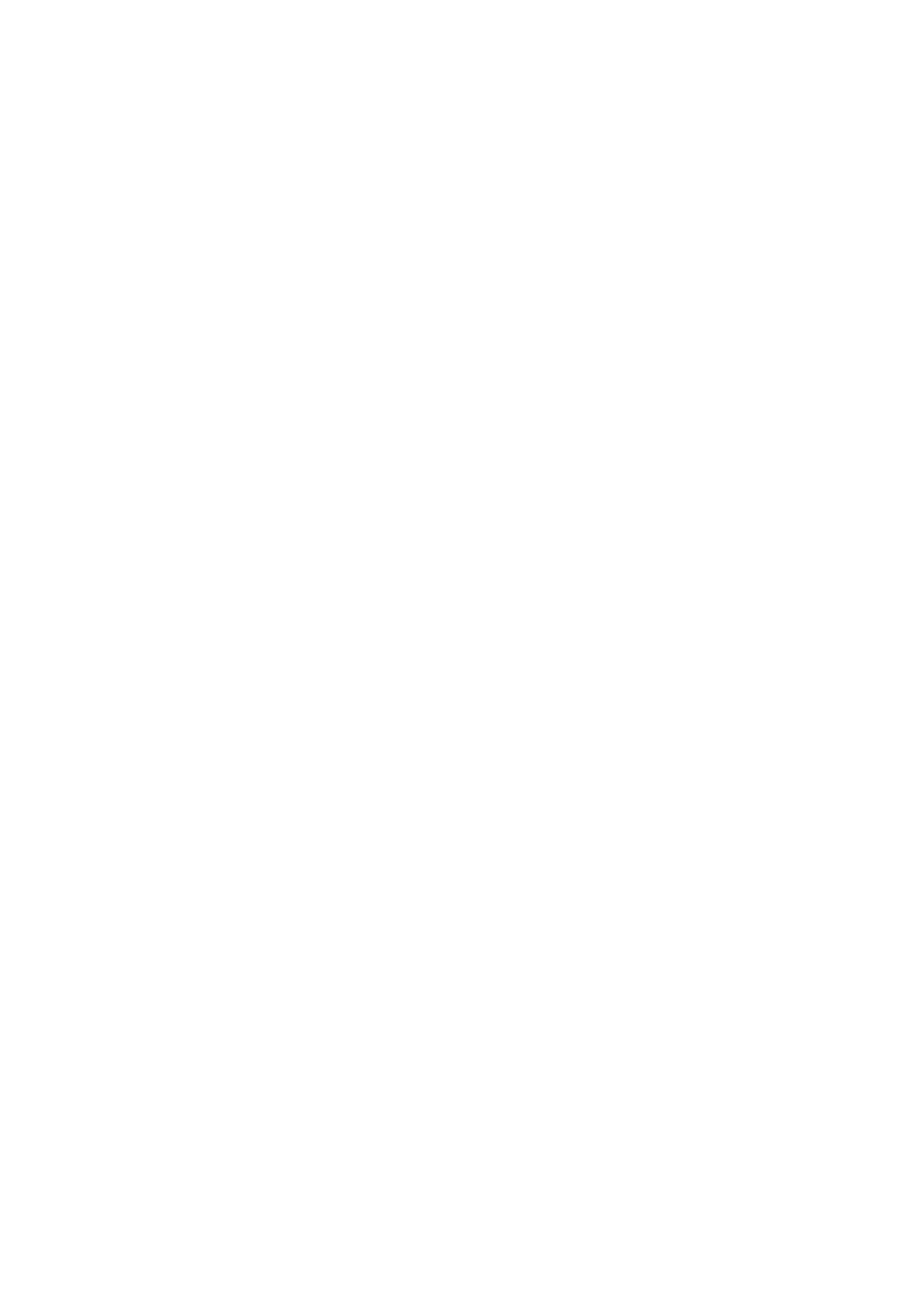## **The Parliament of South Australia enacts as follows:**

## **Part 1—Preliminary**

### **1—Short title**

This Act may be cited as the *Evidence Act 1929*.

### **3—Consolidation and repeal**

This Act is a consolidation of certain provisions contained in the Acts mentioned in Schedule 1, and the said Acts are hereby repealed to the extent expressed in the said Schedule.

#### **4—Interpretation**

In this Act, unless some other intention is expressed, or implied by the context—

*child* means a person under the age of 18 years;

*court* includes a tribunal, authority or person invested by law with judicial or quasijudicial powers, or with authority to make any inquiry or to receive evidence;

*judge* includes the member or members of any court having authority to admit evidence;

*legal proceeding* or *proceeding* includes any action, trial, inquiry, cause, or matter, whether civil or criminal, in which evidence is or may be given and includes an arbitration;

#### *sexual offence* means—

- (a) rape; or
- (b) indecent assault; or
- (c) any offence involving unlawful sexual intercourse or an act of gross indecency; or
- (d) incest; or
- (da) any offence involving sexual exploitation or abuse of a child, or exploitation of a child as an object of prurient interest; or
- (e) any attempt to commit, or assault with intent to commit, any of the foregoing offences;

*sworn evidence* means evidence given under the obligation of an oath or an affirmation; and *unsworn evidence* has a corresponding meaning;

*electric telegraph* means any system of telecommunication operated by the Australian Telecommunication Commission or any other authority approved by proclamation;

*telegraphic message* means any message or other communication transmitted, or intended for transmission, or purporting to have been transmitted, by electric telegraph;

*telegraph station* means a station established or used by the Australian Telecommunication Commission or other authority approved by proclamation for the receipt or transmission of telegraphic messages;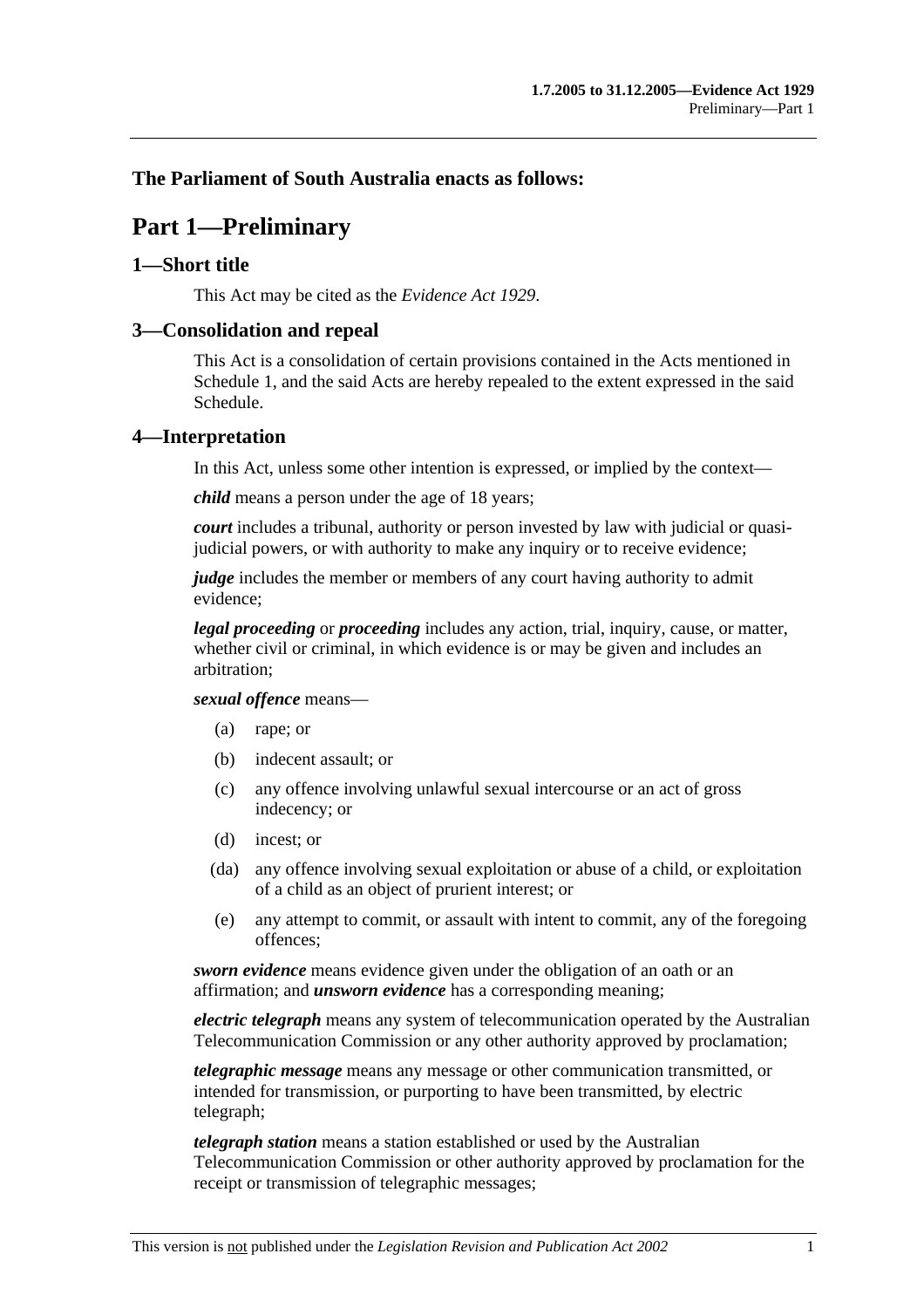*young child* means a child of or under the age of 12 years.

#### **Note—**

For definition of divisional penalties (and divisional expiation fees) see Appendix.

## **5—Application of Act (***prima facie***) to all courts and enabling only**

The provisions of this Act, unless an intention to the contrary is expressed, or appears or is implied by the context—

- (a) apply to every proceeding before any court whatever; and
- (b) are in addition to, and not in derogation of, any rules of evidence, or power, or right, or duty in relation to procedure or evidence, whether existing at common law, or provided for by any law, at any time, in force in the State.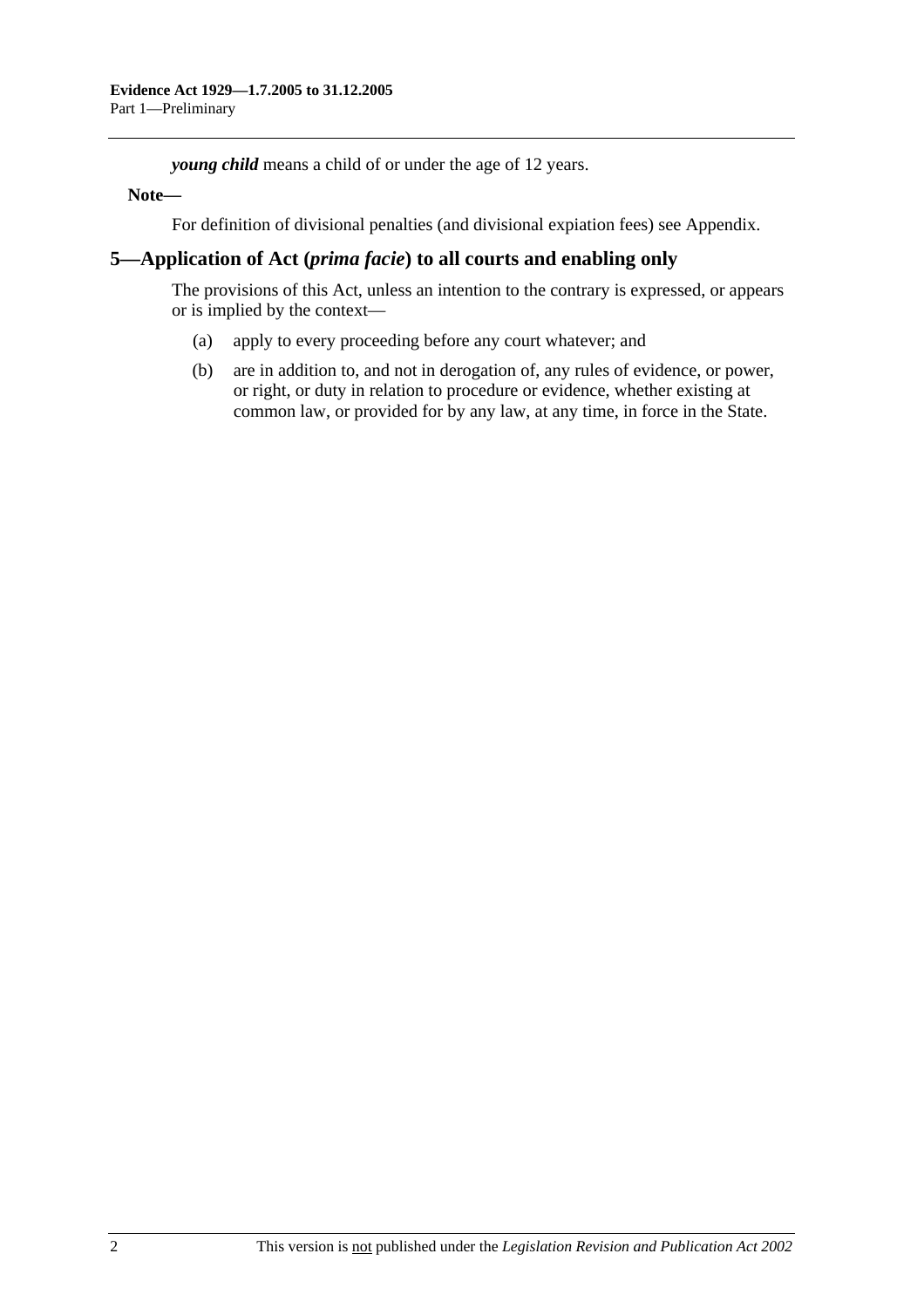## **Part 2—Witnesses**

## **6—Oaths, affirmations etc**

- (1) An oath shall be administered and taken as follows:
	- (a) the person taking the oath shall hold a copy of the Bible (being a book that contains the New Testament, the Old Testament or both) in his hand and, after the oath has been tendered to him, shall say "I swear"; or
	- (b) in any other manner and form which the person taking the oath declares to be binding on his conscience; or
	- (c) in any other manner or form authorised or permitted by law.
- (2) Where an oath has been lawfully administered and taken, the fact that the person taking the oath had no religious belief, or that the oath was not taken so as to be binding on his conscience, shall not affect, at law, the validity or effect of the oath.
- (3) A person is permitted, and should be offered the choice, to make an affirmation instead of an oath in all circumstances in which, and for all purposes for which, an oath is required or permitted by law.
- (4) An affirmation is to be administered to a person by asking the person "Do you solemnly and truly affirm" followed by the words of the appropriate oath (omitting any words of imprecation or calling to witness) after which the person must say "I do solemnly and truly affirm".
- (5) Every affirmation has, at law, the same force and effect as an oath.
- (6) No oath or affirmation is invalid by reason of a procedural or formal error or deficiency.

#### **7—Oaths or affirmations taken before a court**

- (1) Every court has authority to administer an oath or an affirmation.
- (2) Where an oath or affirmation is to be taken before a court, or in connection with proceedings before a court, it may be administered by—
	- (a) the court itself; or
	- (b) an officer of the court; or
	- (c) any person authorised by the court to administer the oath or affirmation; or
	- (d) any other person authorised by law to administer the oath or affirmation.

#### **9—Unsworn evidence**

- (1) A person is presumed to be capable of giving sworn evidence in any proceedings unless the judge determines that the person does not have sufficient understanding of the obligation to be truthful entailed in giving sworn evidence.
- (2) If the judge determines that a person does not have sufficient understanding of the obligation to be truthful entailed in giving sworn evidence, the judge may permit the person to give unsworn evidence provided that—
	- (a) the judge—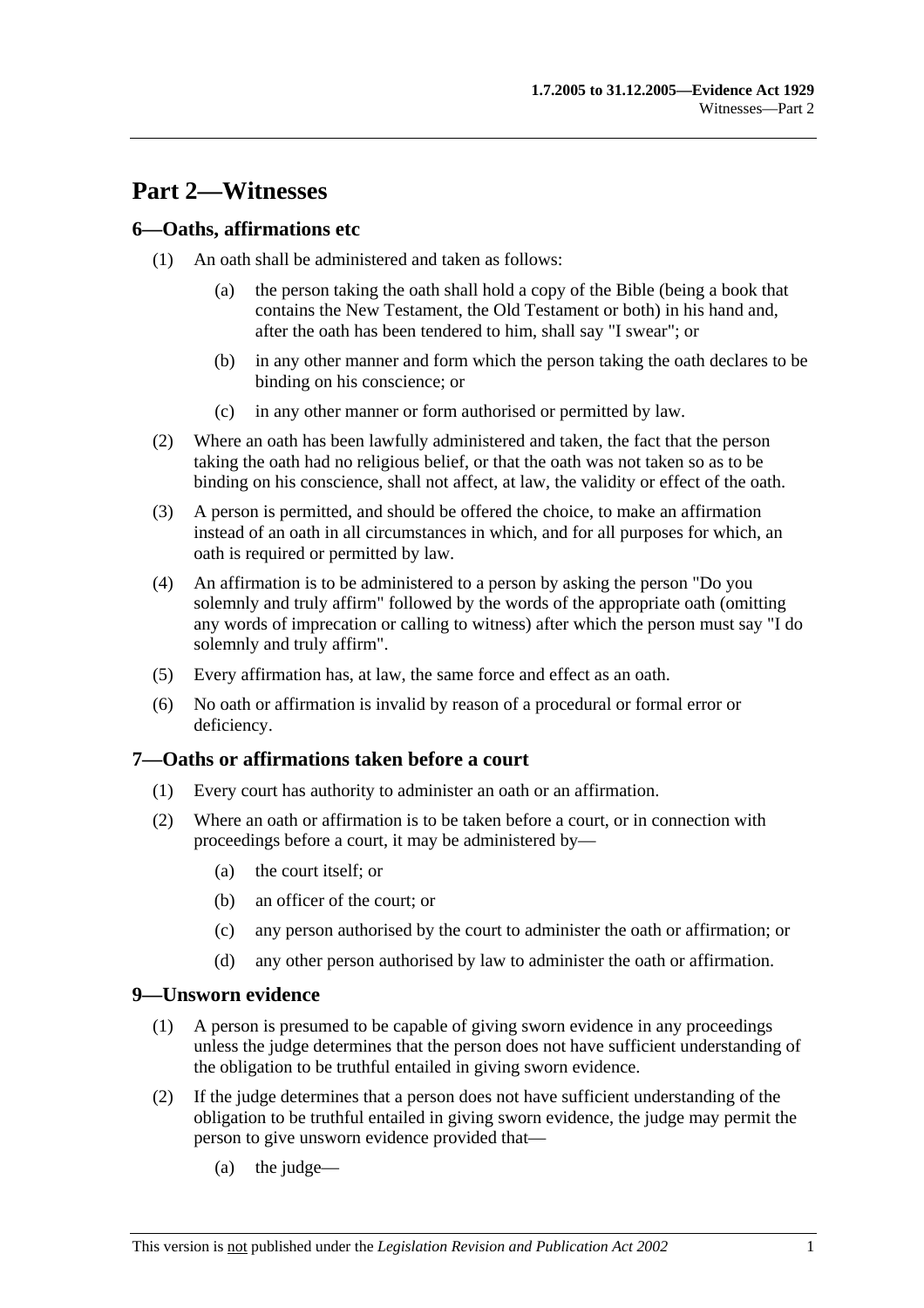- (i) is satisfied that the person understands the difference between the truth and a lie; and
- (ii) tells the person that it is important to tell the truth; and
- (b) the person indicates that he or she will tell the truth.
- (3) In determining a question under this section, the judge is not bound by the rules of evidence, but may inform himself or herself as the judge thinks fit.
- (4) If unsworn evidence is given under this section in a trial by jury, the judge—
	- (a) must explain to the jury the reason the evidence is unsworn; and
	- (b) may, and if a party so requests must, warn the jury of the need for caution in determining whether to accept the evidence and the weight to be given to it.
- (5) A justice to whom it appears that a person who desires to lay a complaint or information does not have sufficient understanding of the obligation to be truthful entailed in giving sworn evidence may ascertain by inquiry the subject matter of the complaint or information and reduce it into the appropriate form, and any action or proceedings may be taken on the complaint or information in all respects as if the complainant or informant had deposed to the truth of the contents on oath or affirmation.

## **12—Evidence of young children**

- (4) A young child who is called as a witness is, while giving evidence, entitled to have present in the court, and within reasonable proximity, a person of his or her choice to provide emotional support (but the person must not interfere in the proceedings).
- (5) Unless the court otherwise allows, a witness or prospective witness in the proceedings cannot be chosen under subsection (4) to provide emotional support for a young child.

## **12A—Warning relating to uncorroborated evidence**

There is no rule of law or practice obliging a judge in a criminal trial to warn the jury that it is unsafe to convict on the uncorroborated evidence of a child if the child gave sworn evidence.

#### **13—Protection of witnesses**

- (1) If it is practicable and desirable to make special arrangements for taking evidence from a witness in order to protect the witness from embarrassment or distress, to protect the witness from being intimidated by the atmosphere of a courtroom, or for any other proper reason, the court should, subject to subsections (3) and (4), order that special arrangements be made for taking the evidence of that witness.
- (2) The Court may, for example, make orders of the following kinds:
	- (a) an order that the evidence be given outside the courtroom and transmitted to the courtroom by means of closed circuit television;
	- (b) an order that a screen, partition or one-way glass be placed to obscure the witness's view of a party to whom the evidence relates or some other person;
	- (c) an order that the witness be accompanied by a relative or friend for the purpose of providing emotional support.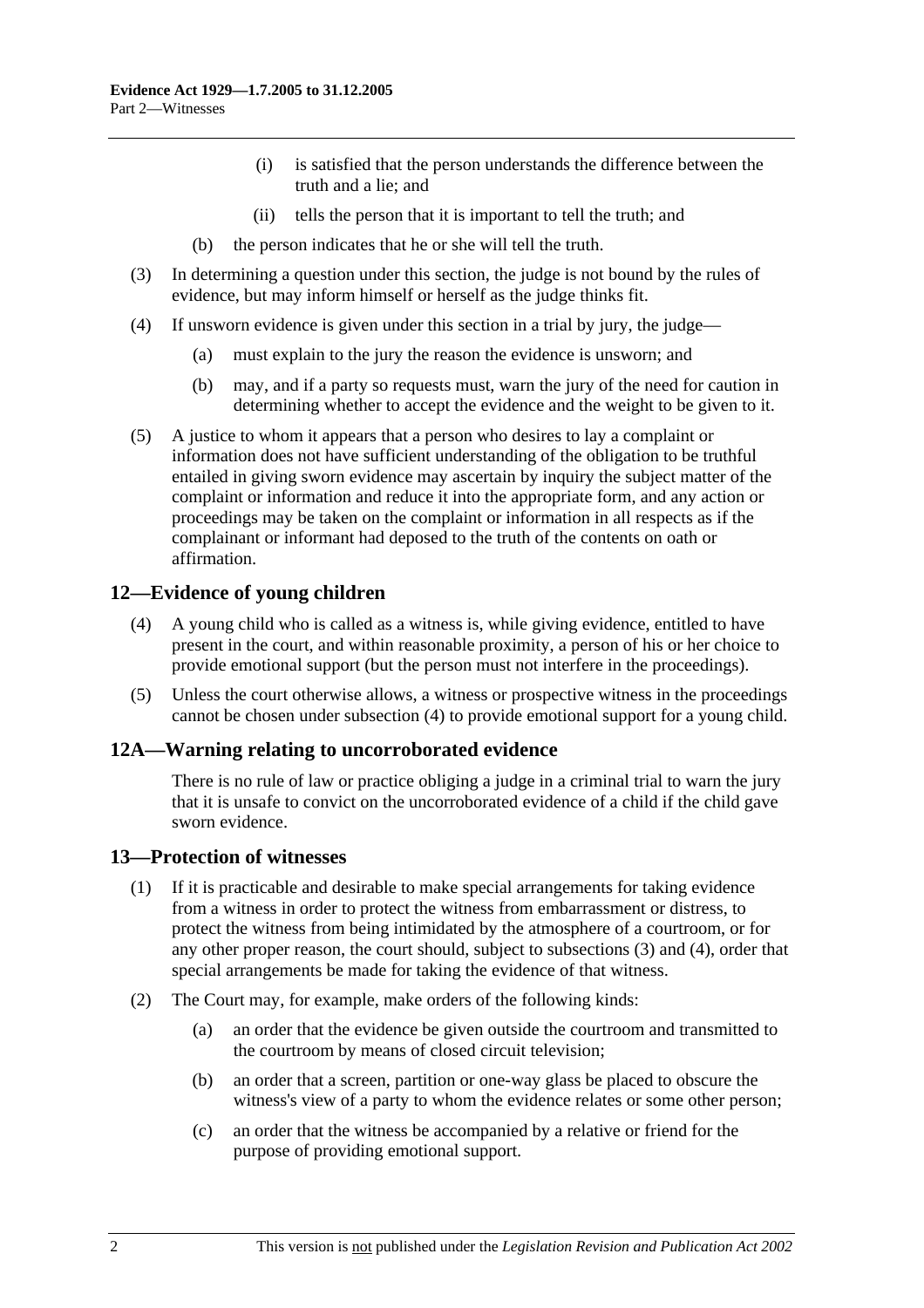- (3) An order must not be made under subsection (1) if the order would prejudice any party to the proceedings.
- (4) An order must not be made under subsection (1) if its effect would be—
	- (a) to relieve a witness from the obligation to give sworn evidence; or
	- (b) to relieve a witness from the obligation to submit to cross-examination; or
	- (c) to prevent the judge, or (in the case of a trial by jury) the jury, from seeing and hearing the witness while giving evidence.
- (5) If the effect of an order under subsection (1) would be to prevent the defendant in criminal proceedings from seeing and hearing a witness while giving evidence, the order may only be made if there is no other practicable way to protect the witness.
- (6) If a witness is accompanied by a relative or friend for the purpose of providing emotional support, that person must be visible to the parties, the judge and (in the case of a trial by jury) the jury while the witness is giving evidence.
- (7) If, on a trial by jury, a court makes special arrangements for taking the evidence of a witness, the judge must warn the jury not to draw from that fact any inference adverse to the defendant, and not to allow the special arrangements to influence the weight to be given to the evidence.
- (8) An order under this section may be made, varied or revoked on the court's own initiative, or on the application of a party or witness.
- (9) If evidence is to be given in criminal proceedings by a vulnerable witness, the court should, before evidence is taken in the proceedings from the witness, determine whether an order should be made under this section.
- $(10)$  In subsection  $(9)$ —

*vulnerable witness* means—

- (a) a witness who is under 16 years of age; or
- (b) a witness who suffers from an intellectual disability; or
- (c) a witness who is the alleged victim of a sexual offence to which the proceedings relate; or
- (d) a witness who is, in the opinion of the court, at some special disadvantage because of the circumstances of the case, or the circumstances of the witness.

#### **14—Entitlement of a witness to be assisted by an interpreter**

- (1) Where—
	- (a) the native language of a witness who is to give oral evidence in any proceedings is not English; and
	- (b) the witness is not reasonably fluent in English,

the witness is entitled to give that evidence through an interpreter.

- (1a) A person may only act as an interpreter—
	- (a) if the person takes an oath or makes an affirmation to interpret accurately; and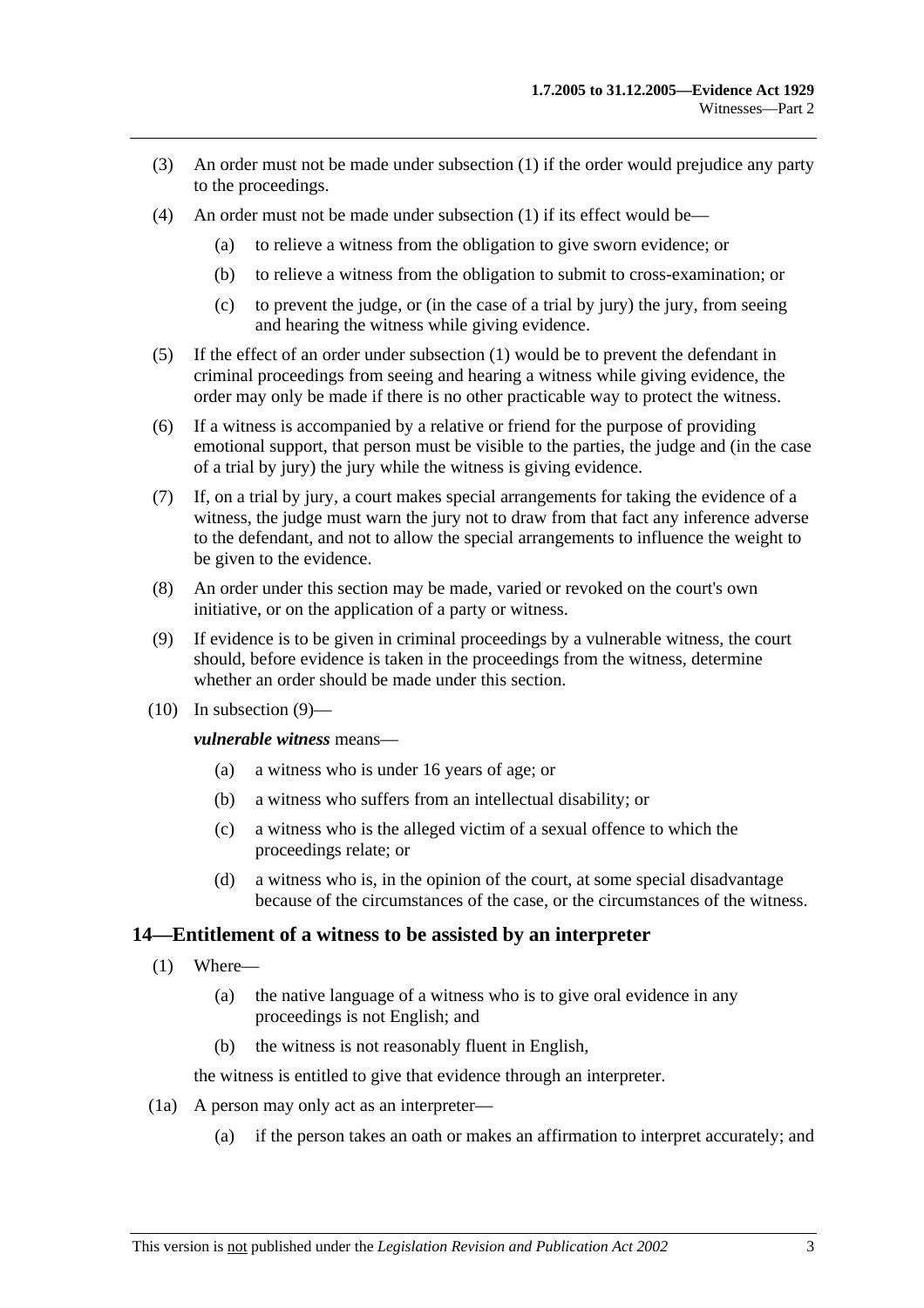- (b) in a case where a party to the proceeding disputes the person's ability or impartiality as an interpreter, if the judge is satisfied as to the person's ability and impartiality.
- (2) An affidavit or other written deposition in a language other than English shall be received in evidence in the same circumstances as an affidavit or other written deposition in English if it has annexed to it—
	- (a) a translation of its contents into English; and
	- (b) an affidavit by the translator to the effect that the translation accurately reproduces in English the contents of the original.

## **15—Witness not disqualified by interest or crime**

No person shall be excluded from giving evidence on the ground—

- (a) that he has or may have an interest in the matter in question or in the event of the proceeding, or
- (b) that he has previously been convicted of any crime or offence.

### **16—Parties, their wives and husbands competent and compellable in civil proceedings**

In any proceeding not being a criminal proceeding the parties thereto and the persons on whose behalf such proceeding is brought or defended, and the husbands and wives of such parties or persons respectively, shall, subject to the provisions of this Act, be competent and compellable to give evidence on behalf of either or any of the parties to such proceeding.

#### **18—Accused persons competent to give evidence**

- (1) Every person charged with an offence shall be a competent witness for the defence at every stage of the proceedings, whether the person so charged is charged solely or jointly with any other person: Provided as follows:
	- (a) a person so charged shall not be called as a witness in pursuance of this Act except upon his own application;
	- (b) the failure of any person charged with an offence to give evidence shall not be made the subject of any comment by the prosecution;
	- (c) a person charged and being a witness in pursuance of this Act may be asked any question in cross-examination notwithstanding that it would tend to criminate him as to the offence charged;
	- (d) a person charged and called as a witness in pursuance of this Act shall not be asked, and if asked, shall not be required to answer, any question tending to show that he has committed or been convicted of or been charged with any offence other than that wherewith he is then charged, or is of bad character, unless—
		- (i) the evidence to be elicited by the question is admissible as tending to show that he is guilty or not guilty of the offence with which he is charged; or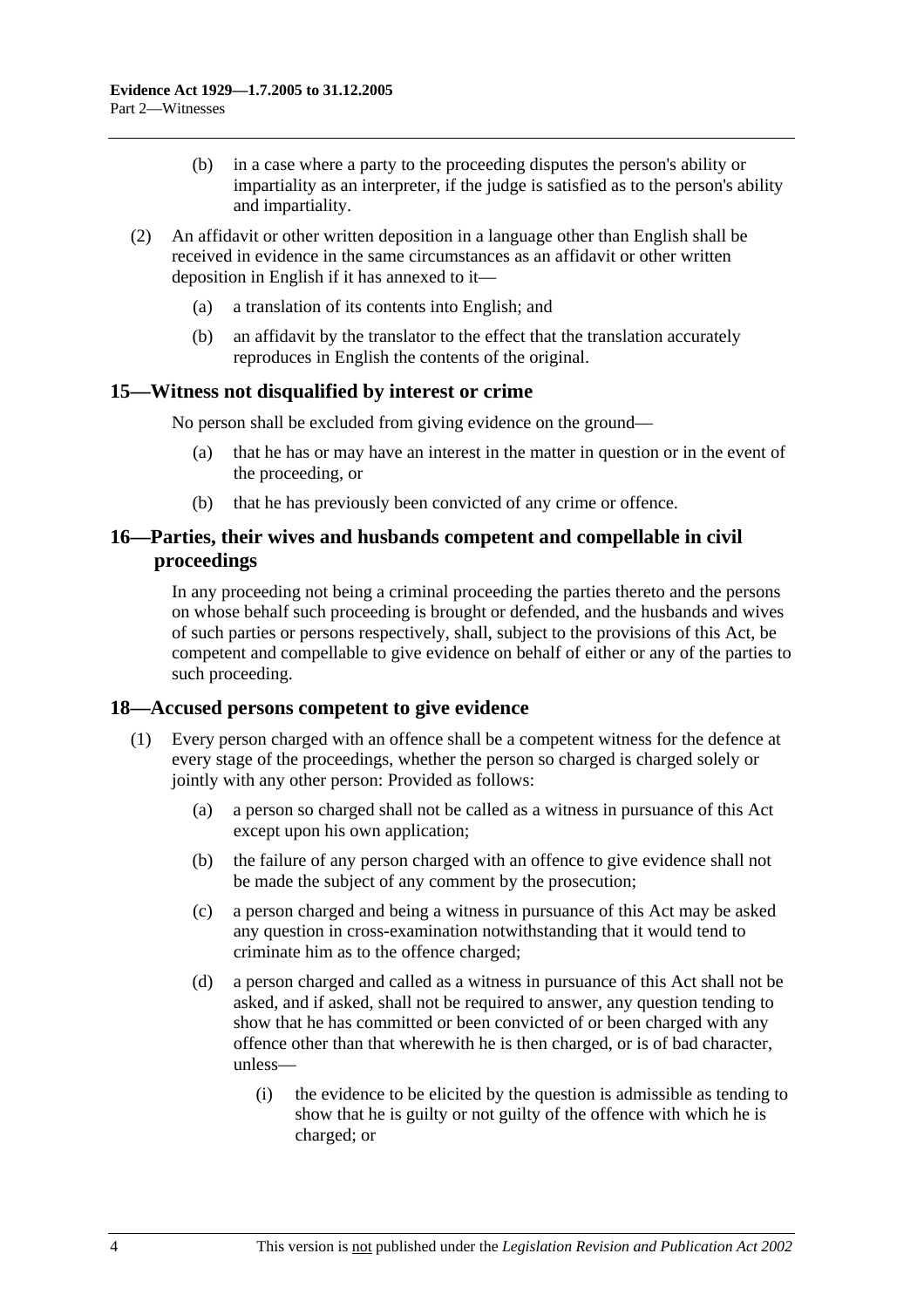- (ii) he has personally or by his advocate asked questions of the witnesses for the prosecution with a view to establish his own good character or has given evidence of his good character; or
- (iii) he forfeits the protection of this paragraph by virtue of subsection (2); or
- (iv) he has given evidence against any other person charged with the same offence;
- (e) every person called as a witness in pursuance of this Act shall, unless otherwise ordered by the court, give his evidence from the witness box or other place from which the other witnesses give their evidence;
- (f) nothing herein contained shall affect the provisions of section 110 of the *Justices Act 1921*.
- (2) A defendant forfeits the protection of subsection  $(1)(d)$  if—
	- (a) the nature or conduct of the defence is such as to involve imputations on the character of the prosecutor or a witness for the prosecution; and
	- (b) the imputations are not such as would necessarily arise from a proper presentation of the defence.
- (3) Notwithstanding the provisions of subsection (2), a defendant does not forfeit the protection of subsection  $(1)(d)$  by reason of imputations on the character of the prosecutor or a witness for the prosecution arising from evidence of the conduct of the prosecutor or witness—
	- (a) in the events or circumstances on which the charge is based; or
	- (b) in the investigation of those events or circumstances, or in assembling evidence in support of the charge; or
	- (c) in the course of the trial, or proceedings preliminary to the trial.

#### **18A—Abolition of right to make unsworn statement**

A person charged with an offence is not entitled to make at the trial for the offence any unsworn statement of fact in defence of the charge (except in the course of giving unsworn evidence under section 9).

## **21—Competence and compellability of witnesses**

- (1) A close relative of a person charged with an offence shall be competent and compellable to give evidence for the defence and shall, subject to this section, be competent and compellable to give evidence for the prosecution.
- (2) Where a person is charged with an offence and a close relative of the accused is a prospective witness against the accused in any proceedings related to the charge (including proceedings for the grant, variation or revocation of bail, or an appeal at which fresh evidence is to be taken) the prospective witness may apply to the court for an exemption from the obligation to give evidence against the accused in those proceedings.
- (3) Where it appears to a court to which an application is made under subsection (2)—
	- (a) that, if the prospective witness were to give evidence, or evidence of a particular kind, against the accused, there would be a substantial risk of—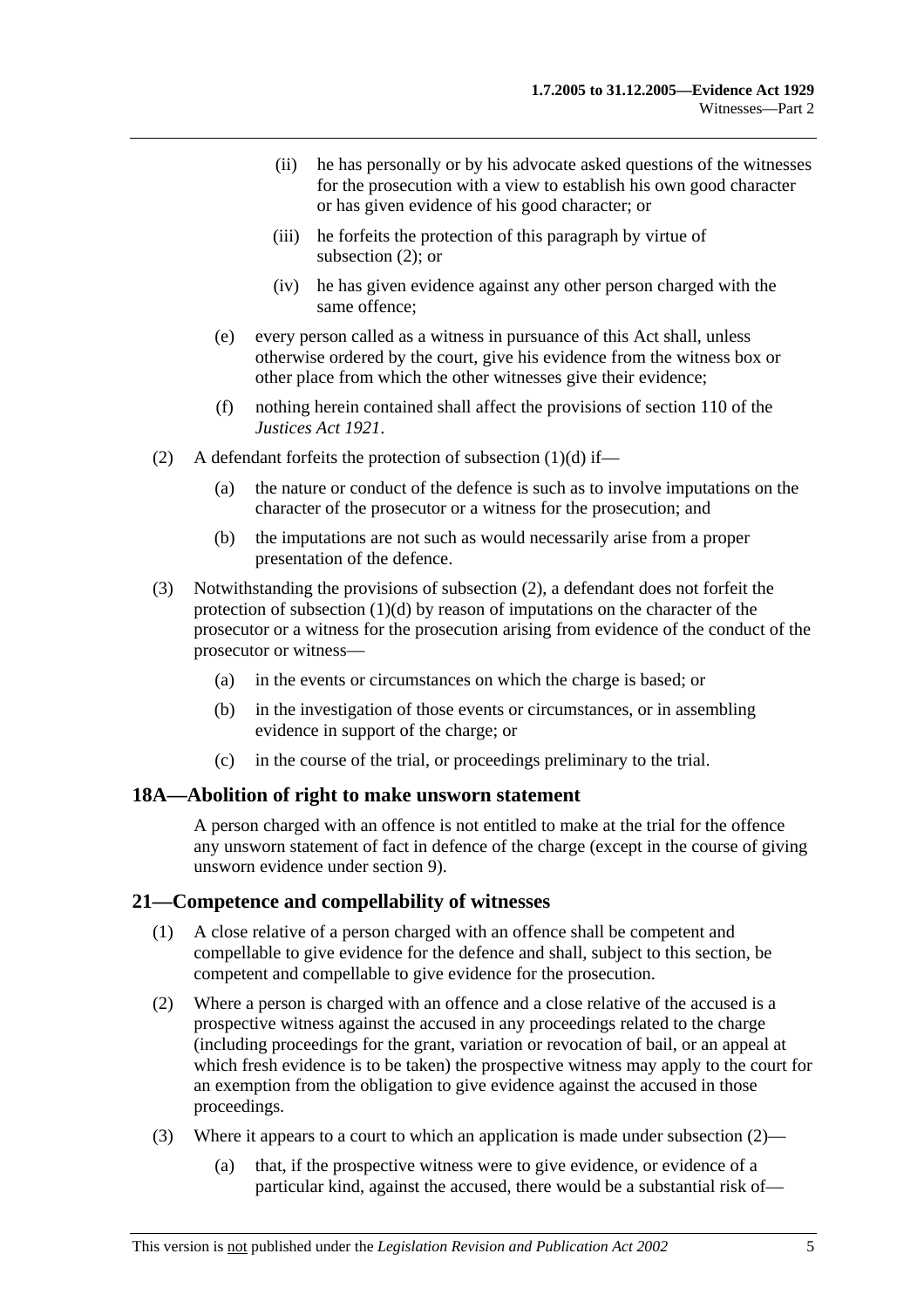- (i) serious harm to the relationship between the prospective witness and the accused; or
- (ii) serious harm of a material, emotional or psychological nature to the prospective witness; and
- (b) that, having regard to the nature and gravity of the alleged offence and the importance to the proceedings of the evidence that the prospective witness is in a position to give, there is insufficient justification for exposing the prospective witness to that risk,

the court may exempt the prospective witness, wholly or in part, from the obligation to give evidence against the accused in the proceedings before the court.

- (3a) If the prospective witness is a young child, or is mentally impaired, the court should consider whether to grant an exemption under subsection (3) even though no application for exemption has been made and, if of opinion that such an exemption should be granted, may proceed to grant the exemption accordingly.
- (4) Where a court is constituted of a judge and jury—
	- (a) an application for an exemption under this section shall be heard and determined by the judge in the absence of the jury; and
	- (b) the fact that a prospective witness has applied for, or been granted or refused, an exemption under this section shall not be made the subject of any question put to a witness in the presence of the jury or of any comment to the jury by counsel or the presiding judge.
- (5) The judge presiding at proceedings in which a close relative of an accused person is called as a witness against the accused must satisfy himself or herself that the prospective witness—
	- (a) is aware of his or her right to apply for an exemption under this section; or
	- (b) is incapable, by reason of age or mental impairment, of understanding his or her right to apply for an exemption under this section.
- (6) This section does not operate to make a person who has himself been charged with an offence compellable to give evidence in proceedings related to that charge.
- (7) In this section—

*close relative* of an accused person means a spouse, parent or child;

*spouse* includes a putative spouse within the meaning of the *Family Relationships Act 1975*.

#### **22—Certain questions may be disallowed**

In any proceeding in any court, whether civil or criminal, the judge may disallow any questions put in cross-examination of any party or other witness which may appear to him to be vexatious and not relevant to any matter proper to be inquired into in the proceeding.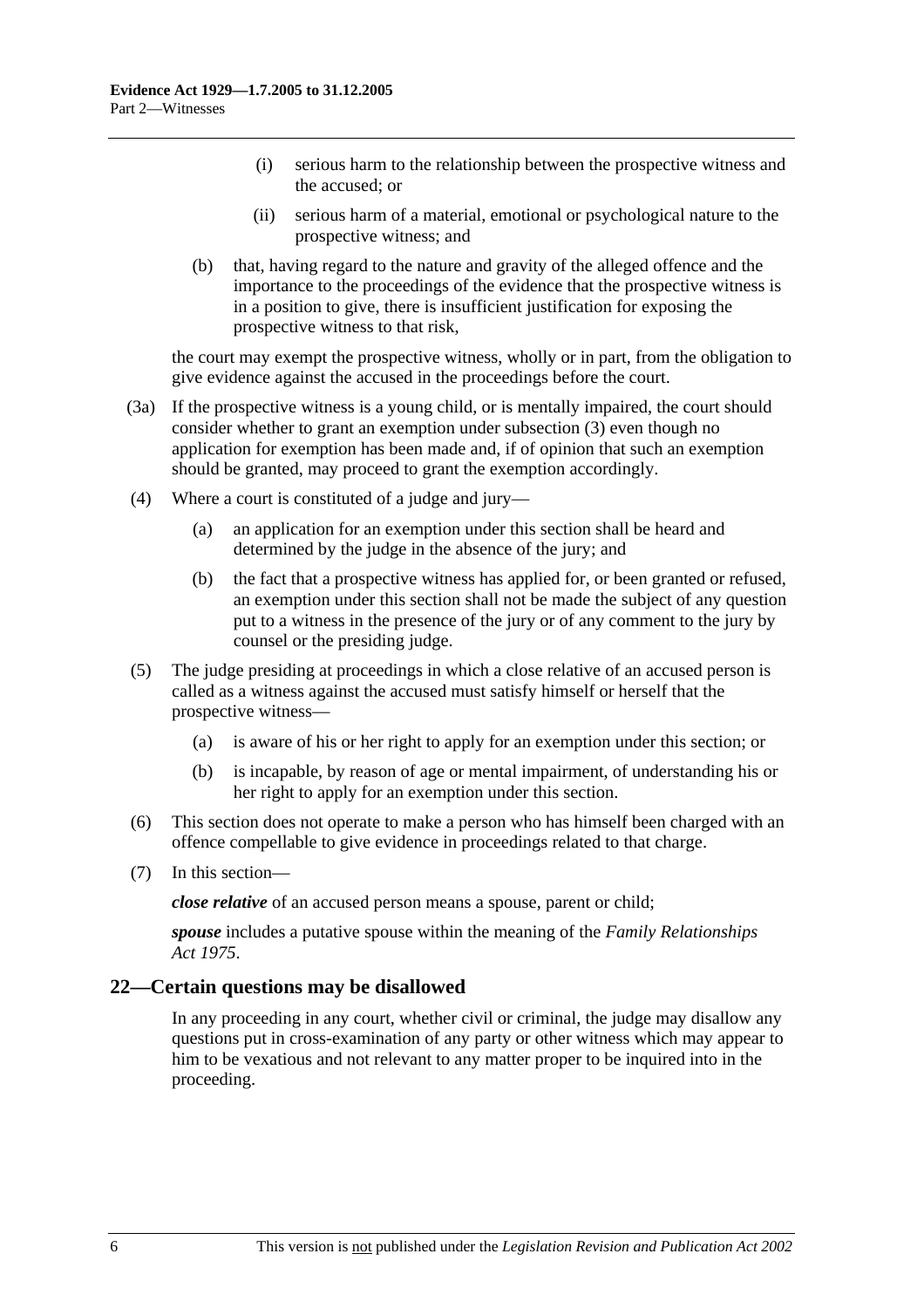## **23—Rules as to relevancy**

In deciding whether a question affecting the credibility of a witness is relevant, or ought to be allowed, the judge shall have regard to the following considerations:

- (a) such questions are proper if they are of such a nature that the truth of the imputation conveyed by them would seriously affect the opinion of the court as to the credibility of the witness on the matter to which he testifies;
- (b) such questions are improper if the imputation which they convey relates to matters so remote in time, or of such a character, that the truth of the imputation would not affect, or would affect only in a slight degree, the opinion of the court as to the credibility of the witness on the matter to which he testifies;
- (c) such questions are improper if there is a great disproportion between the importance of the imputation made against the witness's character and the importance of his evidence.

#### **24—Disallowance of certain questions in cross-examination**

- (1) If any question put to a witness upon cross-examination relates to a matter not relevant to the proceeding, except in so far as it affects the credit of the witness by injuring his character, it shall be the duty of the court to decide whether or not the witness shall be compelled to answer it, and the court may, if it thinks fit, inform the witness that he is not obliged to answer it.
- (2) In exercising this discretion the court shall have regard to the considerations referred to in section 23.

#### **25—Disallowance of scandalous and insulting questions**

The court may forbid any question it regards as—

- (a) indecent or scandalous, although the question may have some bearing on the case before the court, unless the question relates to facts in issue, or to matters necessary to be known in order to determine whether or not the facts in issue existed; or
- (b) intended to insult or annoy, or needlessly offensive in form, notwithstanding that the question may be proper in itself.

#### **26—Proof of previous conviction of witness may be given**

A witness may, subject to any other provisions of this Act, be questioned as to whether he has been convicted of any offence, and upon being so questioned, if he either denies or does not admit the fact, or refuses to answer, it shall be lawful for the cross-examining party to prove such conviction.

#### **27—How far a party may discredit his own witness**

A party producing a witness shall not be allowed to impeach his credit by general evidence of bad character; but if the judge is of opinion that the witness is adverse, the party may—

(a) contradict the witness by other evidence; or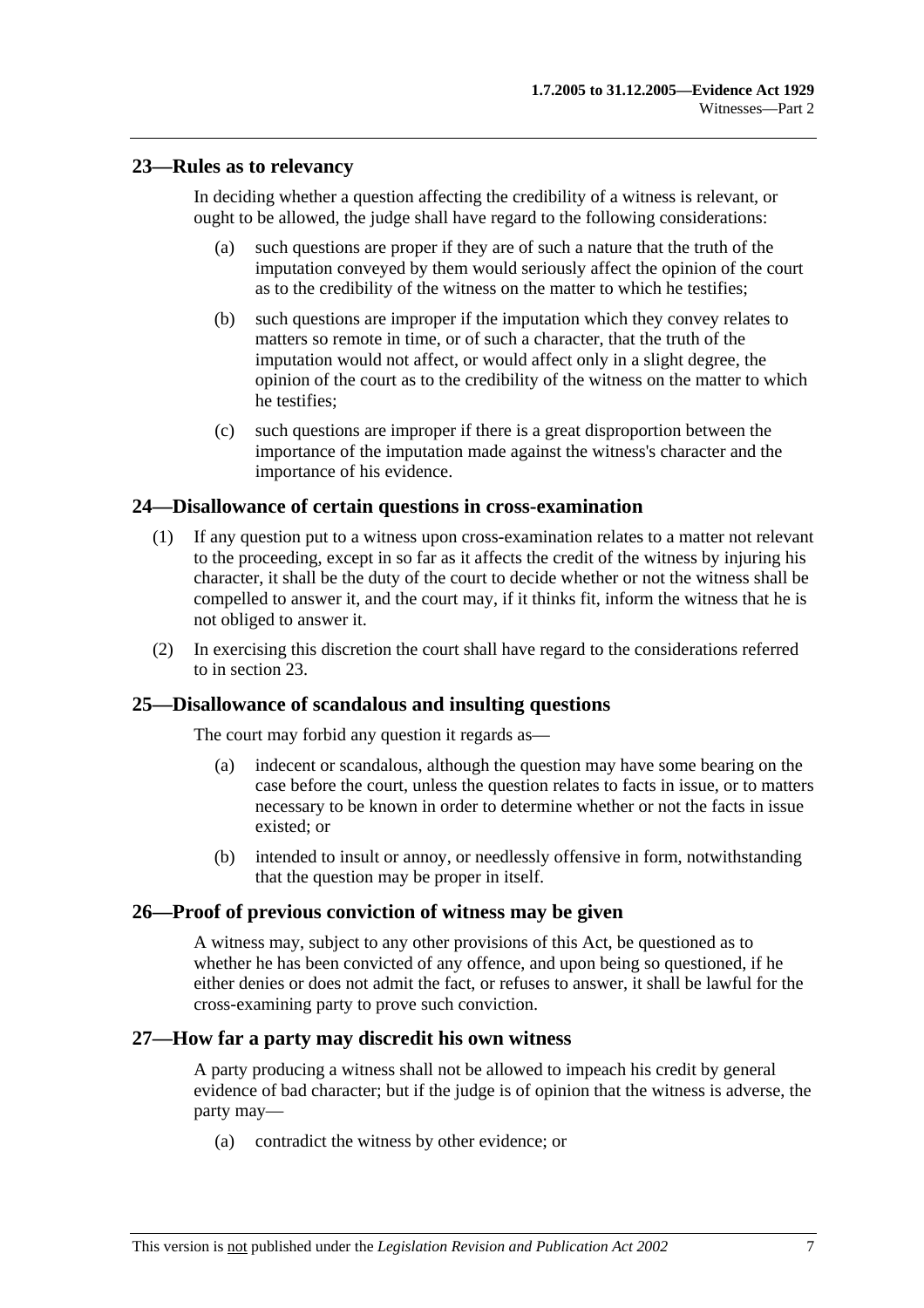(b) by leave of the judge, prove that the witness has made, at any other time, a statement inconsistent with his present testimony: Provided that, before giving such last-mentioned proof, the circumstances of the supposed statement sufficient to designate the particular occasion, must be mentioned to the witness, and he must be asked whether or not he has made the statement.

#### **28—Proof of contradictory statements of adverse witness**

If any witness, upon cross-examination as to a former statement made by him, relative to the subject matter of the cause, and inconsistent with his present testimony, does not distinctly admit that he has made the statement, proof may be given that he did in fact make it; but before such proof can be given, the circumstances of the supposed statement, sufficient to designate the particular occasion, must be mentioned to the witness, and he must be asked whether or not he has made the statement.

#### **29—Cross-examination as to previous statements in writing**

A witness may be cross-examined as to previous statements made by him in writing, or reduced into writing, relative to the subject matter of the cause, without the writing being shown to him; but if it is intended to contradict the witness by the writing, his attention must, before such contradictory proof can be given, be called to those parts of the writing which are to be used for the purpose of so contradicting him: Provided always, that the judge, at any time during the trial, may require the production of the writing for his inspection; and may thereupon make such use of it, for the purposes of the trial, as he thinks fit.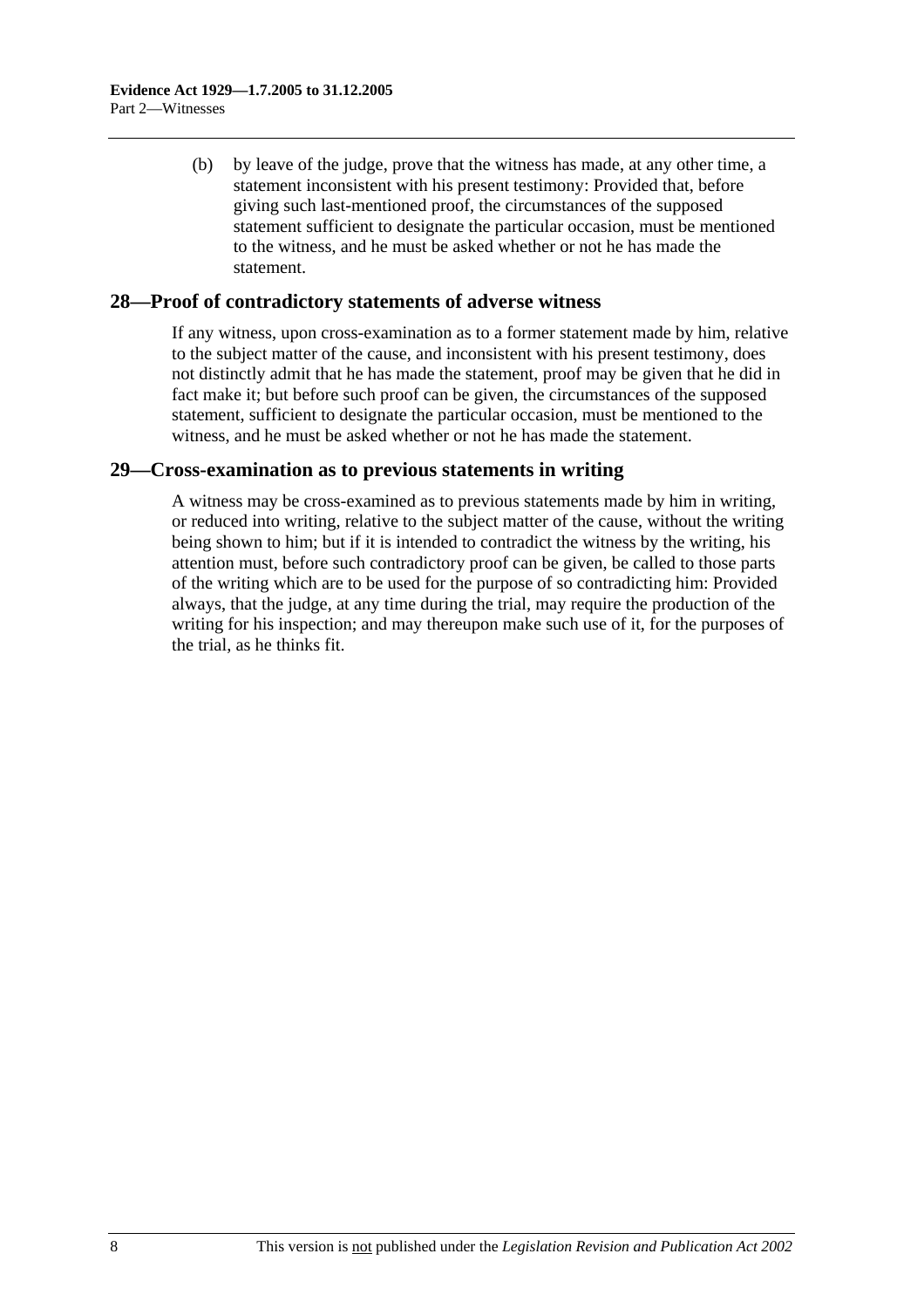## **Part 3—Miscellaneous rules of evidence**

## **30—As to comparison of disputed writing**

Comparison of a disputed writing with any writing proved to the satisfaction of the judge to be genuine shall be permitted to be made by witnesses; and such writings, and the evidence of witnesses respecting the same, may be submitted to the court as evidence of the genuineness or otherwise of the writing in dispute.

#### **31—Attesting witness need not be called in certain cases**

It shall not be necessary to prove, by the attesting witness, any instrument to the validity of which attestation is not requisite; and such instrument may be proved by admission or otherwise, as if there had been no attesting witness thereto.

#### **33—Discoveries in actions for libel**

In any action for damages arising out of the publication of any alleged libel and upon any application for discovery, as to any matter relating to the fact of publication as alleged, the defendant shall not be entitled to object to answer upon the ground of tendency to criminate, but shall be compellable to make discovery, unless it appears that there is a reasonable probability of criminal proceedings being instituted against him: Provided always that such discovery shall not be made use of as evidence or otherwise in any other action or proceedings against the defendant.

#### **34—Admissions by accused persons**

A person may admit on his trial any fact alleged or sought to be proved against him, and such admission shall be sufficient proof of the fact without other evidence: Provided that the admission shall be made by the accused either personally or by his counsel or solicitor in his presence, or, in the case of a body corporate, by its counsel or solicitor.

#### **34A—Proof of commission of offence**

Where a person has been convicted of an offence or found by a court exercising criminal jurisdiction to have committed an offence and the commission of the offence is in issue or relevant to an issue in a civil proceeding, the conviction or finding is evidence of the commission of the offence and admissible in the proceeding against the person or a party claiming through or under the person.

#### **34C—Admissibility of documentary evidence as to facts in issue**

- (1) In any civil proceedings where direct oral evidence of a fact would be admissible, any statement made by a person in a document and tending to establish that fact shall, on production of the original document, be admissible as evidence of that fact if the following conditions are satisfied, that is to say—
	- (a) if the maker of the statement either—
		- (i) had personal knowledge of the matters dealt with by the statement; or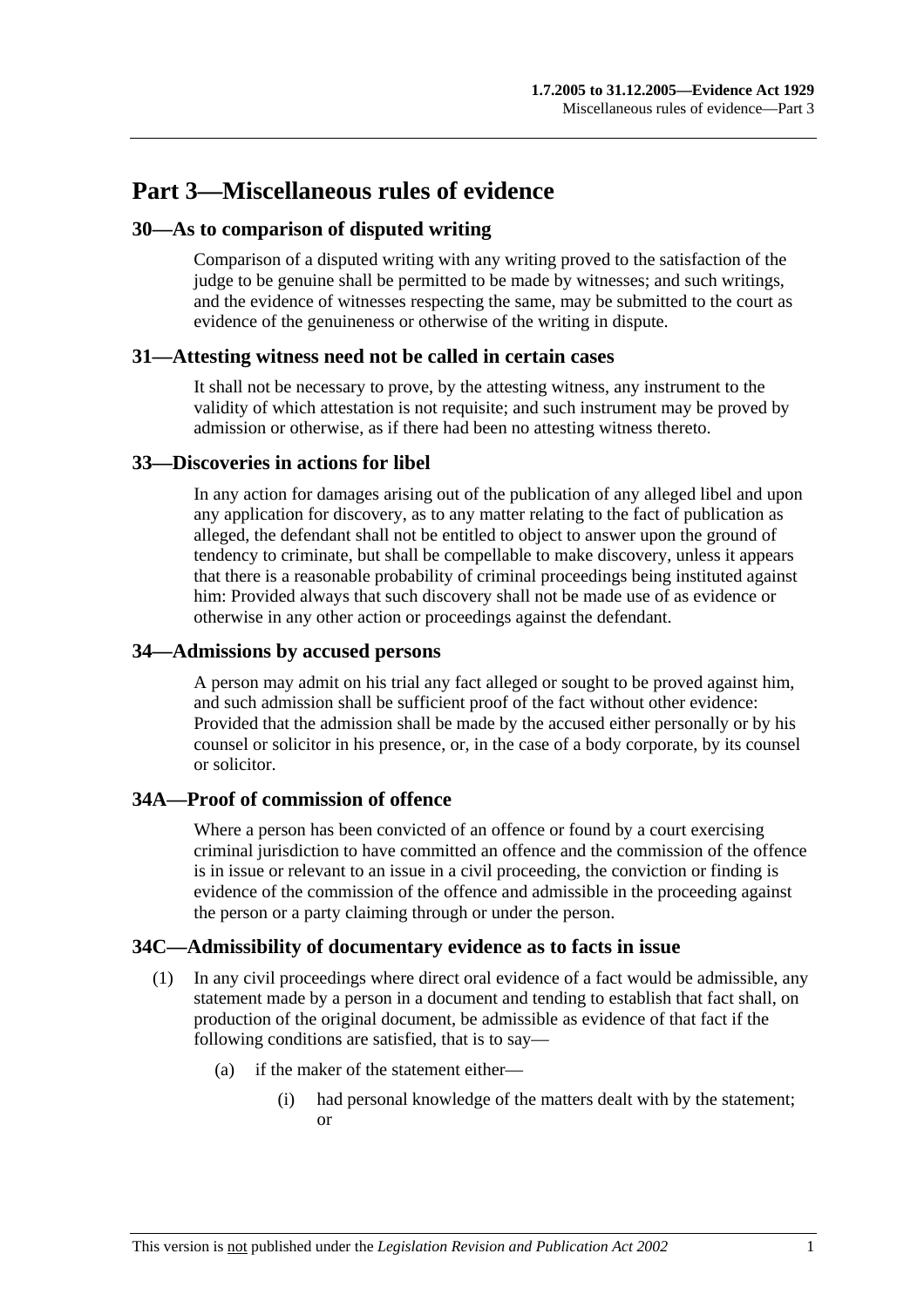- (ii) where the document in question is or forms part of a record purporting to be a continuous record, made the statement (in so far as the matters dealt with thereby are not within his personal knowledge) in the performance of a duty to record information supplied to him by a person who had, or might reasonably be supposed to have, personal knowledge of those matters; and
- (b) if the maker of the statement is called as a witness in the proceedings.
- (1a) However, the condition that the maker of the statement shall be called as a witness need not be satisfied if he is dead, or unfit by reason of his bodily or mental condition to attend as a witness, or if he is beyond the seas and it is not reasonably practicable to secure his attendance, or if all reasonable efforts to find him have been made without success.
- (2) In any civil proceedings, the court may at any stage of the proceedings, if having regard to all the circumstances of the case it is satisfied that undue delay or expense would otherwise be caused, order that such a statement as is mentioned in subsection (1) of this section shall be admissible as evidence or may, without any such order having been made, admit such a statement in evidence—
	- (a) notwithstanding that the maker of the statement is available but is not called as a witness;
	- (b) notwithstanding that the original document is not produced, if in lieu thereof there is produced a copy of the original document or of the material part thereof certified to be a true copy in such manner as may be specified in the order or as the court may approve, as the case may be.
- (3) Nothing in this section shall render admissible as evidence any statement made by a person interested at a time when proceedings were pending or anticipated involving a dispute as to any fact which the statement might tend to establish.
- (4) For the purposes of this section, a statement in a document shall not be deemed to have been made by a person unless the document or the material part thereof was written, made or produced by him with his own hand, or was signed or initialled by him or otherwise recognised by him in writing as one for the accuracy of which he is responsible.
- (5) For the purpose of deciding whether or not a statement is admissible as evidence by virtue of the foregoing provisions, the court may draw any reasonable inference from the form or contents of the document in which the statement is contained, or from any other circumstances, and may, in deciding whether or not a person is fit to attend as a witness, act on a certificate purporting to be the certificate of a legally qualified medical practitioner and where the proceedings are with a jury, the court may in its discretion reject the statement notwithstanding that the requirements of this section are satisfied with respect thereto, if for any reason it appears to it to be inexpedient in the interests of justice that the statement should be admitted.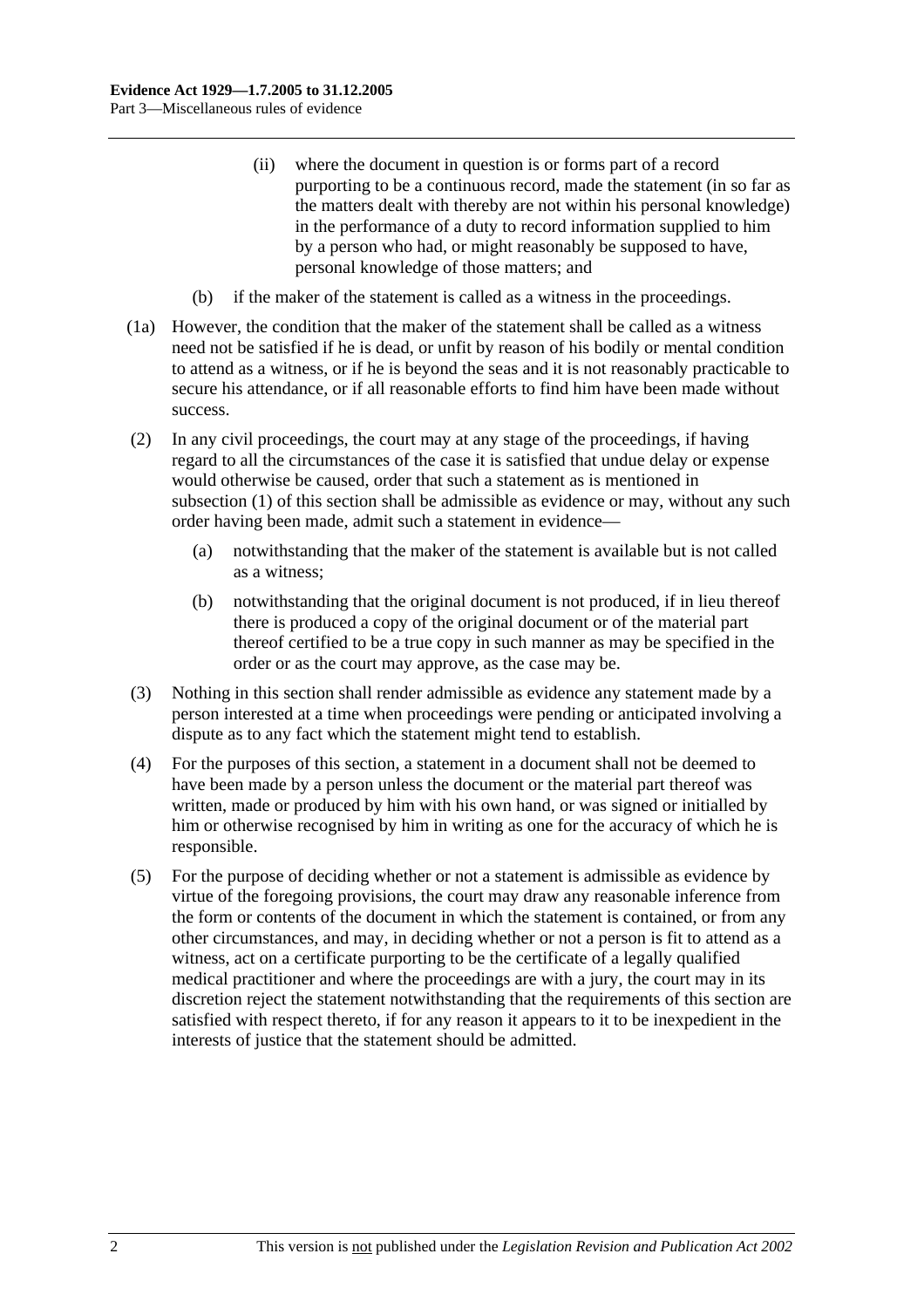## **34CA—Statement of victim of sexual offence who is a young child**

- (1) Subject to subsection (2), where the alleged victim of a sexual offence is a young child, the court may, in its discretion, admit evidence of the nature and contents of the complaint from a witness to whom the alleged victim complained of the offence if the court, after considering the nature of the complaint, the circumstances in which it was made and any other relevant factors, is of the opinion that the evidence has sufficient probative value to justify its admission.
- (2) Such evidence may not be admitted at the trial unless the alleged victim has been called, or is available to be called, as a witness.

#### **34D—Weight to be attached to evidence**

- (1) In estimating the weight, if any, to be attached to a statement rendered admissible as evidence by this Act, regard shall be had to all the circumstances from which any inference can reasonably be drawn as to the accuracy or otherwise of the statement, and in particular to the question whether or not the statement was made contemporaneously with the occurrence or existence of the facts stated, and to the question whether or not the maker of the statement had any incentive to conceal or misrepresent facts.
- (2) For the purpose of any rule of law or practice requiring evidence to be corroborated or regulating the manner in which uncorroborated evidence is to be treated, a statement rendered admissible as evidence by this Act shall not be treated as corroboration of evidence given by the maker of the statement.

## **34E—Proof of instrument to validity of which attestation is necessary**

Subject as hereinafter provided, in any proceedings, whether civil or criminal, an instrument to the validity of which attestation is requisite may, instead of being proved by an attesting witness, be proved in the manner in which it might be proved if no attesting witness were alive: Provided that nothing in this section shall apply to the proof of wills or other testamentary documents.

#### **34F—Presumptions as to documents twenty years old**

In any proceedings, whether civil or criminal, there shall, in the case of a document proved, or purporting, to be not less than twenty years old, be made any presumption which immediately before the commencement of this Act would have been made in the case of a document of like character proved, or purporting, to be not less than thirty years old.

#### **34G—Interpretation and savings**

(1) In sections 34C to 34F (inclusive) of this Act—

*document* includes books, maps, plans, drawings and photographs;

*statement* includes any representation of fact, whether made in words or otherwise;

*proceedings* includes arbitrations and references, and *court* shall be construed accordingly.

- (2) Nothing in sections 34C to 34F (inclusive) of this Act shall—
	- (a) prejudice the admissibility of any evidence which would apart from the provisions of those sections be admissible; or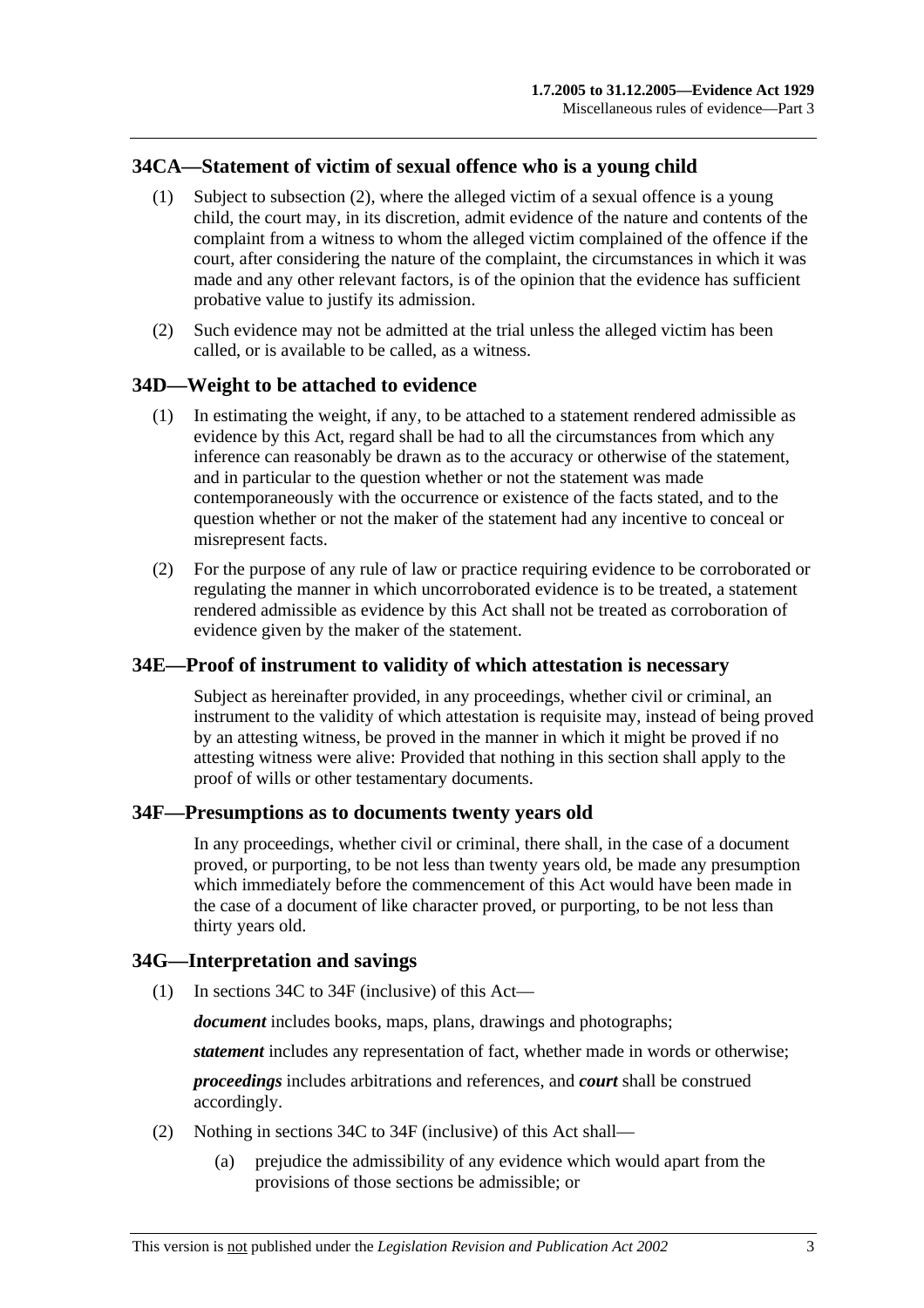(b) enable documentary evidence to be given as to any declaration relating to a matter of pedigree, if that declaration would not have been admissible as evidence if those sections had not been enacted.

#### **34H—Evidence of access or non-access**

In any proceedings a husband or wife may give evidence proving or tending to prove that he or she did or did not have sexual relations with his or her spouse, notwithstanding that any such evidence would prove or tend to prove that any child born to the wife during marriage was illegitimate.

#### **34I—Evidence in sexual cases**

- (1) In proceedings in which a person is charged with a sexual offence, no question shall be asked or evidence admitted—
	- (a) as to the sexual reputation of the alleged victim of the offence; or
	- (b) except with the leave of the judge, as to the alleged victim's sexual activities before or after the events of and surrounding the alleged offence (other than recent sexual activities with the accused).
- (2) In deciding whether leave should be granted under subsection (1)(b), the judge shall give effect to the principle that alleged victims of sexual offences should not be subjected to unnecessary distress, humiliation or embarrassment through the asking of questions or admission of evidence of the kind referred to in that subsection and shall not grant leave unless satisfied that the evidence in respect of which leave is sought—
	- (a) is of substantial probative value; or
	- (b) would, in the circumstances, be likely materially to impair confidence in the reliability of the evidence of the alleged victim,

and that its admission is required in the interests of justice.

- (3) Leave shall not be granted under subsection (1)(b) authorising the asking of questions or the admission of evidence the purpose of which is only to raise inferences from some general disposition of the alleged victim.
- (4) An application for leave under subsection (1)(b) shall be heard and determined in the absence of the jury (if any).
- (5) In proceedings in which a person is charged with a sexual offence, the judge is not required by any rule of law or practice to warn the jury that it is unsafe to convict the accused on the uncorroborated evidence of the alleged victim of the offence.
- (6) Subsection (5) does not affect the operation of any provision of this or any other Act requiring that the evidence of a witness be corroborated.
- (6a) If, in proceedings in which a person is charged with a sexual offence, any information is presented to the jury, or suggestion made in the presence of the jury, that the alleged victim failed to make a complaint, or delayed in making a complaint, about the alleged offence, the judge must—
	- (a) warn the jury that the alleged victim's failure to make a complaint, or delay in making a complaint, does not necessarily mean the allegation is false; and
	- (b) inform the jury that the victim of a sexual offence could have valid reasons for failing to make a complaint or for delaying in making a complaint.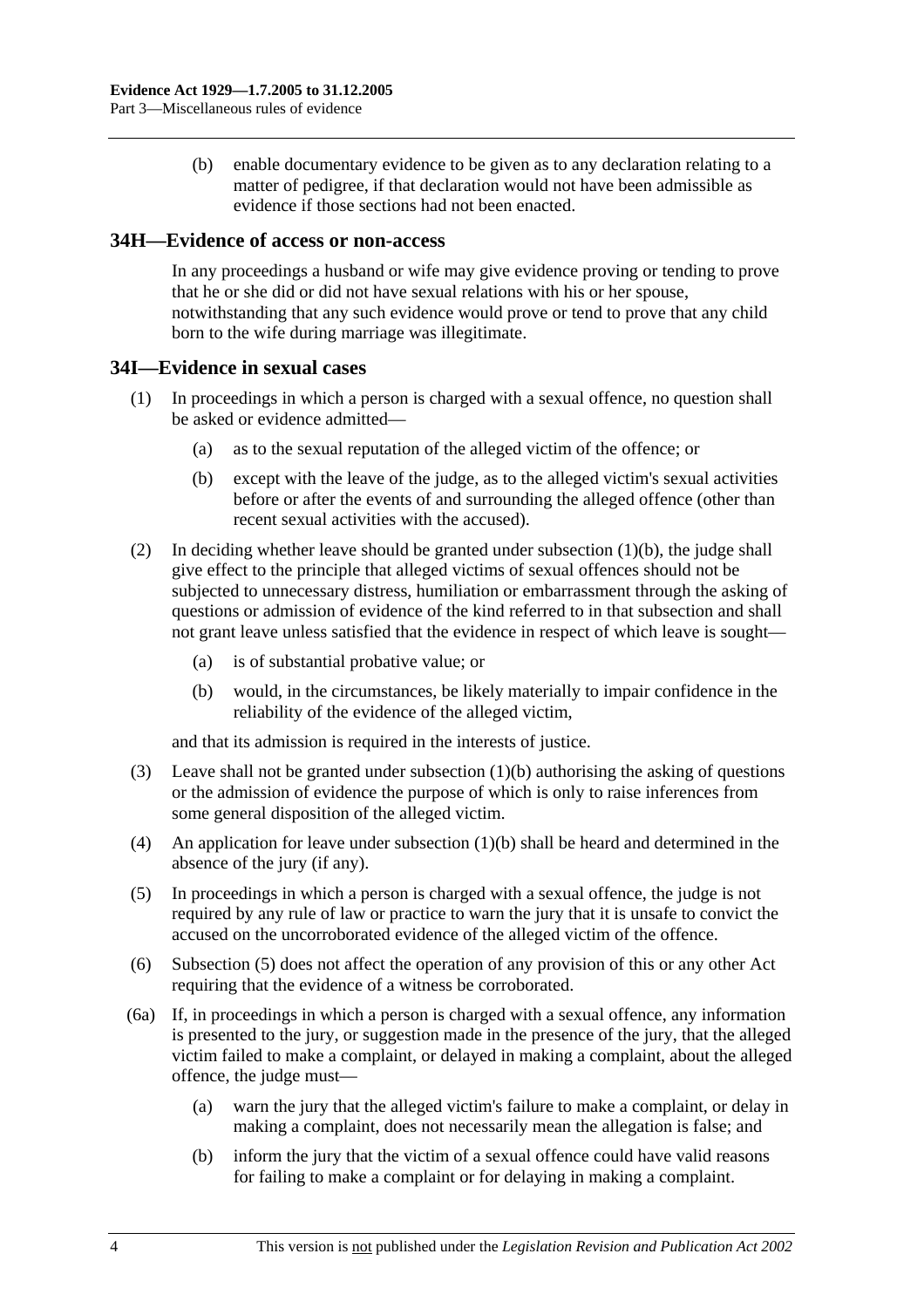(7) In this section—

*evidence* includes an allegation or statement made by way of an unsworn statement;

*sexual activities* includes sexual experience or lack of sexual experience.

#### **34J—Special provision for taking evidence where witness is seriously ill**

- (1) Where a person who may be in a position to give information in relation to an indictable offence is dangerously ill and, in the opinion of a medical practitioner, unlikely to recover from the illness, a magistrate or justice may take a statement from that person.
- (2) The statement is to be a sworn statement unless the magistrate or justice determines that the person making the statement does not have sufficient understanding of the obligation to be truthful entailed in giving sworn evidence.
- (3) Where a person is subsequently charged with an indictable offence to which the statement is relevant, the statement is admissible in evidence at the preliminary examination or trial of the charge if it is established—
	- (a) that the person from whom the statement was taken is dead or unable to give evidence because of illness or infirmity; and
	- (b) that the prosecutor or defendant (as the case requires) had reasonable notice of the proposal to take evidence and a reasonable opportunity to attend and cross-examine the person.

#### **34K—Admissibility of depositions at trial**

- (1) Where—
	- (a) a statement from a witness is filed or tendered for the purpose of the preliminary examination of a charge of an indictable offence or oral evidence is taken from a witness at a preliminary examination; and
	- (b) the witness subsequently dies or becomes so ill or infirm that he or she cannot give evidence at the trial,

the record of the witness's evidence at the preliminary examination may, by leave of the court of trial, be read as evidence at the trial.

 (2) Leave to admit evidence for the prosecution under this section will not be granted if the court considers that admission of the evidence without the opportunity of crossexamination would, in the circumstances of the case, be unfair to the defendant.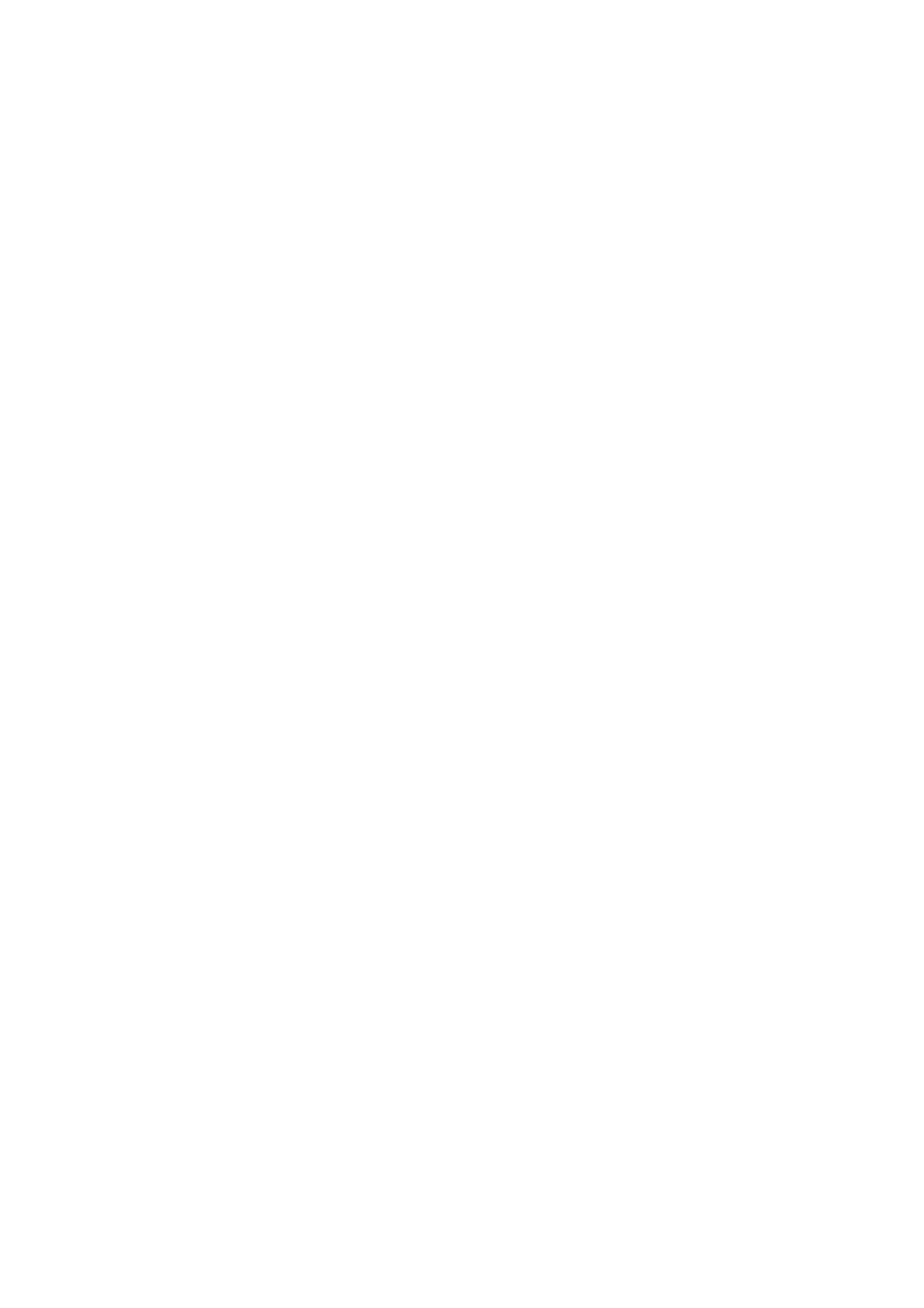## **Part 4—Public Acts and documents**

## **35—Judicial notice of legislative instruments**

- (1) A court must take judicial notice of a legislative instrument.
- (2) In this section—

*legislative instrument* means—

- (a) an Act of this State, or an Act or ordinance of any other State or a Territory of the Commonwealth;
- (b) an Act of the Imperial Parliament that forms part of the law of this State or of any other State or a Territory of the Commonwealth;
- (c) a regulation, rule, by-law or other form of subordinate legislation made under the law of this State or of any other State or a Territory of the Commonwealth;
- (d) a proclamation, order or notice published in the Gazette or the corresponding official publication of some other State or a Territory of the Commonwealth;
- (e) an Act or other instrument of a kind referred to in a preceding paragraph as published or republished under—
	- (i) the *Legislation Revision and Publication Act 2002*; or
	- (ii) a former Act, or provision of an Act, of this State that provided for the reprinting or consolidation of any such instruments; or
	- (iii) a corresponding Act or ordinance of any other State or a Territory of the Commonwealth.

## **36—Proof of votes and proceedings of Parliament**

All documents purporting to be copies of the votes and proceedings or journals or minutes of either House of Parliament, or of papers presented to either House of Parliament, if purporting to be printed by the Government Printer, shall on their mere production be admitted as evidence thereof.

#### **37—Evidentiary value of official publications**

The Gazette or the corresponding official publication of some other State or a Territory of the Commonwealth is admissible in any legal proceedings as evidence of any legislative, judicial or administrative acts published or notified in it.

## **37A—Proof of Gazette**

The mere production of a paper purporting to be the Gazette shall in all courts be evidence that the paper is the Gazette and was published on the day on which it bears date.

## **37B—Proof of printing by Government Printer**

The mere production of a paper purporting to be printed by the Government Printer or by the authority of the Government of the State shall in all courts be evidence that the paper was printed by the Government Printer or by such authority.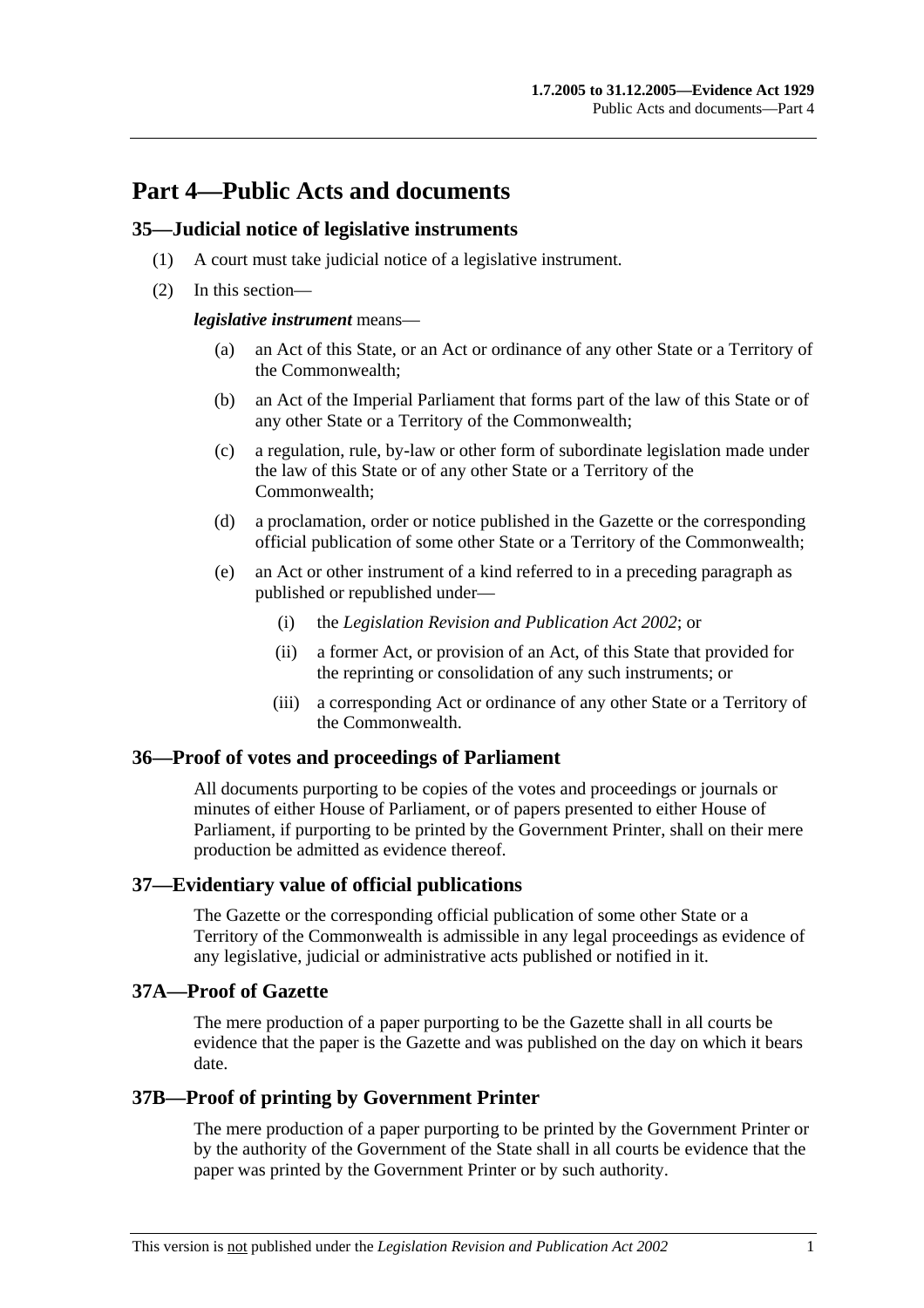## **37C—Proof of Imperial orders-in-Council**

(1) In this section—

#### *Imperial order-in-Council* means—

- any letters patent or Imperial order-in-Council; or
- (b) any admiralty map or chart issued by, or under the authority of, the Government of Great Britain, or the United Kingdom.
- (2) Evidence of the making and contents of an Imperial order-in-Council may be given by production of a document purporting to be certified by the Secretary to the Attorney-General as a true copy of the Imperial order-in-Council.
- (3) A statement in a document produced in evidence under subsection (2) of this section as to the date of publication of the Imperial order-in-Council shall be evidence that the Imperial order-in-Council was published on that date.

#### **38—Foreign and Colonial Acts of State, judgments etc provable by copies**

- (1) Evidence of any proclamation, treaty, or other act of State, of any foreign State, or in any part of His Majesty's Dominions outside the Commonwealth and other than the United Kingdom, may be given by the production of a document, purporting to be a copy thereof and—
	- (a) proved to be an examined copy thereof; or
	- (b) purporting to be sealed with the seal of the foreign State or of the said part of His Majesty's Dominions.
- (2) Evidence of any judgment, decree, order or other judicial proceeding of any court of justice in the United Kingdom or in any foreign State or part of His Majesty's Dominions outside the Commonwealth and other than the United Kingdom (including any affidavit, pleading, or other legal document filed or deposited in the court) may be given by the production of a document purporting to be a copy thereof; and
	- (a) proved to be an examined copy thereof; or
	- (b) purporting to be sealed with the seal of such court; or
	- (c) purporting to be signed by a judge of such court with a statement in writing attached by him to his signature that such court has no seal, and without proof of his judicial character, or of the truth of such statement.
- (3) If any such document as aforesaid purports to be sealed or signed as aforesaid it shall be admissible without proof of the seal or of the signature as the case may be.

#### **39—Public documents provable by examined or certified copy**

- (1) Whenever any book or other document is of such a public nature as to be admissible in evidence on its mere production from the proper custody, and no Act exists which renders its contents provable by means of a copy, any copy thereof or extract therefrom shall be admissible in evidence,
	- (a) if it is proved to be an examined copy or extract; or
	- (b) it purports to be signed and certified as a true copy or extract by the officer to whose custody the original is entrusted.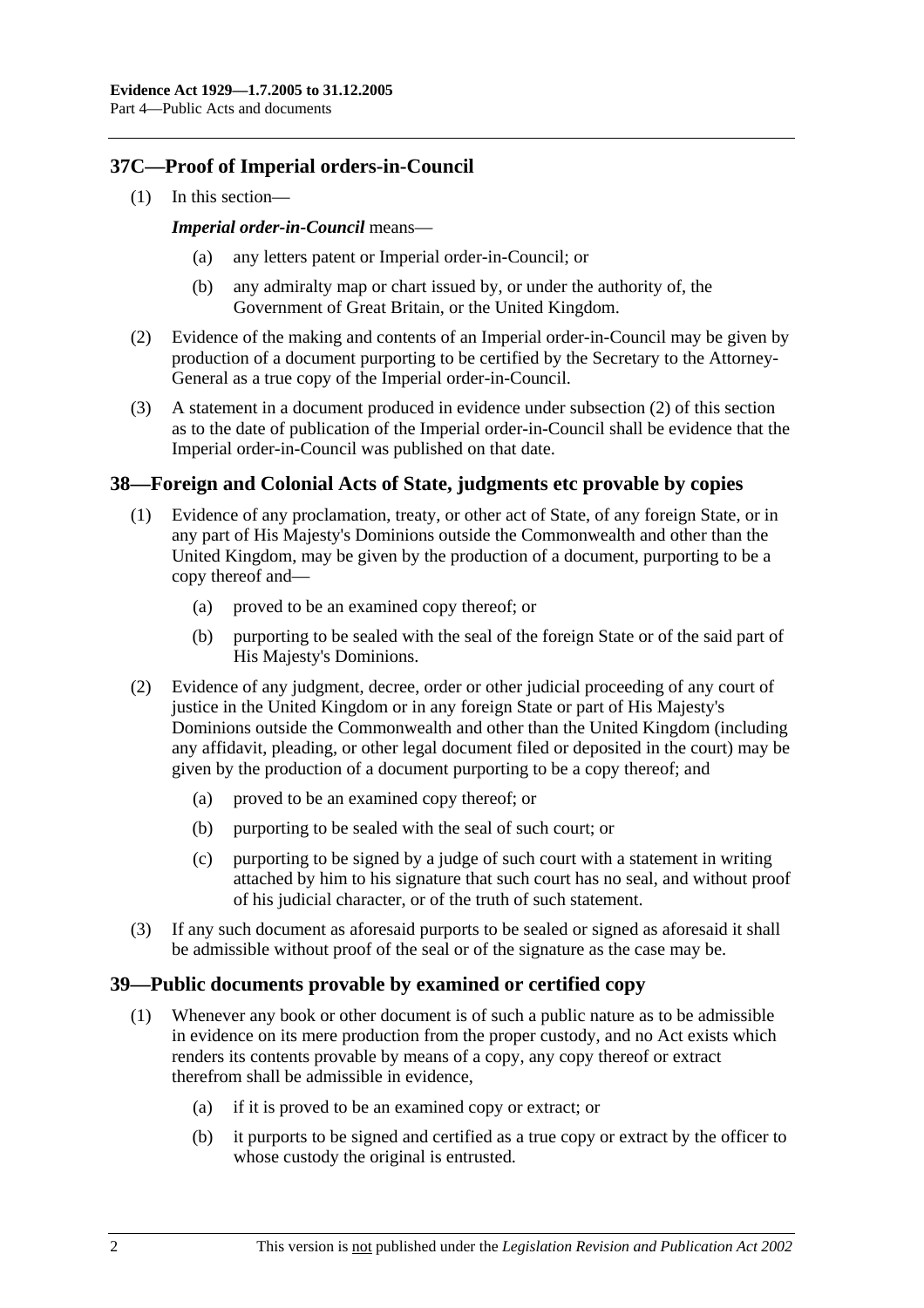(2) Every such officer is hereby required to furnish such certified copy or extract to any person applying for the same at a reasonable time, upon payment of a reasonable sum for the same, not exceeding five cents for every folio of ninety words.

## **40—Proof of documents by examined or certified copies**

Whenever any book, or other document, in the United Kingdom, or in any part of His Majesty's Dominions outside the Commonwealth and other than the United Kingdom, is provable (according to the law of England, or of the said part of His Majesty's Dominions) by means of a copy, any copy thereof or extract therefrom shall be admissible in evidence if it—

- (a) is proved to be an examined copy or extract; or
- (b) purports to be signed and certified as a true copy or extract by some officer who shall further certify that he is the officer to whose custody the original is entrusted.

#### **41—Certifying a false document**

If any officer authorised or required by this Act to furnish any certified copy or extract shall wilfully certify any document as being a true copy or extract, knowing that the same is not a true copy or extract, as the case may be, he shall be guilty of an offence, and be liable, on conviction, to imprisonment with hard labour for any term not less than eighteen months or more than three years.

#### **42—Proof of conviction or acquittal of an indictable offence**

- (1) The information, trial, and conviction, or acquittal of any person for an indictable offence may be proved by a certificate purporting to be under the hand of the Registrar of the Supreme Court or the District Court or the associate or other officer having the custody of the records of the court where such conviction, or acquittal took place, or of the deputy of such associate or other officer.
- (2) The certificate may set forth the substance and effect of the record omitting the formal parts thereof.
- (3) A conviction for any offence committed in any other State or any Territory of the Commonwealth may be proved by a like certificate.
- (4) No proof shall be required of the handwriting or official position of any person certifying in pursuance of this section.
- (5) The mode of proof authorised by this section shall be in addition to and not to the exclusion of any other authorised mode of proof.

#### **43—Proof of convictions and orders of courts of summary jurisdiction**

- (1) Any conviction, order of dismissal or other order made by a court of summary jurisdiction may be proved in any court whatever by the production of a copy of such conviction, order of dismissal or other order, purporting to be certified by the clerk of the court by which such conviction, order of dismissal or other order was made, or by the deputy of such clerk.
- (2) No proof shall be required of the signature or official character of the person appearing to have signed any such copy as aforesaid.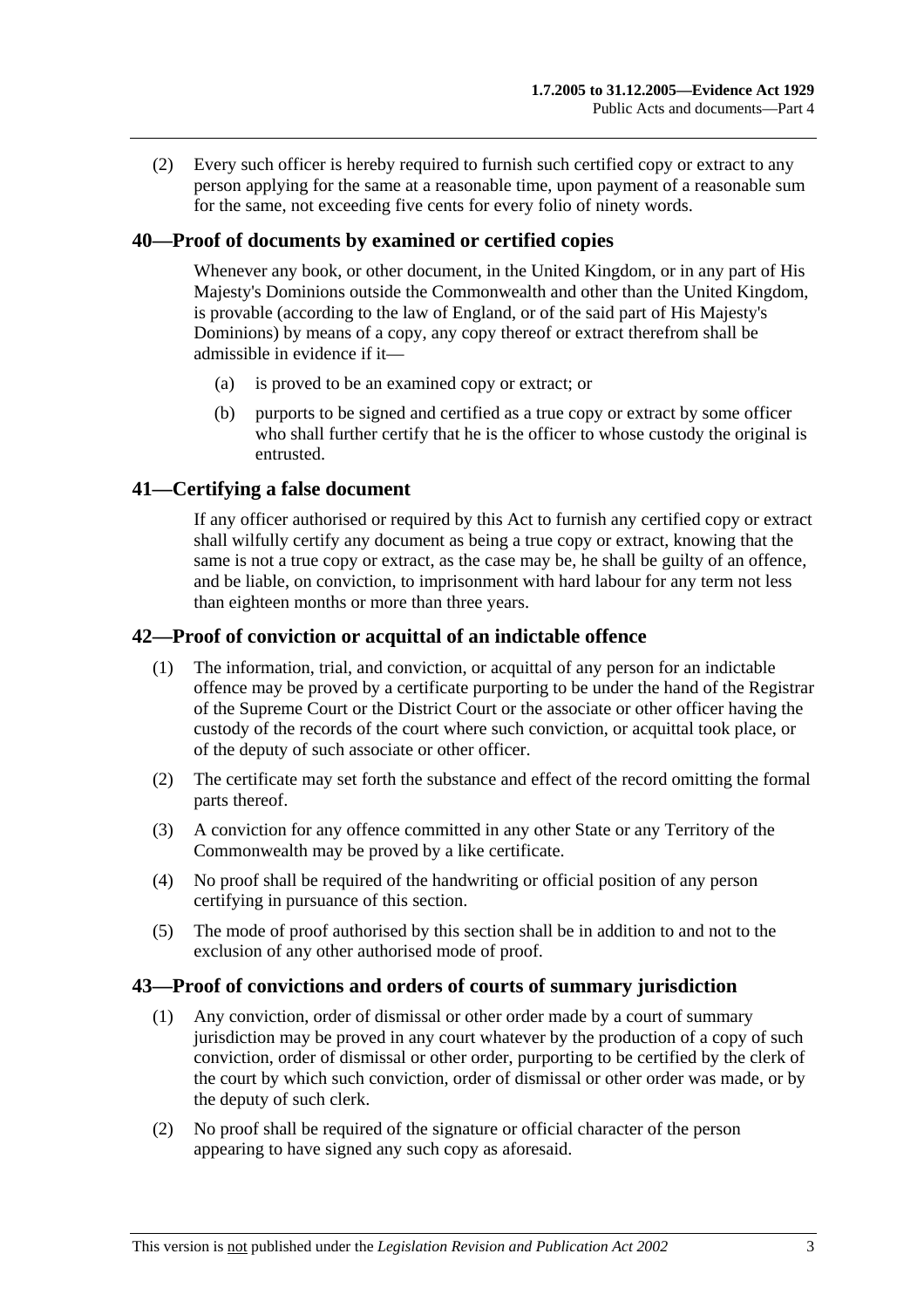- (3) This section shall apply to any conviction, order of dismissal or other order made before or after the commencement of this Act.
- (4) In this section the expression *court of summary jurisdiction* shall mean any court, by whatever name called, which in any State or Territory of the Commonwealth has jurisdiction to try offences summarily.

## **43A—Proof of identity of person convicted in another State**

For the purpose of proving the identity of any person alleged to have been convicted in any other State, or any Territory of the Commonwealth, an affidavit substantially in the form of Schedule 4 shall be admissible in evidence in all courts and shall be *prima facie* evidence that the person whose finger-prints are exhibited thereto—

- (a) is the person who in any document exhibited to the said affidavit and purporting to be a certificate of conviction or a certified copy of conviction, is referred to as having been convicted;
- (b) has been convicted of the offences mentioned in the said affidavit.

## **44—Registers of British vessels and certificates of registry admissible as** *prima facie* **evidence of their contents**

- (1) Every register of vessels kept under any of the Acts of the Imperial Parliament relating to the registry of British vessels, may be proved either by the production of the original or by an examined copy thereof, or by a copy thereof purporting to be certified under the hand of the person having the charge of the original.
- (2) Every such register, or such copy of a register, and also every certificate of registry granted under any of the said Acts relating to the registry of British vessels, and purporting to be signed as required by law, shall be received in evidence as *prima facie* proof of all the matters contained or recited in such register when the register or such copy thereof as aforesaid is produced, and of all matters contained or recited in or endorsed on such certificate of registry when the said certificate is produced.

## **45—Documents relating to transportation of persons or goods**

- (1) An apparently genuine document purporting to be a document of a prescribed nature and to relate to the transportation or shipment of any person or goods, from one place to another—
	- (a) shall be admissible in evidence on production without further proof; and
	- (b) shall be evidence of any fact stated, or referred to, in the document, or to be inferred from the document, and where the document relates to the shipment of goods, shall be evidence that the ownership of goods referred to in the document is in the consignee named in the document or his assignee.
- (2) Evidence of the description of any package or property, or of any inscription or mark upon any package or property shall be admissible (without production of the original inscription or mark) for the purpose of raising an inference as to the identity of the package or property with that referred to in a document admissible in evidence under this section.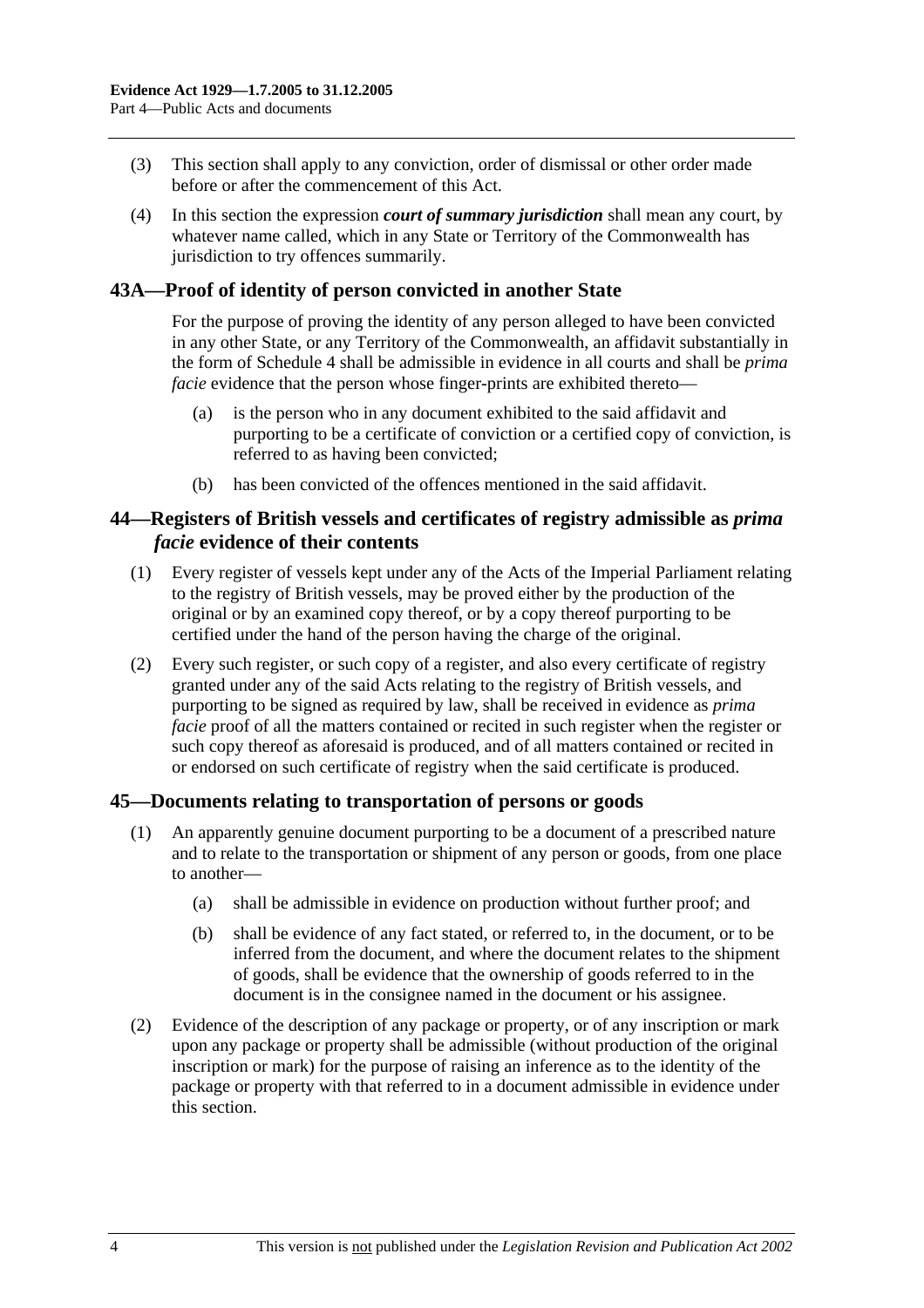- (3) For the purpose of determining the evidentiary weight, if any, of a document admitted in evidence under this section, consideration shall be given to the source from which the document is produced, the safeguards (if any) that have been taken to ensure its accuracy and any other relevant matters.
- (4) In this section—

#### *document of a prescribed nature* means—

- (a) bill of lading, manifest, shipping receipt, consignment note, way-bill, delivery sheet, register or order, invoice, ticket, passenger list or register, and any document of a like nature; or
- (b) any reproduction of any such document by photographic, photostatic, lithographic or other like process;

*shipment* means carriage by any means by air, land or water.

#### **45A—Admission of business records in evidence**

- (1) An apparently genuine document purporting to be a business record—
	- (a) shall be admissible in evidence without further proof; and
	- (b) shall be evidence of any fact stated in the record, or any fact that may be inferred from the record (whether the inference arises wholly from the matter contained in the record, or from that matter in conjunction with other evidence).
- (2) A document shall not be admitted in evidence under this section if the court is of the opinion—
	- (a) that the person by whom, or at whose direction, the document was prepared can and should be called by the party tendering the document to give evidence of the matters contained in the document; or
	- (b) that the evidentiary weight of the document is slight and is outweighed by the prejudice that might result to any of the parties from the admission of the document in evidence; or
	- (c) that it would be otherwise contrary to the interests of justice to admit the document in evidence.
- (3) For the purpose of determining the evidentiary weight, if any, of a document admitted in evidence under this section, consideration shall be given to the source from which the document is produced, the safeguards (if any) that have been taken to ensure its accuracy, and any other relevant matters.
- (4) In this section—

*business* means business, occupation, trade or calling and includes the business of any governmental or local governmental body or instrumentality;

#### *business record* means—

 (a) any book of account or other document prepared or used in the ordinary course of a business for the purpose of recording any matter relating to the business; or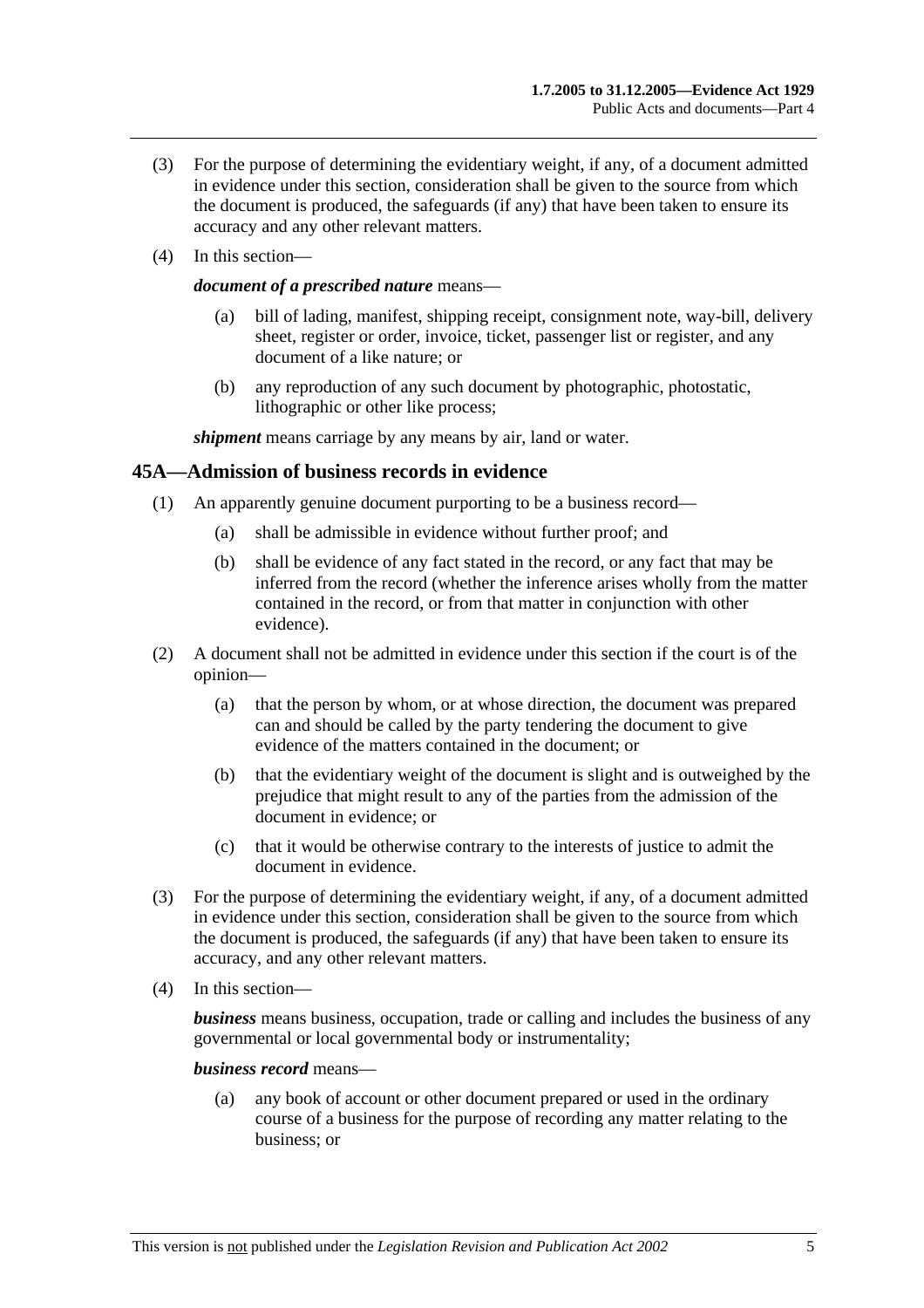(b) any reproduction of any such record by photographic, photostatic, lithographic or other like process.

## **45B—Admission of certain documents in evidence**

- (1) An apparently genuine document purporting to contain a statement of fact, or written, graphical or pictorial matter in which a statement of fact is implicit, or from which a statement of fact may be inferred shall, subject to this section, be admissible in evidence.
- (2) A document shall not be admitted in evidence under this section where the court is not satisfied that the person by whom, or at whose direction, the document was prepared could, at the time of the preparation of the document have deposed of his own knowledge to the statement that is contained or implicit in, or may be inferred from, the contents of the document.
- (3) A document shall not be admitted in evidence under this section if the court is of the opinion—
	- (a) that the person by whom, or at whose direction, the document was prepared can and should be called by the party tendering the document to give evidence of the matters contained in the document; or
	- (b) that the evidentiary weight of the document is slight and is outweighed by the prejudice that might result to any of the parties from the admission of the document in evidence; or
	- (c) that it would be otherwise contrary to the interests of justice to admit the document in evidence.
- (4) In determining whether to admit a document in evidence under this section, the Court may receive evidence by affidavit of any matter pertaining to the admission of that document in evidence.
- (5) For the purpose of determining the evidentiary weight, if any, of a document admitted in evidence under this section, consideration shall be given to the source from which the document was produced, the safeguards (if any) that have been taken to ensure its accuracy, and any other relevant matters.
- (6) In this section—

#### *document* means—

- (a) any original document; or
- (b) any reproduction of an original document by photographic, photostatic or lithographic or other like process.

## **45C—Modification of best evidence rule**

- (1) A document that accurately reproduces the contents of another document is admissible in evidence before a court in the same circumstances, and for the same purposes, as that other document (whether or not that other document still exists).
- (2) In determining whether a particular document accurately reproduces the contents of another, a court is not bound by the rules of evidence and, in particular—
	- (a) the court may rely on its own knowledge of the nature and reliability of the processes by which the reproduction was made;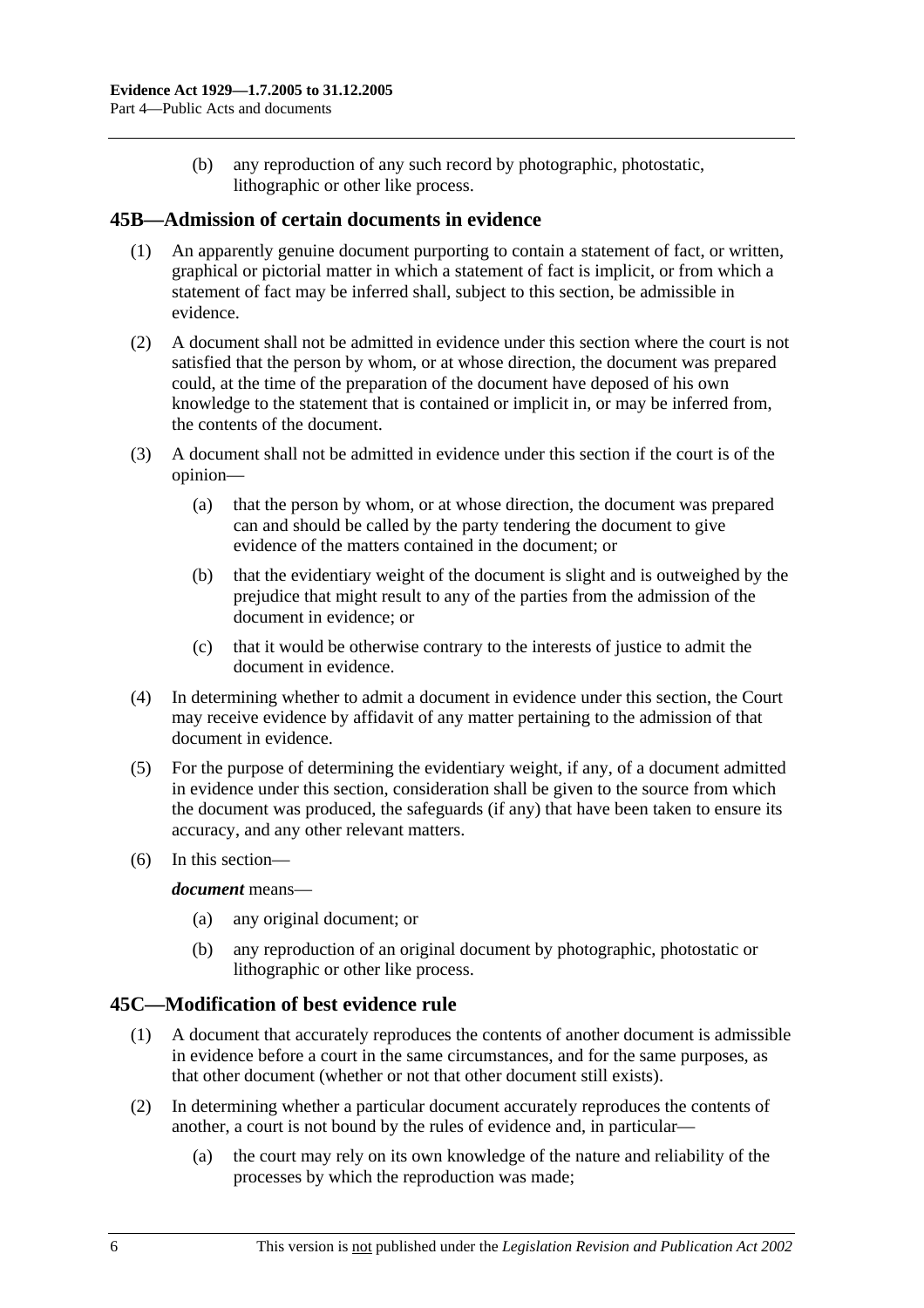- (b) the court may make findings based on the certificate of a person with knowledge and experience of the processes by which the reproduction was made;
- (c) the court may make findings based on the certificate of a person who has compared the contents of both documents and found them to be identical;
- (d) the court may act on any other basis it considers appropriate in the circumstances.
- (3) This section applies to reproductions made—
	- (a) by an instantaneous process; or
	- (b) by a process in which the contents of a document are recorded (by photographic, electronic or other means) and the reproduction is subsequently produced from that record; or
	- (c) in any other way.
- (4) Where a reproduction is made by an approved process, it will be presumed that it accurately reproduces the contents of the document purportedly reproduced unless the contrary is established.
- (5) The above reference to an approved process is a reference to a process prescribed by regulation for the purposes of this subsection.
- (6) Where a court admits or refuses to admit a document under this section, the court must, if so requested by a party to the proceedings, state the reason for its decision.
- (7) A person who gives a certificate for the purposes of this section knowing it to be false is guilty of an indictable offence.

Penalty: Division 5 imprisonment.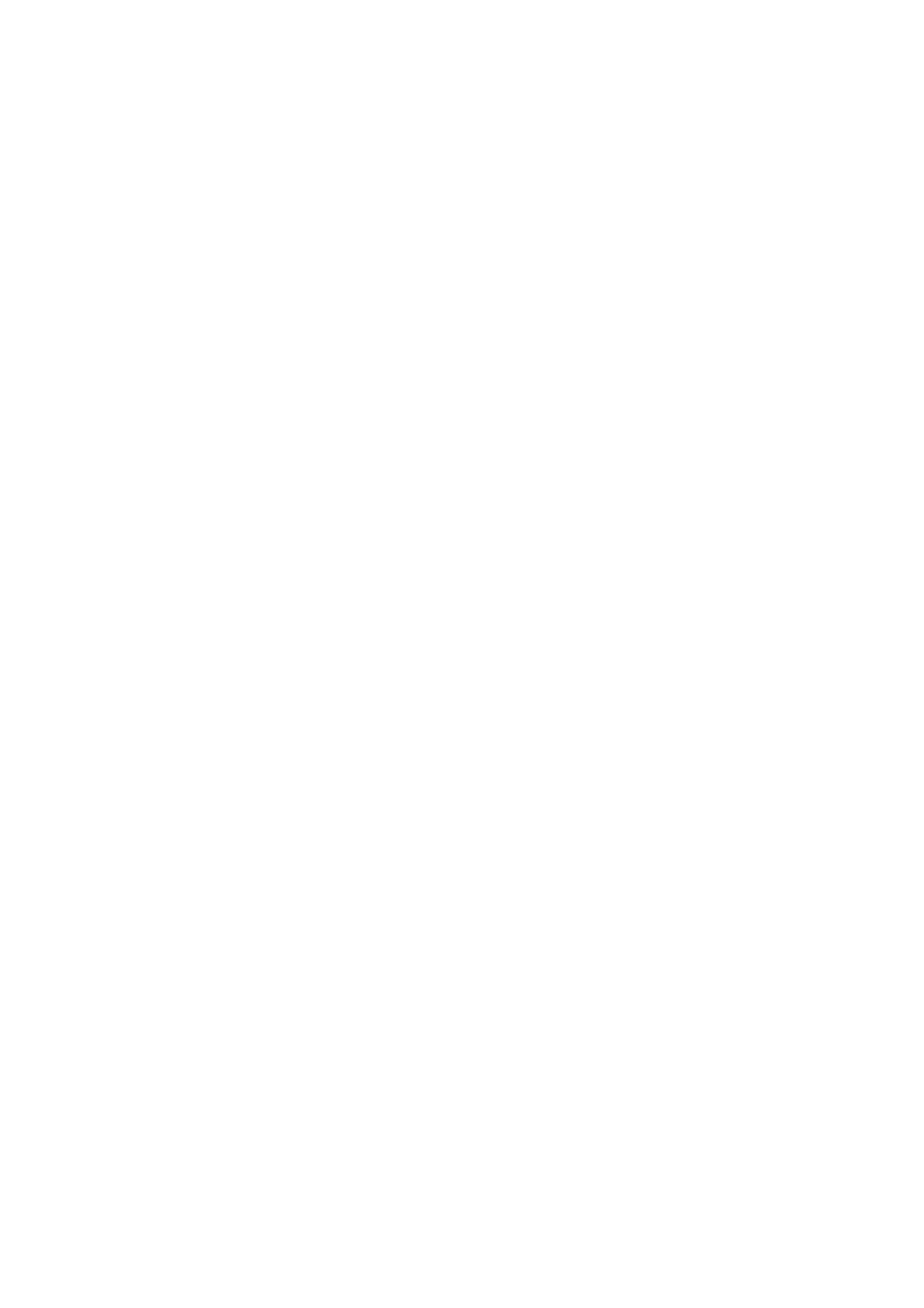## **Part 5—Banking records**

### **46—Interpretation**

In this Part—

#### *bank* means—

- (a) a body corporate carrying on the business of banking in a State or Territory of the Commonwealth; or
- (d) any other body that accepts money on deposit from the public;

#### *banking records* means—

- (a) books of account, accounts, and accounting records (including working papers and other documents necessary to explain the methods and calculations by which accounts are made up); and
- (b) books, diaries, or other records used in the course of carrying on the business of a bank; and
- (c) cheques, bills of exchange, promissory notes, deposit slips, orders for the payment of money, invoices, receipts and vouchers; and
- (d) securities, and documents of title to securities,

in the possession or control of a bank;

*copy*, in relation to a banking record made by microfilming or by a mechanical or electronic process, means a document produced from the record containing, in an intelligible form, the information stored in the record.

## **47—Admission of banking record in evidence**

- (1) Subject to subsection (2), a copy of a banking record is admissible in legal proceedings as evidence—
	- (a) of the record; and
	- (b) of the transactions or matters to which the record relates.
- (2) The copy shall not be admitted in evidence unless it is first proved—
	- (a) that the record was compiled in the ordinary course of business; and
	- (b) that the record is in the custody or control of the bank; and
	- (c) that reasonable steps have been taken to ensure that the copy is an accurate copy of the record, or accurately reproduces information stored in the record.
- (3) Evidence may be given orally or by affidavit by an officer of the bank for the purpose of proving the matters referred to in subsection (2).

#### **48—Evidence of non-existence of account may be given by affidavit**

An affidavit made by an officer of a bank stating that a person named in the affidavit had at a time, or over a period, specified in the affidavit no account at the bank, or at a specified branch, is admissible in legal proceedings as evidence of the fact stated.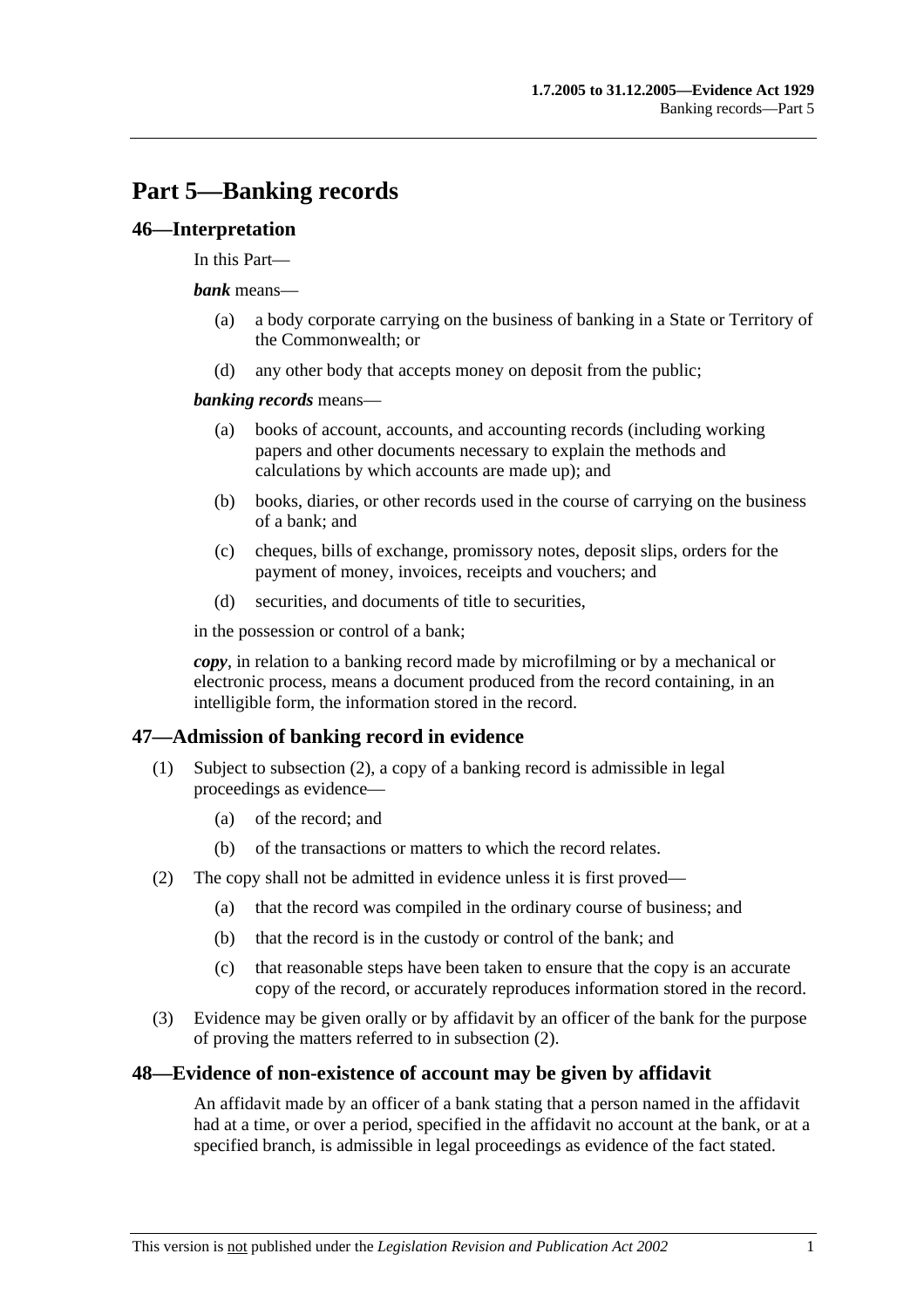### **49—Power to order inspection of banking records etc**

- (1) On the application of any party to a legal proceeding a judge may order that such party be at liberty to inspect and take copies of a banking record for any of the purposes of such proceedings.
- (1a) Where—
	- (a) a Judge of the Supreme Court; or
	- (b) a District Court Judge; or
	- (c) a Magistrate,

is satisfied on the application of a member of the police force or an officer of the Corporate Affairs Commission that it would be in the interests of the administration of justice to permit the applicant to inspect and take copies of banking records, the Judge may order that the applicant be at liberty to inspect and take copies of those banking records.

- (2) An order under this section may be made either with or without summoning the bank or any other person, and shall be served on the bank three clear days before the same is to be obeyed, unless the judge otherwise directs. Any Sunday or public holiday shall be excluded from the computation of time under this section.
- (3) Subject to subsection (4), where an order is made under subsection (1a), the applicant shall cause a copy of the order to be served personally or by post on the person subject to investigation within six months of the date of the order or such further period as may be allowed by a Judge.

Penalty: One thousand dollars.

- (4) Service of a copy of an order is not required under subsection (3)—
	- (a) if evidence of the commission of an offence was obtained in pursuance of the order and, within the period allowed under subsection (3) for service of a copy of the order, the person subject to investigation is charged with that offence; or
	- (b) if the whereabouts of the person on whom the copy is to be served is unknown and not ascertainable by reasonable inquiry.
- (5) A reference in subsection (3) or (4) to the person subject to investigation shall be construed as a reference to the person to whose financial transactions the banking records subject to inspection in pursuance of an order under subsection (1a) relate.
- (6) Copies of applications made under subsection (1a) shall be retained for a period of six years—
	- (a) in the case of applications made by members of the police force—by the Commissioner of Police; and
	- (b) in the case of applications made by officers of the Corporate Affairs Commission—by the Corporate Affairs Commission.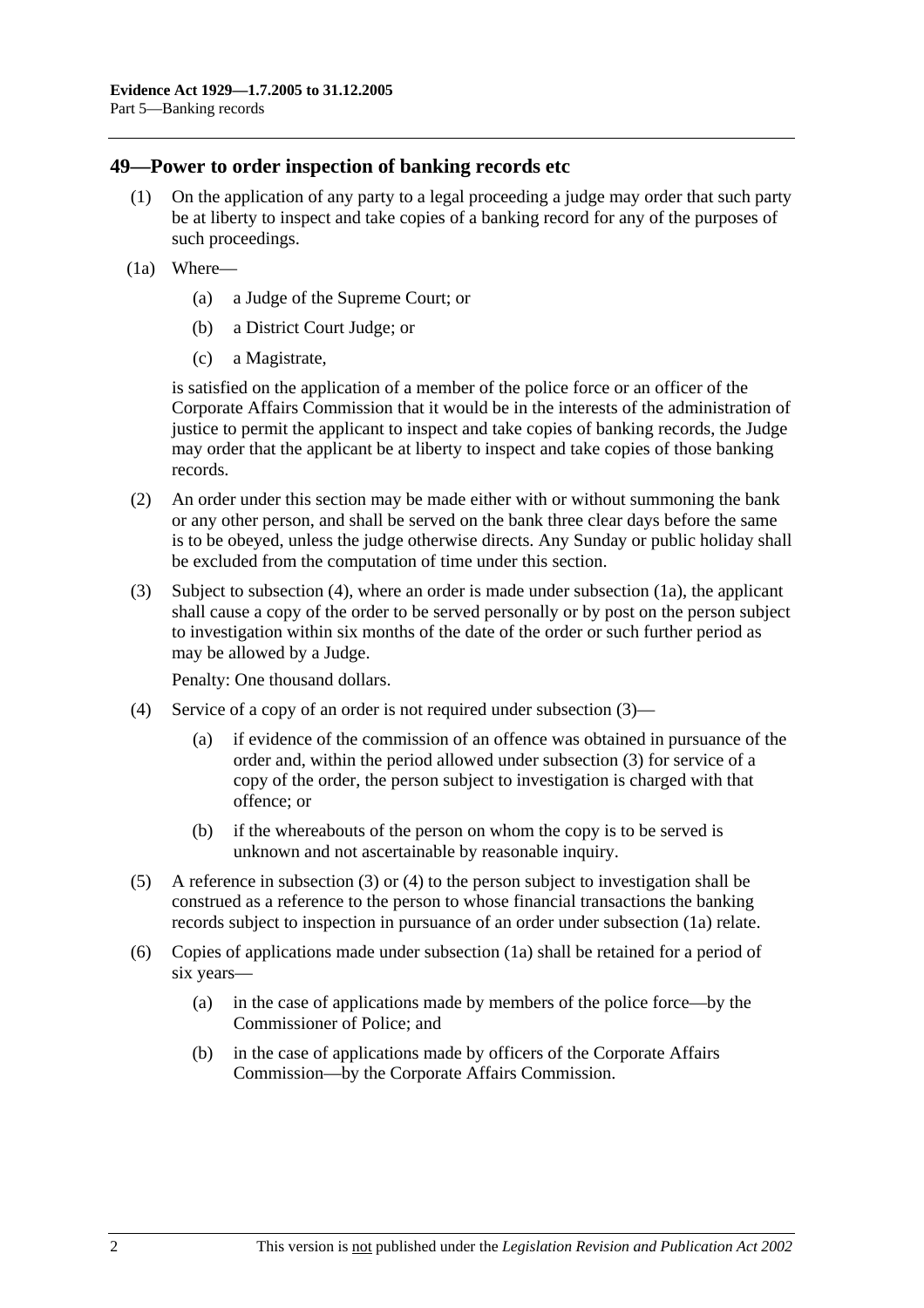- (7) The Commissioner of Police shall in each calendar year report to the Minister responsible for the police force the number of applications made under subsection (1a) by members of the police force during the previous calendar year, and the Corporate Affairs Commission shall in each calendar year report to the Minister to whom it is responsible the number of applications made under subsection (1a) by officers of the Commission during the previous calendar year.
- (8) A report under subsection (7) may be incorporated in any other annual report that the Commissioner of Police or the Corporate Affairs Commission (as the case may be) is required by or under statute to make to the Minister to whom the report under that subsection is to be submitted.
- (9) A person who divulges, otherwise than in the course of his official duties, information obtained by him by virtue of an order under subsection (1a) shall be guilty of an offence and liable to a penalty not exceeding five thousand dollars.

#### **50—Bank not compellable to produce records except under order**

A bank or officer of a bank shall not in any legal proceeding to which the bank is not a party be compellable—

- (a) to produce any banking record, the contents of which can be proved under this Act; or
- (b) to appear as a witness to prove the matters, transactions, and accounts recorded in a banking record,

unless by order of a judge made for special cause.

#### **51—Costs occasioned by default of bank**

- (1) Costs occasioned by a default or delay by a bank in complying with an order under this Part (not being an order under section 49(1a)) may be awarded by the judge against the bank.
- (2) Any such order against a bank may be enforced as if the bank were a party to the proceedings in aid of which the application is made.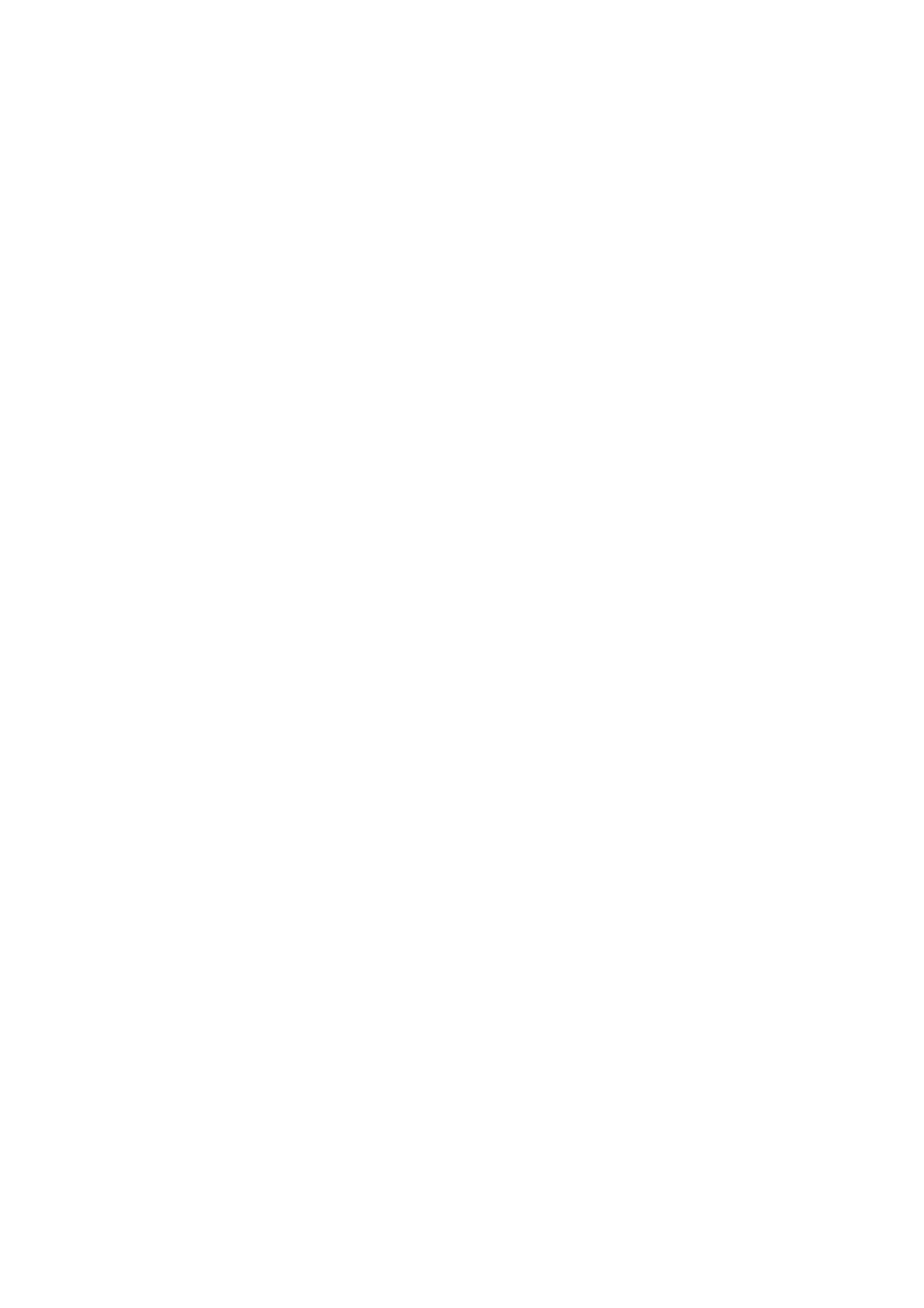## **Part 6—Telegraphic messages**

## **53—Party may give notice of intention to adduce telegraphic message in evidence**

- (1) Any party to any legal proceedings may at any time after the commencement thereof give notice to any other party that he proposes to adduce in evidence at the trial or hearing any telegraphic message that has been sent by electric telegraph from any station in the Commonwealth to any other station within the Commonwealth: Provided that the time between the giving of such notice and the day on which such evidence shall be tendered shall not in any case be less than two days.
- (2) Every such notice shall specify the names of the sender and receiver of the message, the subject matter thereof, and the date as nearly as may be.

## **54—And thereupon may produce message received with evidence that same received from telegraph station**

When such a notice has been given the production of any telegraphic message described in the notice, and purporting to have been sent by any person, together with evidence that the same was duly received from a telegraph station, shall be *prima facie* evidence that such message was signed and sent by the person so purporting to be the sender thereof to the person to whom the same shall be addressed without any further proof of the identity of the sender; but the party against whom any such message shall be given in evidence shall be at liberty, nevertheless, to prove that the same was not in fact sent by the person by whom it purports to have been sent.

## **55—After notice, sending a message may be proved by production of copy message and evidence of payment of fees for transmission**

In any legal proceedings, the production of any telegraphic message, or of a machine copy or press copy thereof, or a copy thereof verified on oath or affirmation together with evidence that such message was duly taken to a telegraph station, and that the fees (if any) for the transmission thereof were duly paid, shall be *prima facie* evidence that such message was duly delivered to the person named therein as the person to whom the same was to be transmitted; and the burden of proving that such message was not in fact received, shall be upon the person against whom such message shall be given in evidence: Provided that the party adducing the same in evidence shall give notice to the other party of his intention so to do in such manner and at such time as the practice of the court requires with respect to a notice to produce documents at the trial or hearing.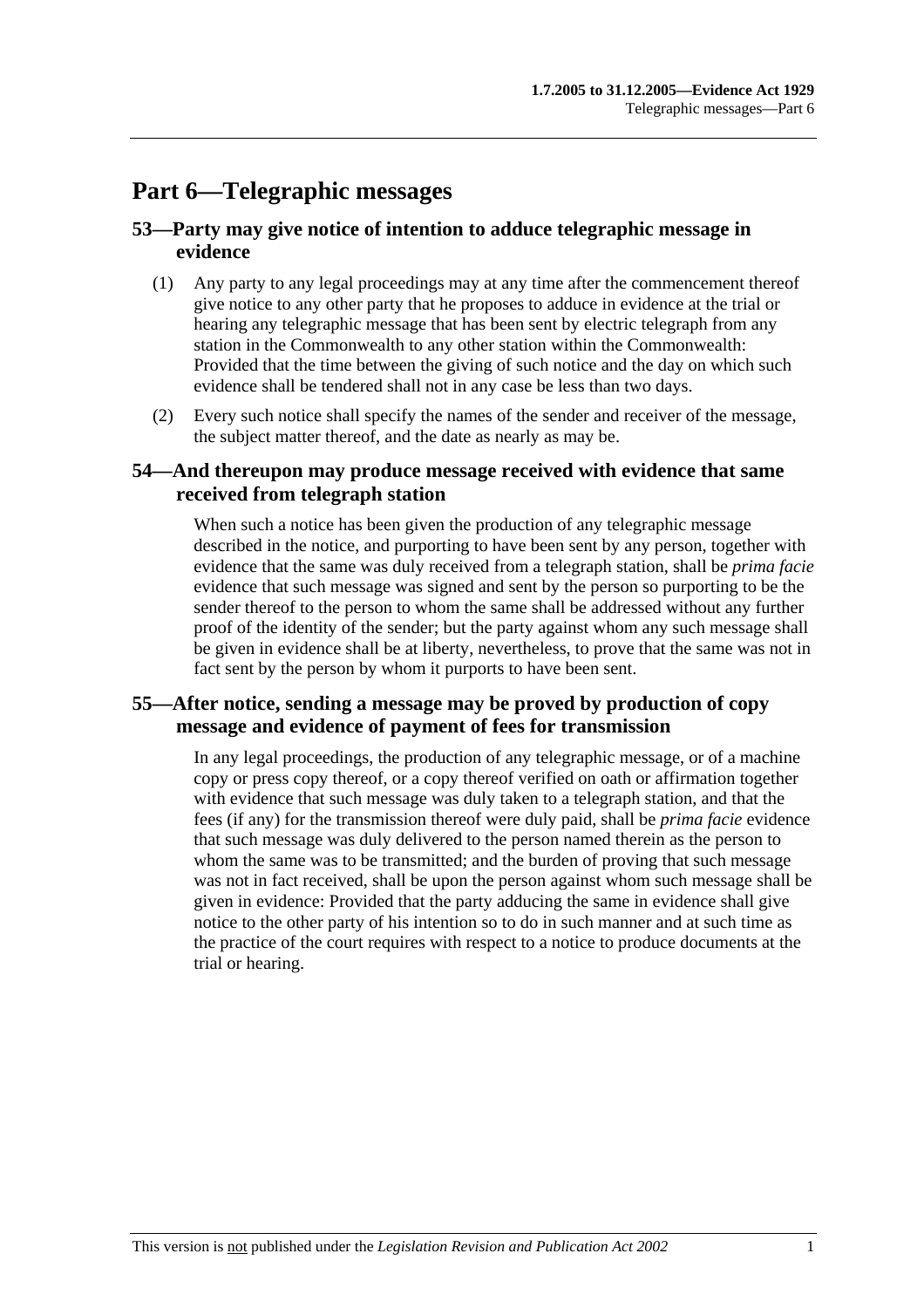## **56—Certain documents may be transmitted by electric telegraph under restriction**

- (1) The Governor, any Minister of the Crown, the President of the Legislative Council, the Speaker of the House of Assembly, a Judge of the Supreme Court, a Local Court Judge, or District Criminal Court Judge, the Judge in Insolvency, any special magistrate, and any principal officer of Government, or solicitor, may cause to be transmitted by electric telegraph the contents of any writ, warrant, rule, order, authority, or other communication requiring signature or seal subject to the provisions following, that is to say—
	- (a) the original document shall be delivered at the telegraph station in the presence and under the inspection of some justice of the peace or notary public;
	- (b) the person to whom the contents of any such document shall be so sent shall, forthwith and in the presence and under the supervision of a justice of the peace or notary public, cause to be sent back by electric telegraph, a copy of the message received by him; and in the event of any error appearing therein, the process shall be repeated under the like supervision, until it appears that a true copy of such document has been received by the person to whom it has been sent;
	- (c) when it appears that such true copy has been so received, such firstmentioned justice, or notary public, shall endorse upon the original document a certificate that a true copy thereof has been sent, under the provisions of this Act, to the person to whom the same has been so sent; and shall forthwith, by electric telegraph, inform such person that such certificate has been so endorsed;
	- (d) the person so receiving such true copy shall, upon receiving information of such certificate, endorse upon the copy of the original document received by him a certificate that the same has been duly received, under the provisions of this Act, which certificate shall be signed by him and by the justice or notary public so supervising the receipt of such copy as hereinbefore provided.
- (2) In this section—

*any principal officer of Government* includes the Auditor-General, the Under Secretary, the Under Treasurer, the Solicitor-General, the Crown Solicitor, the Director of Public Prosecutions and the secretary to any department presided over by a Minister of the Crown, the Clerk of the Legislative Council, the Clerk of the House of Assembly, the Surveyor-General, the Registrar-General, the Sheriff, the Master of the Supreme Court, the Commissioner of Police, inspectors of police, the Returning Officer for the State; and for the purposes of returns to writs of election, but not otherwise, also includes any returning officer or deputy returning officer of an electoral district.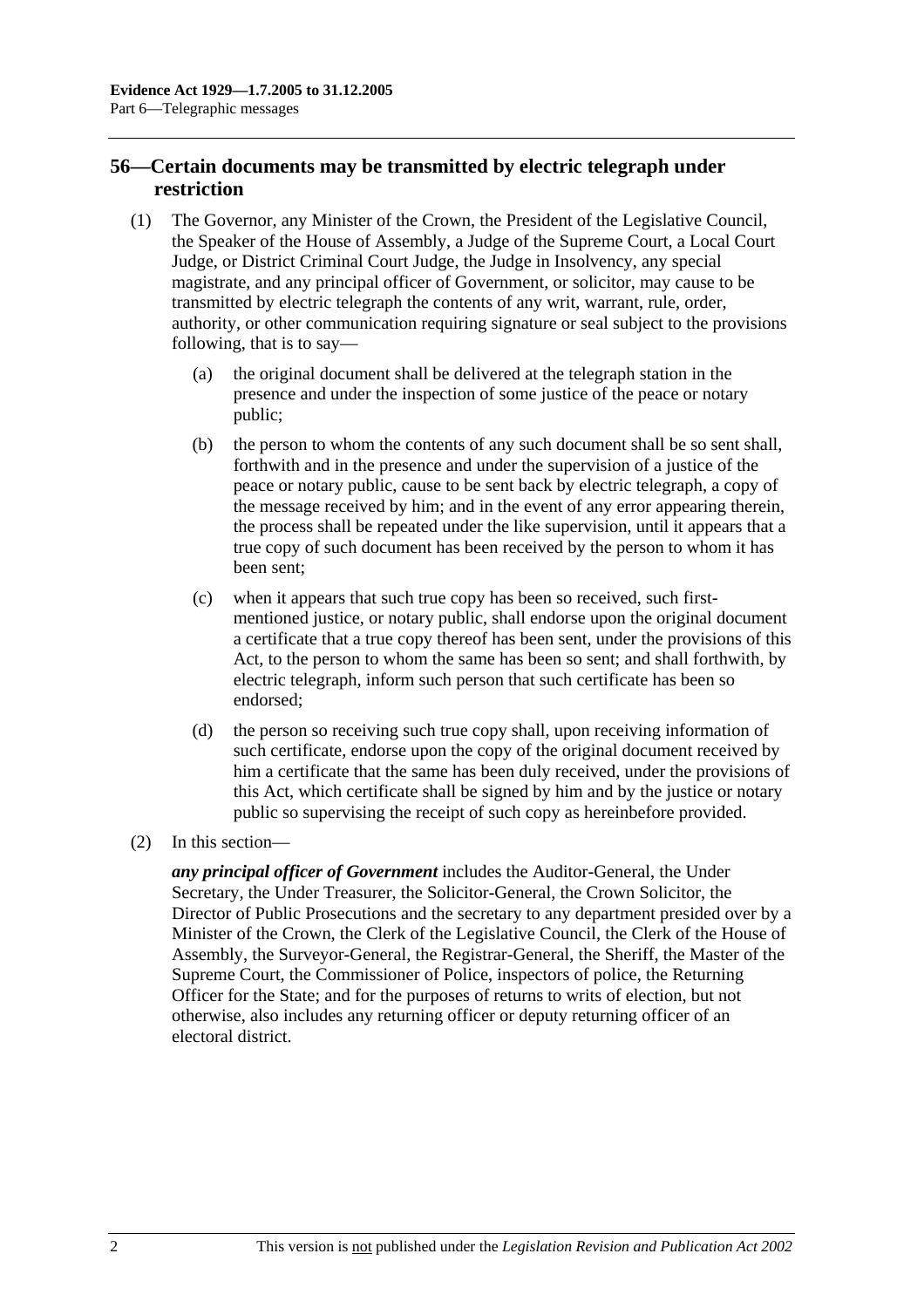### **57—Copies so transmitted to be as valid and effectual as originals**

- (1) Every copy so endorsed and certified as aforesaid shall be as valid to all intents and purposes as the original, whereof it purports to be a copy, would have been, and shall be admissible in evidence in any case in which the original would have been so admissible; and any person by whom such copy has been received, or who is thereby authorised, instructed, or commanded, or who is lawfully charged with any duty in respect thereof, shall have and become liable to the same rights and duties in respect thereof as if he had received the original document duly signed and sealed, or signed or sealed, as the case may be.
- (2) In the case of any document intended to be served, or the efficacy or use whereof depends upon service, every such copy shall for the purpose of such service be deemed to be the original document whereof it purports to be a copy.

#### **58—Penalty for false certificate of sending message**

Any justice or notary public who wilfully and falsely endorses upon any original document, delivered at a telegraph station for the purpose of being transmitted under the provisions of this Act, a certificate that a true copy thereof has been sent under this Act, or who by telegraph wilfully and falsely informs any person to whom such has been so sent that a certificate under the provisions of this Act has been endorsed thereon, shall forfeit a sum not exceeding two hundred dollars, which may be sued for and recovered by the first person who shall, for his own benefit and without collusion, sue for the same.

#### **59—Signing false certificate upon copy**

Any person by this Part of this Act required to sign a certificate upon any copy of a document that such copy has been duly received under the provisions of this Act, who shall wilfully sign such certificate, knowing the same to be false, shall be guilty of an offence, and, being convicted thereof, shall be liable to be imprisoned for any term not exceeding two years.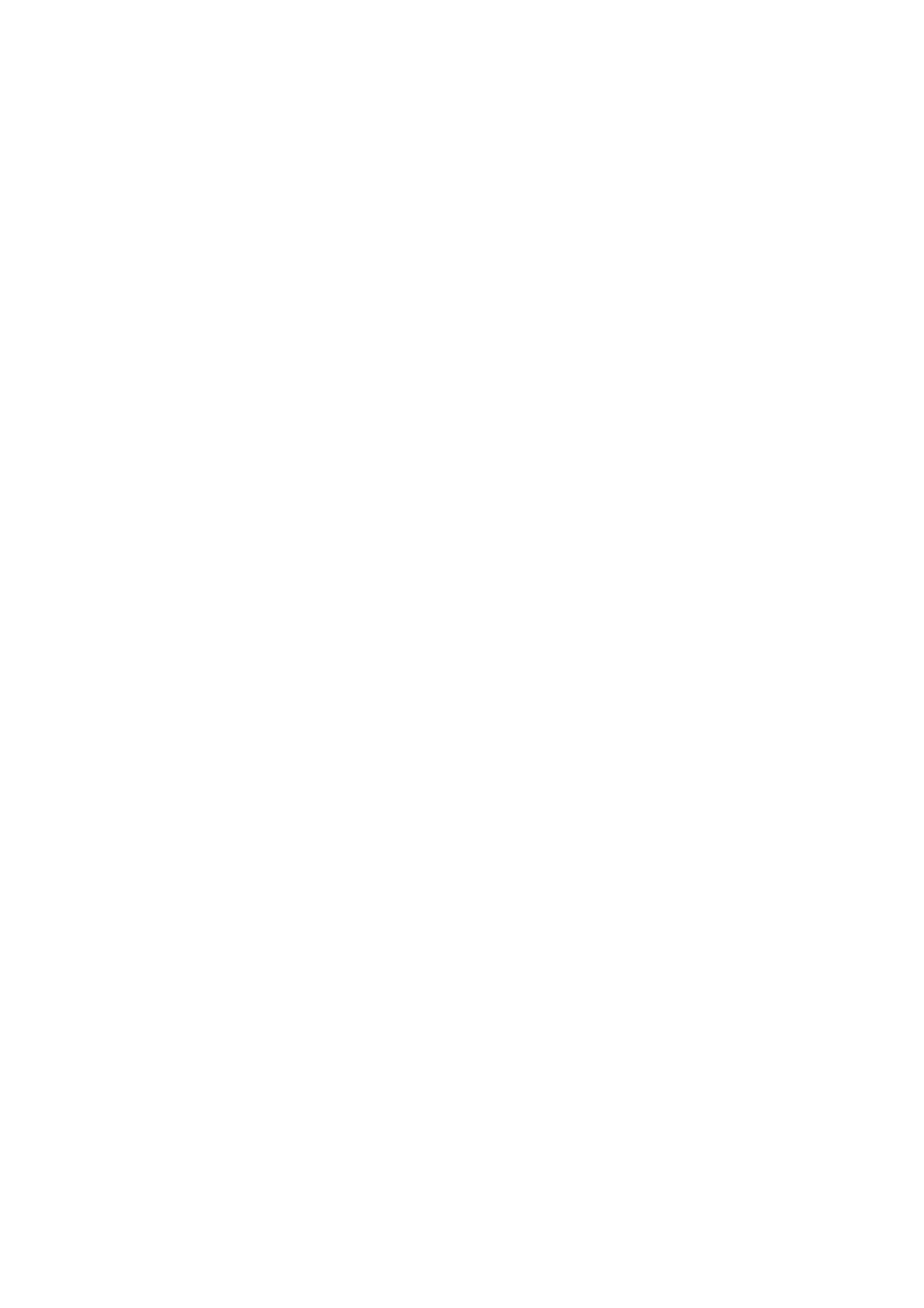# **Part 6A—Computer evidence**

#### **59A—Interpretation**

In this Part, unless the contrary intention appears—

*computer* means a device that is by electronic, electro-mechanical, mechanical or other means capable of recording and processing data according to mathematical and logical rules and of reproducing that data or mathematical or logical consequences thereof;

*computer output* or *output* means a statement or representation (whether in written, pictorial, graphical or other form) purporting to be a statement or representation of fact—

- (a) produced by a computer; or
- (b) accurately translated from a statement or representation so produced;

*data* means a statement or representation of fact that has been transcribed by methods, the accuracy of which is verifiable, into the form appropriate to the computer into which it is, or is to be, introduced.

#### **59B—Admissibility of computer output**

- (1) Subject to this section, computer output shall be admissible as evidence in any civil or criminal proceedings.
- (2) The court must be satisfied—
	- (a) that the computer is correctly programmed and regularly used to produce output of the same kind as that tendered in evidence pursuant to this section; and
	- (b) that the data from which the output is produced by the computer is systematically prepared upon the basis of information that would normally be acceptable in a court of law as evidence of the statements or representations contained in or constituted by the output; and
	- (c) that, in the case of the output tendered in evidence, there is, upon the evidence before the court, no reasonable cause to suspect any departure from the system, or any error in the preparation of the data; and
	- (d) that the computer has not, during a period extending from the time of the introduction of the data to that of the production of the output, been subject to a malfunction that might reasonably be expected to affect the accuracy of the output; and
	- (e) that during that period there have been no alterations to the mechanism or processes of the computer that might reasonably be expected adversely to affect the accuracy of the output; and
	- (f) that records have been kept by a responsible person in charge of the computer of alterations to the mechanism and processes of the computer during that period; and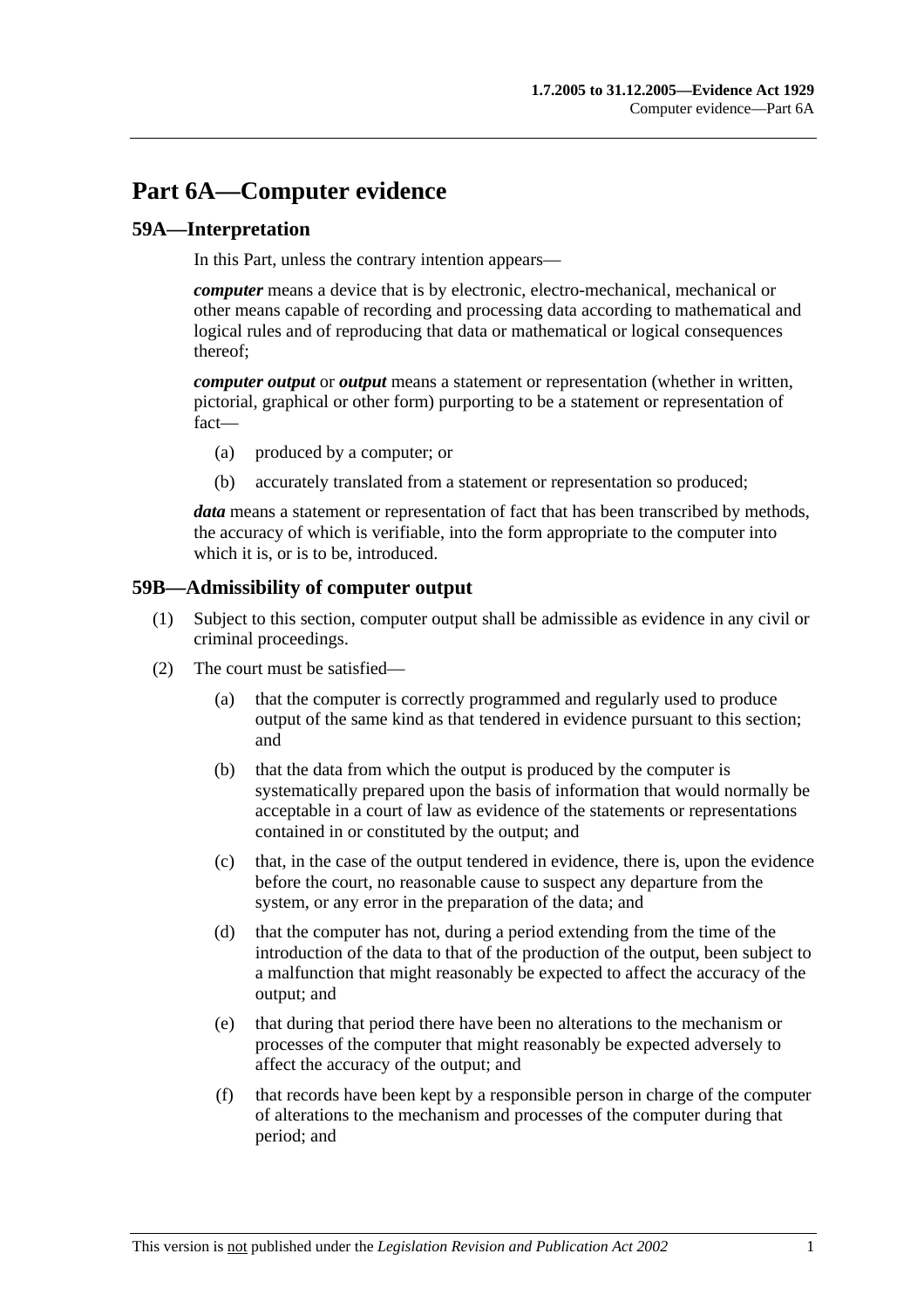- (g) that there is no reasonable cause to believe that the accuracy or validity of the output has been adversely affected by the use of any improper process or procedure or by inadequate safeguards in the use of the computer.
- (3) Where two or more computers have been involved, in combination or succession, in the recording of data and the production of output derived therefrom and tendered in evidence under this section, the court must be satisfied that the requirements of subsection (2) of this section have been satisfied in relation to each computer so far as those requirements are relevant in relation to that computer to the accuracy or validity of the output, and that the use of more than one computer has not introduced any factor that might reasonably be expected adversely to affect the accuracy or validity of the output.
- (4) A certificate under the hand of a person having prescribed qualifications in computer system analysis and operation or a person responsible for the management or operation of the computer system as to all or any of the matters referred to in subsection (2) or (3) of this section shall, subject to subsection (6) of this section, be accepted in any legal proceedings, in the absence of contrary evidence, as proof of the matters certified.
- (5) An apparently genuine document purporting to be a record kept in accordance with subsection (2) of this section, or purporting to be a certificate under subsection (4) of this section shall, in any legal proceedings, be accepted as such in the absence of contrary evidence.
- (6) The court may, if it thinks fit, require that oral evidence be given of any matters comprised in a certificate under this section, or that a person by whom such a certificate has been given attend for examination or cross-examination upon any of the matters comprised in the certificate.

#### **59C—Regulations**

The Governor may make such regulations as he deems necessary or expedient for the purposes of this Part, and without limiting the generality of the foregoing those regulations may—

- (a) make any provision for the purposes of this Part with respect to the preparation, auditing or verification of data, or the methods by which it is prepared; and
- (b) prescribe the qualifications of a person by whom a certificate may be given, or a translation made, under this Part.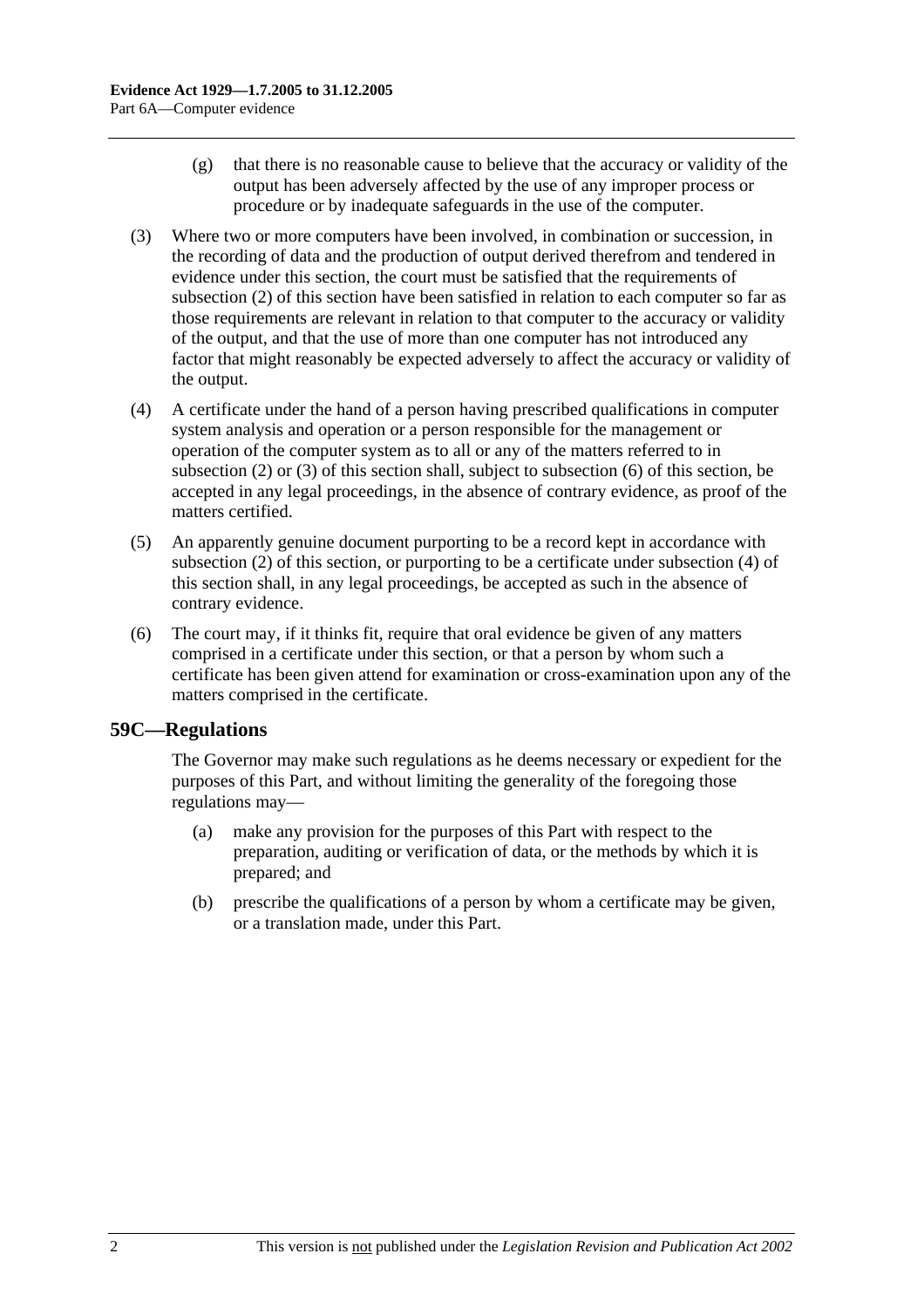# **Part 6B—Obtaining evidence from outside a court's territorial jurisdiction**

## **59D—Interpretation**

(1) In this Part—

#### *authorised South Australian court* means—

- (a) the Supreme Court;
- (b) the District Court;
- (c) the Magistrates Court;
- (e) a court or tribunal declared by the Attorney-General, by notice in the Gazette, to be an authorised South Australian court for the purposes of this Part;

*foreign court* means a court established under the law of some country, state or territory other than this State.

- (2) This Part applies in respect of—
	- (a) civil proceedings originating in courts within or outside Australia;
	- (b) criminal proceedings originating in Australian courts.

#### **59E—Taking of evidence outside the State**

- (1) Where, in the opinion of an authorised South Australian court, it is necessary or expedient that evidence relating to proceedings before it be taken outside the State, the court may—
	- (a) sit outside the State for the purpose of taking the evidence; or
	- (b) issue a commission to an officer of the court or some other appropriate person to take the evidence; or
	- (c) request a foreign court to take the evidence.
- (2) Subject to any just exception—
	- (a) any depositions taken on commission or by a foreign court that takes evidence in pursuance of a request under this Part may be put in as evidence at the hearing of the proceedings to which they relate; and
	- (b) any documents produced to a commissioner or a foreign court that takes evidence in pursuance of a request under this Part are admissible at the hearing of the proceedings to which they relate as if produced at the hearing.
- (3) Any documents appearing to be depositions or documents so taken or produced, will, in the absence of evidence to the contrary, be accepted as such.
- (4) An authorised South Australian court may take evidence from a place outside the State by video link or any other form of telecommunication that the court thinks appropriate in the circumstances.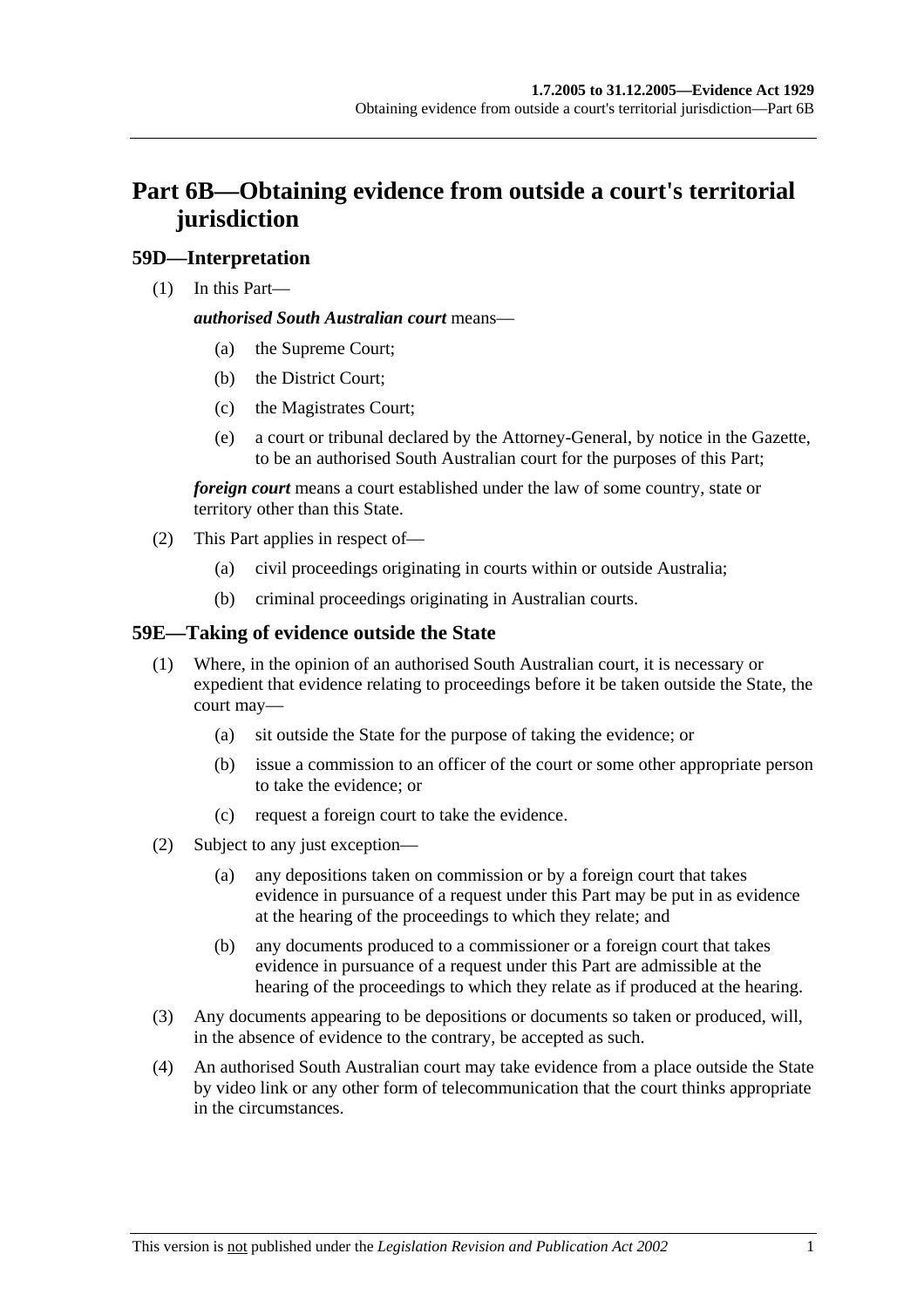Part 6B—Obtaining evidence from outside a court's territorial jurisdiction

#### **59F—Power of South Australian Court to take evidence on request**

- (1) Where a foreign court requests an authorised South Australian court to take evidence in this State for the purpose of proceedings before that foreign court the South Australian court may summon any person to appear before it for the purpose of giving evidence or for the purpose of producing documents.
- (2) A witness summoned to appear before an authorised South Australian court under this section may be examined, cross-examined or re-examined before that court.
- (3) Subject to this Part, the South Australian court in taking evidence under this section shall have the same powers as if the proceedings originated in that court.
- (4) If, while any person is being examined before an authorised South Australian court, objection is taken to any question, or to answering any question, the ground of the objection and the answer (if any) to the question shall be set out in the deposition of that person.
- (5) Subject to subsections (6) and (7), the validity of the ground of any such objection shall not be determined by the authorised South Australian court but by the foreign court at whose request the examination is being conducted.
- (6) The authorised South Australian court may permit a witness to decline to answer a question where in the opinion of the court the answer to that question might incriminate him or where it would in the opinion of the court be unfair to the witness, or to any other person, that the answer should be given and recorded.
- (7) A witness cannot be compelled to give evidence on a particular subject if he or she could not be compelled to give evidence on that subject in the foreign court from which the request to take evidence originated.

#### **59G—Depositions to be signed**

Where pursuant to this Part—

- (a) a witness has given evidence before an authorised South Australian court, his deposition shall be signed by him and by the person presiding over the court; or
- (b) a document has been produced before an authorised South Australian court, the person presiding over the court shall attach to that document a certificate signed by him stating the name of the person by whom the document was produced.

#### **59H—Transmission of request**

Where an authorised South Australian court receives a request from a foreign court for the examination of a witness, or the production of documents, and it appears to the court that the witness or person by whom the evidence is to be given, or the documents produced, is not in South Australia and is not proceeding to South Australia, but is in, or proceeding to, some other country or State, the South Australian court—

 (a) may transmit the request to a foreign court in that other country or State together with such information as it possesses concerning the whereabouts of that person; and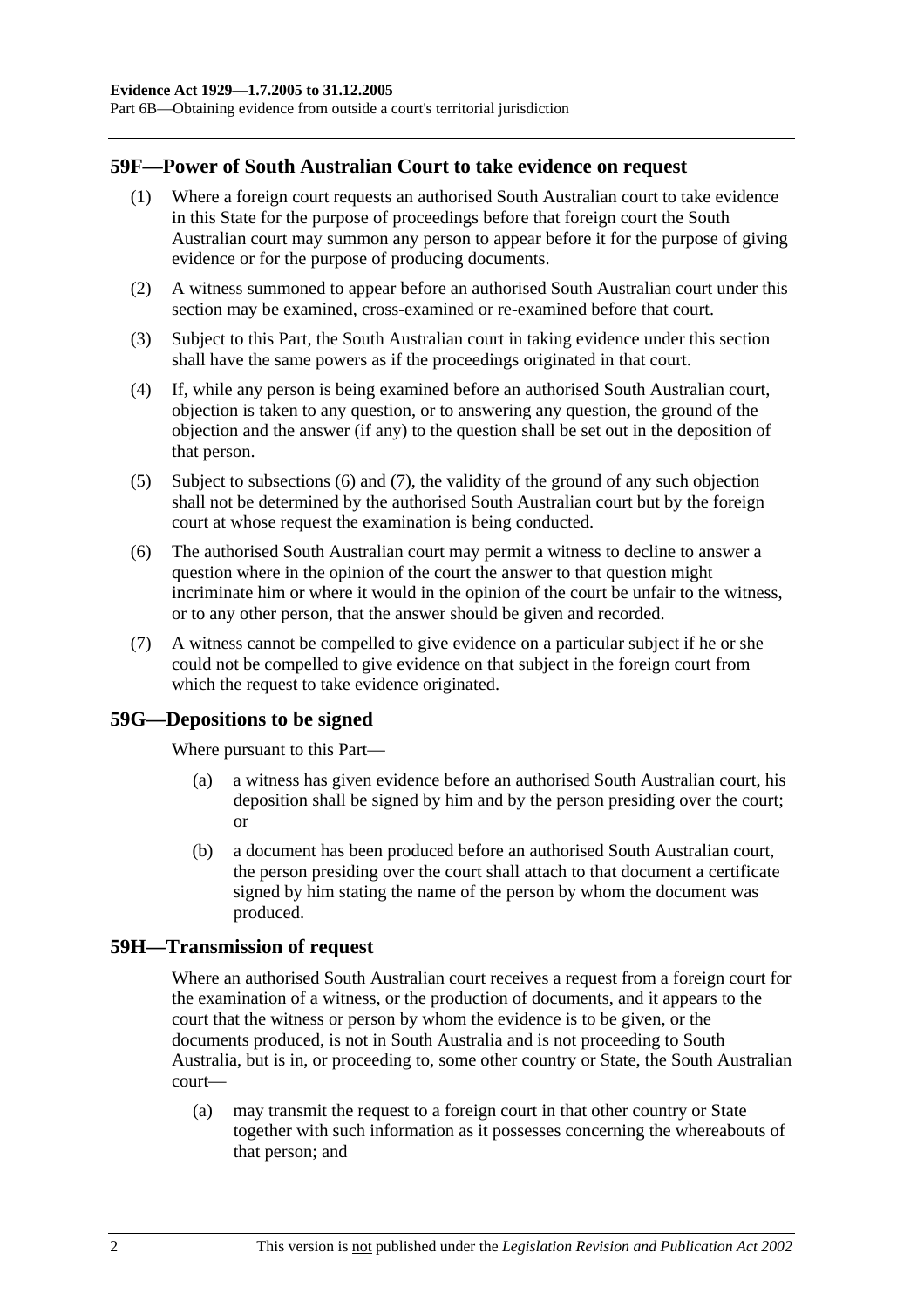(b) shall give notice to the foreign court from which it received the request of the fact that the request has been so transmitted.

# **59I—Saving provision**

- (1) Nothing in this Part limits the power of a court to require a witness to attend in person before the court.
- (2) The provisions of this Part are supplementary to, and do not derogate from, the provisions of any other Act or law.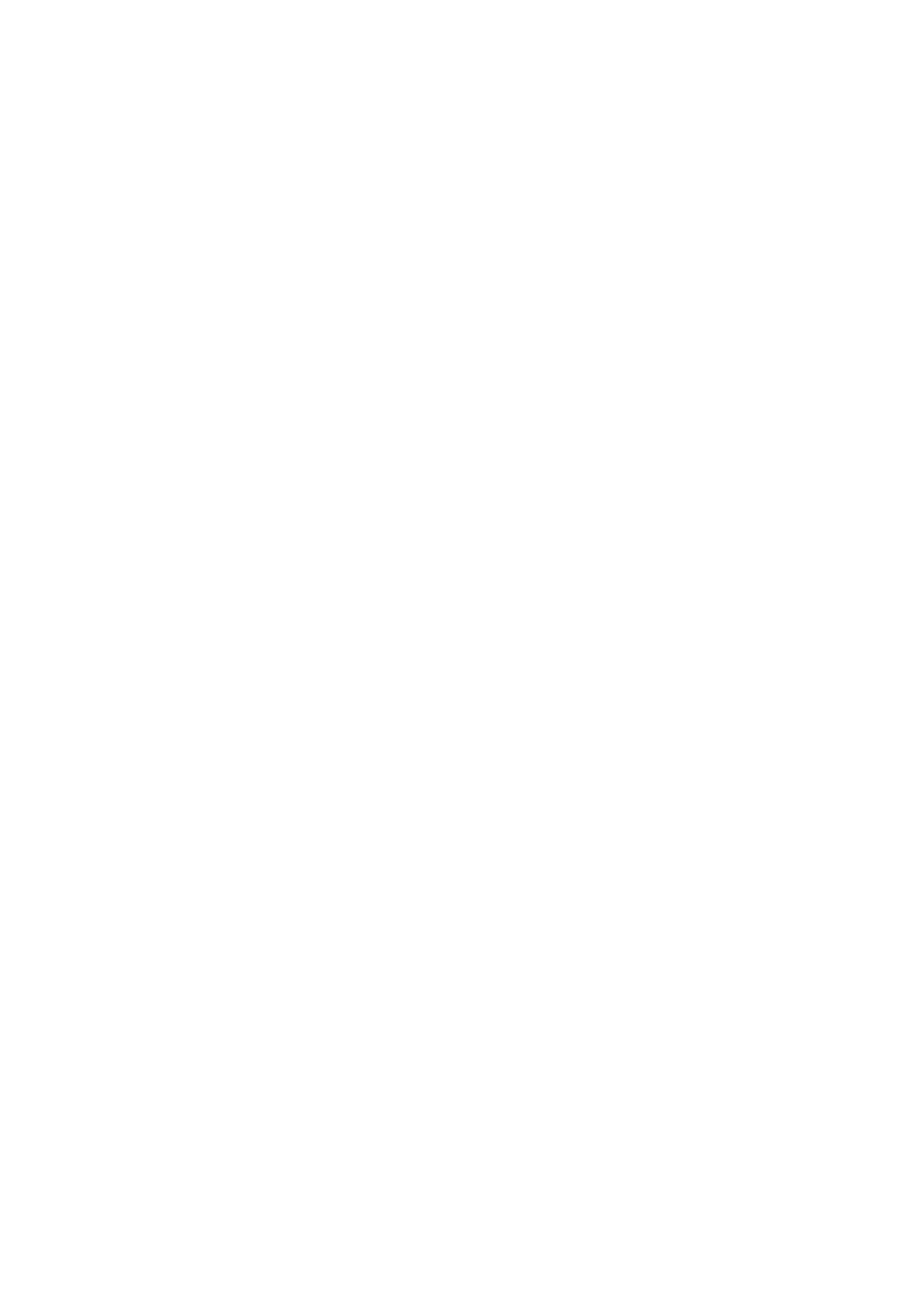# **Part 6C—Use of audio and audio visual links**

# **Division 1—Preliminary**

## **59IA—Interpretation**

In this Part—

*audio link* means a system of two-way communication linking different places so that a person speaking at any one of the places can be heard at the other;

#### **Example—**

An audio link may be established by facilities such as a two-way radio or telephone.

*audio visual link* means a system of two-way communication linking different places so that a person speaking at any one of the places can be seen and heard at the other;

#### **Example—**

An audio visual link may be established by facilities such as a closed-circuit television.

*participating State* means another State in which statutory provisions substantially corresponding to this Part are in force;

*recognised court* means a court or tribunal of a participating State that is authorised by the provisions of an Act of that State in terms substantially corresponding to this Part to direct that evidence be taken or submissions made by audio, or audio visual, link from South Australia;

*South Australian court* means—

- (a) the Supreme Court;
- (b) the District Court;
- (c) the Magistrates Court;
- (d) the Coroner's Court;
- (e) a court or tribunal prescribed by regulation to be a South Australian court for the purposes of this Part;

*State* includes Territory;

*tribunal* of a State means a person or body authorised by or under a law of the State to take evidence on oath or affirmation.

#### **59IB—Transitional**

This Part extends to proceedings whether the proceedings were commenced, or the cause of action arose, before or after the commencement of this Part.

## **59IC—Application of Part**

This Part is in addition to, and does not derogate from, other provisions of this Act or of any other law authorising the taking of evidence, or the conduct of proceedings, outside this State.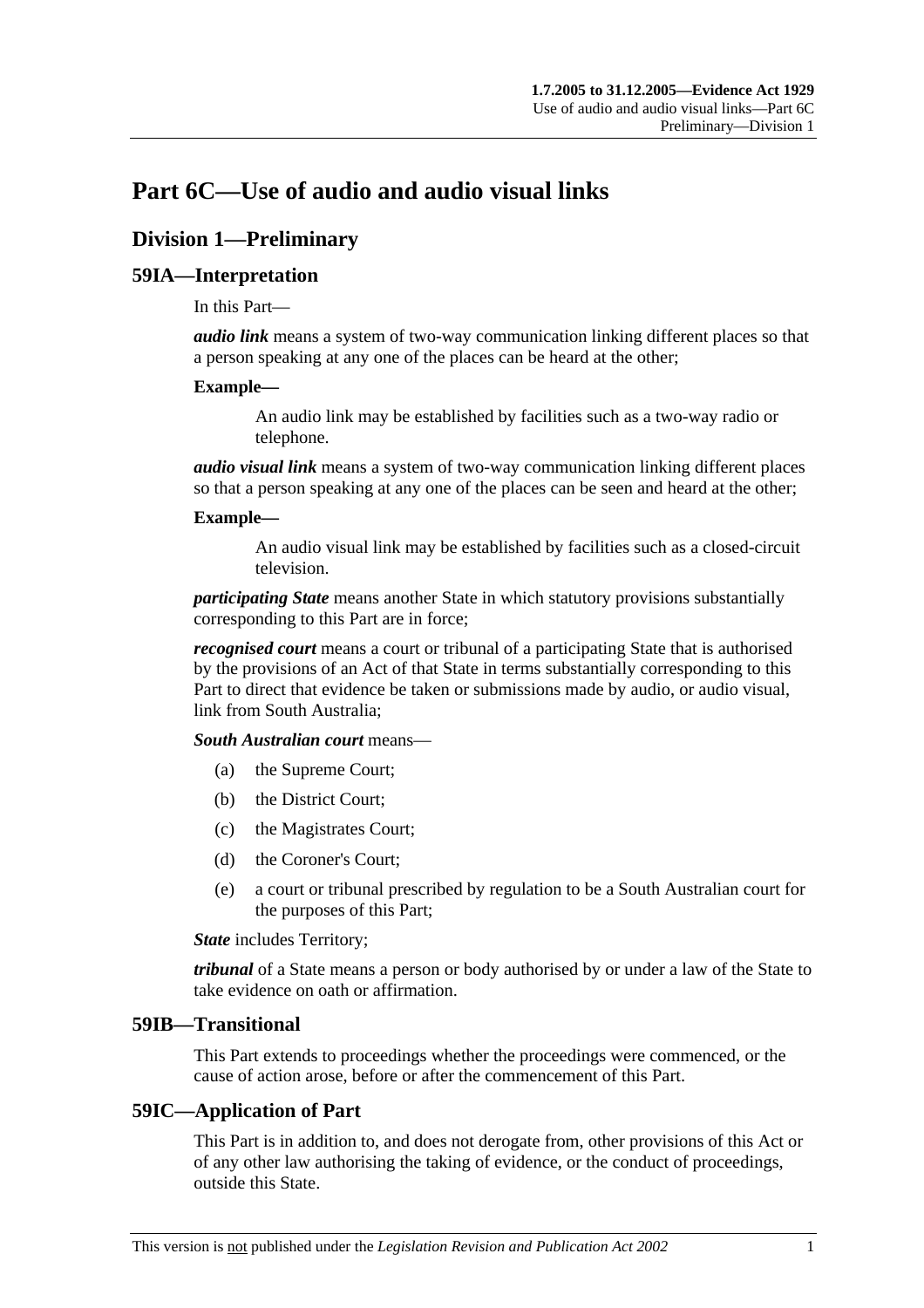# **Division 2—Use of interstate audio or audio visual link in proceedings before South Australian courts**

#### **59ID—Application of this Division**

This Division applies to any proceeding (including a criminal proceeding) before a South Australian court.

#### **59IE—State courts may take evidence and submissions from outside State**

- (1) A South Australian court may, on the application of a party to a proceeding before the court, direct that evidence be taken or submissions made by audio, or audio visual, link from a participating State.
- (2) The court must not make such a direction if—
	- (a) the necessary facilities are unavailable or cannot reasonably be made available; or
	- (b) the court is satisfied that the evidence or submission can be more conveniently given or made in this State; or
	- (c) the court is satisfied by a party opposing the making of the direction that the direction would be unfair to the party.
- (3) The court may exercise in the participating State in connection with taking evidence or receiving submissions by audio, or audio visual, link any of its powers that the court is permitted, under the law of the participating State, to exercise in the participating State.

#### **59IF—Expenses**

If a South Australian court directs evidence to be taken, or submissions to be made, by audio, or audio visual, link from a person in a participating State, the court may make such orders as it considers just for payment of expenses incurred in connection with—

- (a) taking the evidence or making the submissions; or
- (b) providing the audio, or audio visual, link.

#### **59IG—Counsel entitled to practise**

A person who is entitled to practise as a legal practitioner in a participating State is entitled to practise as a barrister, solicitor or both—

- (a) in relation to the examination-in-chief, cross-examination or re-examination of a witness in the participating State whose evidence is being given by audio, or audio visual, link in a proceeding before a South Australian court; and
- (b) in relation to the making of submissions by audio, or audio visual, link from the participating State in a proceeding before a South Australian court.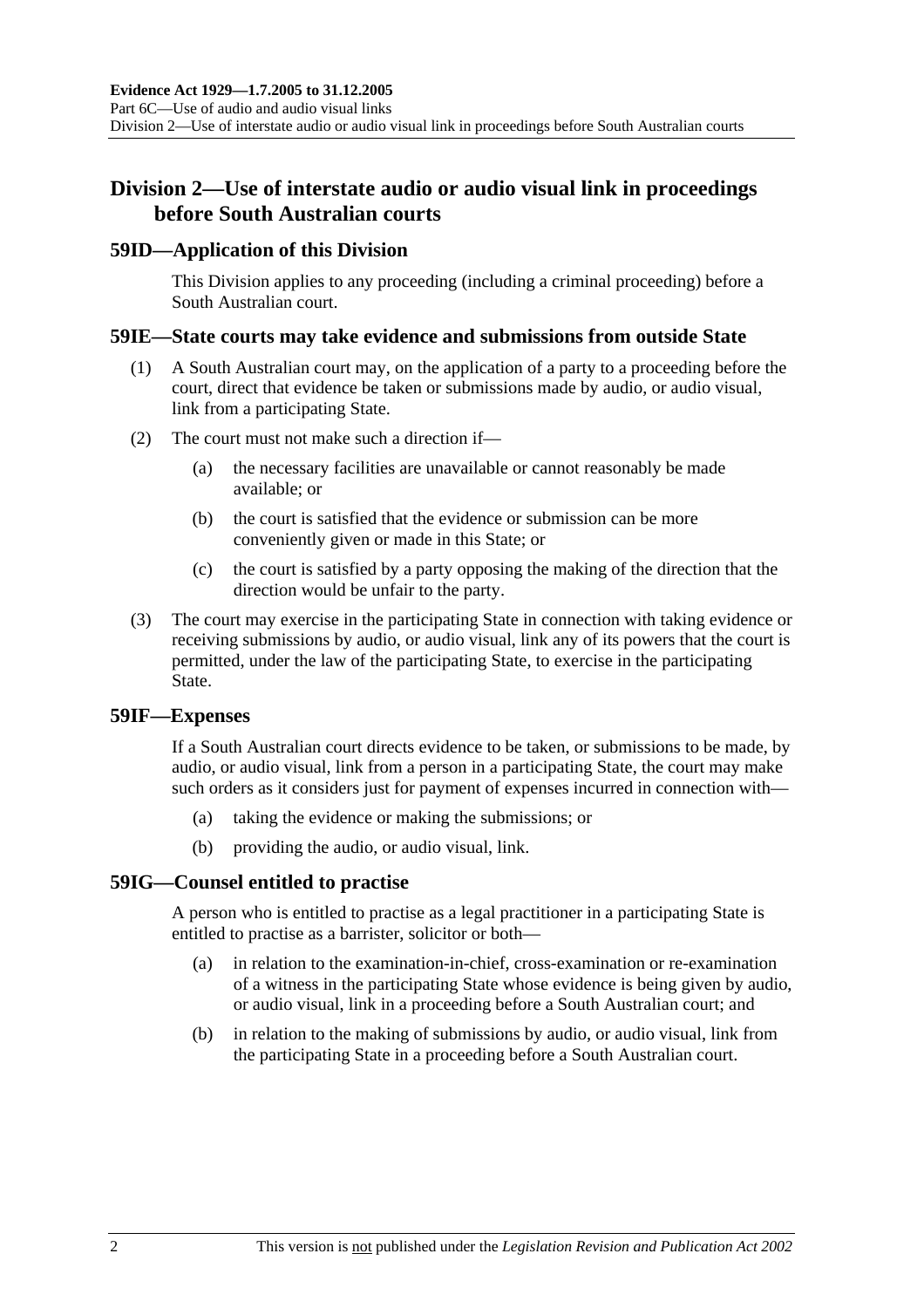# **Division 3—Use of interstate audio or audio visual link in proceedings in participating States**

## **59IH—Application of Division**

This Division applies to any proceeding (including a criminal proceeding) before a recognised court.

### **59II—Recognised courts may take evidence or receive submissions from persons in South Australia**

A recognised court may, for the purposes of a proceeding before it, take evidence or receive submissions by audio, or audio visual, link from a person in South Australia.

#### **59IJ—Powers of recognised courts**

- (1) The recognised court may, for the purposes of the proceeding, exercise in South Australia, in connection with taking evidence or receiving submissions by audio, or audio visual, link any of its powers, except its powers—
	- (a) to punish for contempt; and
	- (b) to enforce or execute its judgments or process.
- (2) The laws of the participating State (including rules of court) that apply to the proceeding in that State also apply, by force of this subsection, to the practice and procedure of the recognised court in taking evidence or receiving submissions by audio, or audio visual, link from a person in South Australia.
- (3) For the purposes of the recognised court exercising its powers, the place in South Australia where evidence is given or submissions are made is taken to be part of the court.

#### **59IK—Orders made by recognised court**

Without limiting section 59IJ, the recognised court may, by order—

- (a) direct that the proceeding, or a part of the proceeding, be conducted in private; or
- (b) require a person to leave a place in South Australia where the giving of evidence or the making of submissions is taking place or is going to take place; or
- (c) prohibit or restrict the publication of evidence given in the proceeding or of the name of a party to, or a witness in, the proceeding.

#### **59IL—Enforcement of order**

- (1) An order of a recognised court under this Division must be complied with.
- (2) Subject to rules of court, the order may be enforced by the Supreme Court as if the order were an order of the Supreme Court.
- (3) Without limiting subsection (2), a person who contravenes the order—
	- (a) is taken to be in contempt of the Supreme Court; and
	- (b) is punishable accordingly,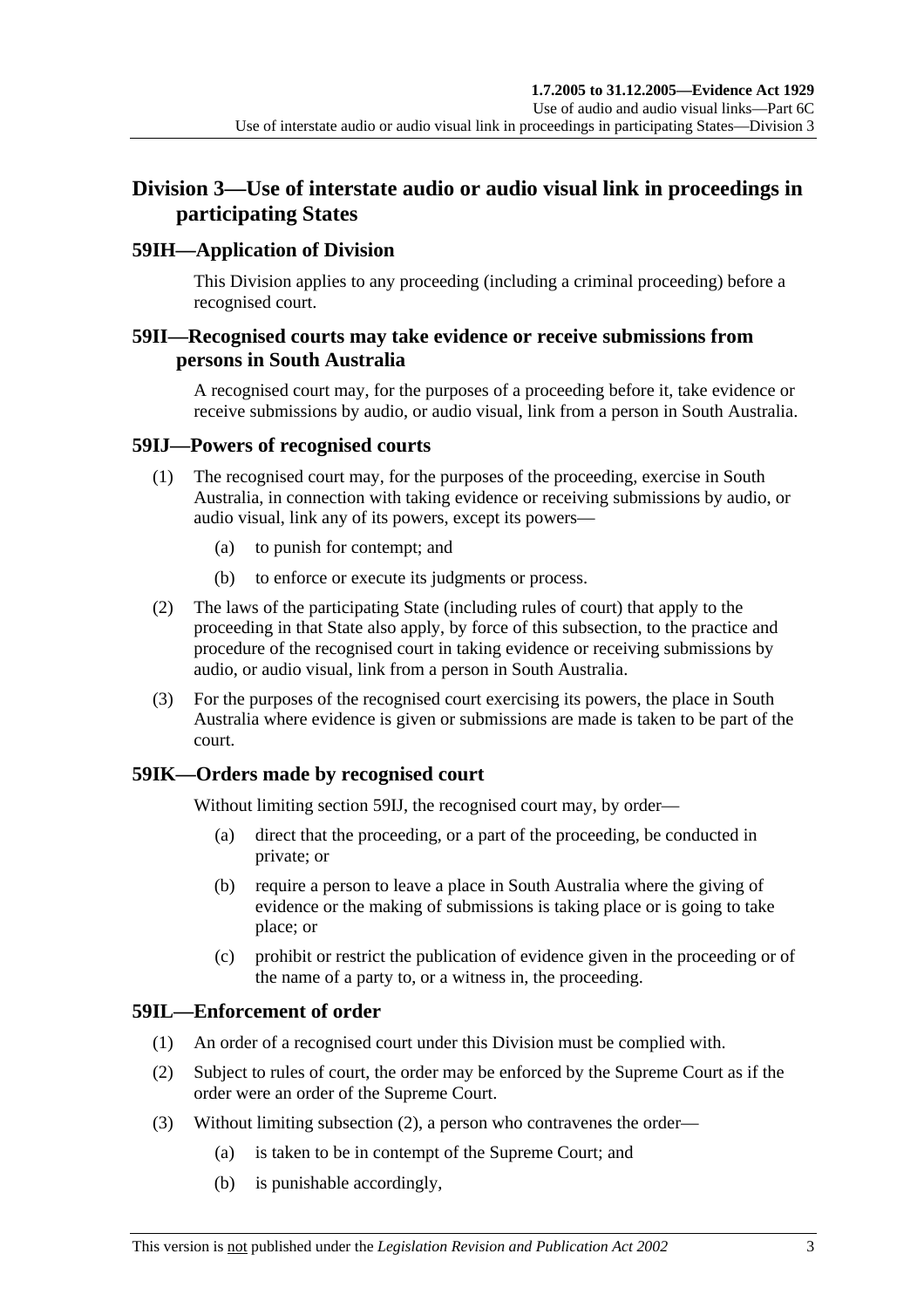unless the person establishes that the contravention should be excused.

## **59IM—Privileges, protection and immunity of participants in proceedings in courts of participating States**

- (1) A judge or other person presiding at a proceeding before a recognised court has, in connection with evidence taken or submissions received by audio, or audio visual, link from a person in South Australia, the same privileges, protection and immunity as a judge of the Supreme Court.
- (2) A person appearing as a legal practitioner in a proceeding before a recognised court has, in connection with evidence taken or submissions received by audio, or audio visual, link from a person in South Australia, the same protection and immunity as a legal practitioner has in appearing for a party in a proceeding before the Supreme Court.
- (3) A person appearing as a witness in a proceeding before a recognised court by audio, or audio visual, link from South Australia has the same protection as a witness in a proceeding before the Supreme Court.

## **59IN—Recognised court may administer oath in South Australia**

- (1) A recognised court may, for the purpose of obtaining in the proceeding by audio, or audio visual, link the testimony of a person in South Australia, administer an oath or affirmation in accordance with the practice and procedure of the recognised court.
- (2) Evidence given by a person on oath or affirmation so administered is, for the purposes of the law of South Australia, testimony given in a judicial proceeding.

#### **59IO—Assistance to recognised court**

An officer of a South Australian court may, at the request of a recognised court—

- (a) attend at the place in the State where evidence is to be or is being taken, or submissions are to be or are being made, in the proceeding; and
- (b) take such action as the recognised court directs to facilitate the proceeding; and
- (c) assist with the administering by the recognised court of an oath or affirmation.

#### **59IP—Contempt of recognised courts**

- (1) A person must not, in relation to proceedings in South Australia for the purpose of taking of evidence or the receiving of submissions by a recognised court by audio, or audio visual, link, engage in conduct that would, if the proceeding were before the Supreme Court, constitute—
	- (a) an offence; or
	- (b) a contempt of the Supreme Court.
- (2) A person who contravenes subsection (1) is liable to—
	- (a) if the conduct would have constituted an offence—the same penalty as if the offence had been committed in relation to proceedings before the Supreme Court; or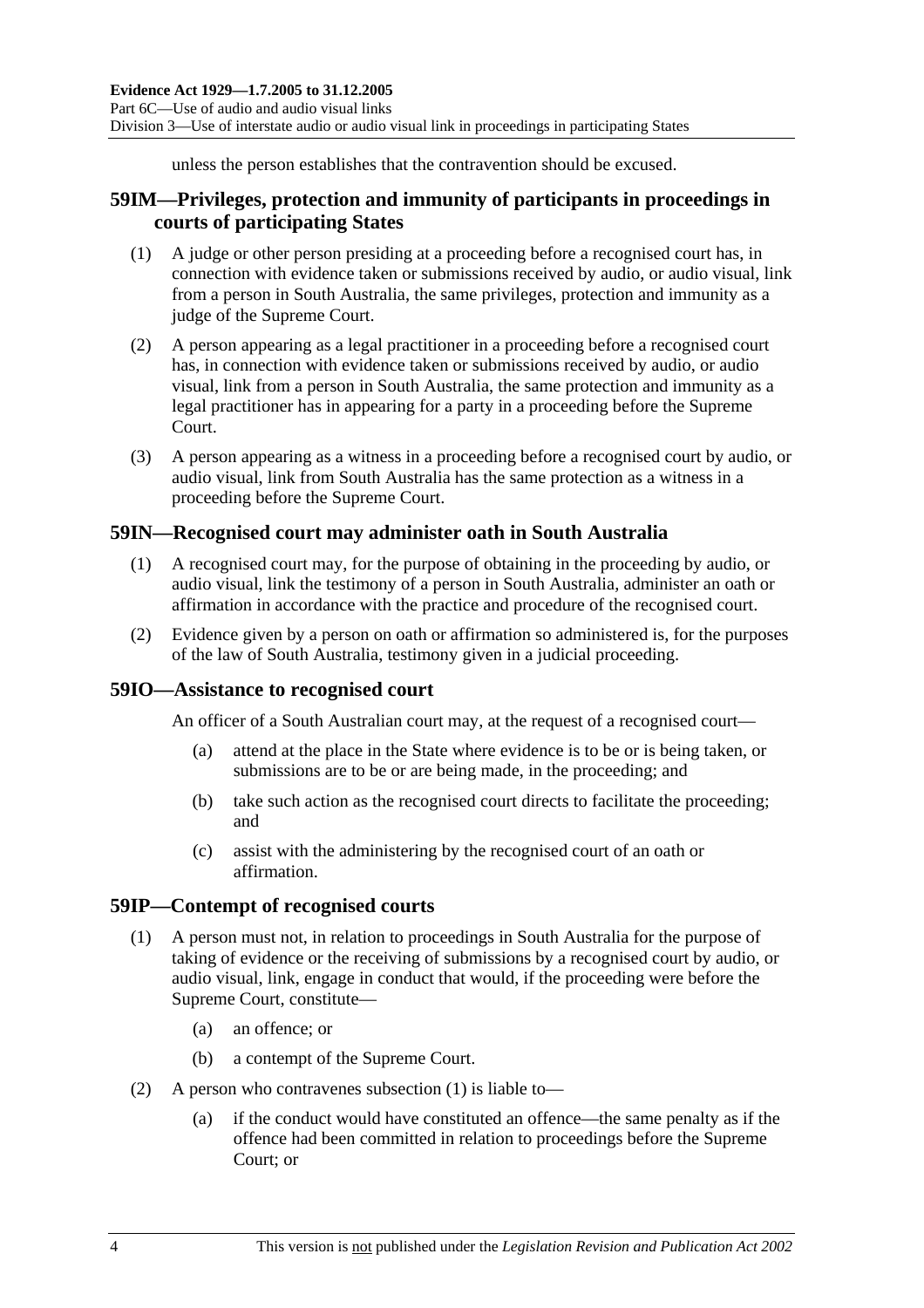(b) if the conduct would have constituted a contempt—imprisonment for 3 months.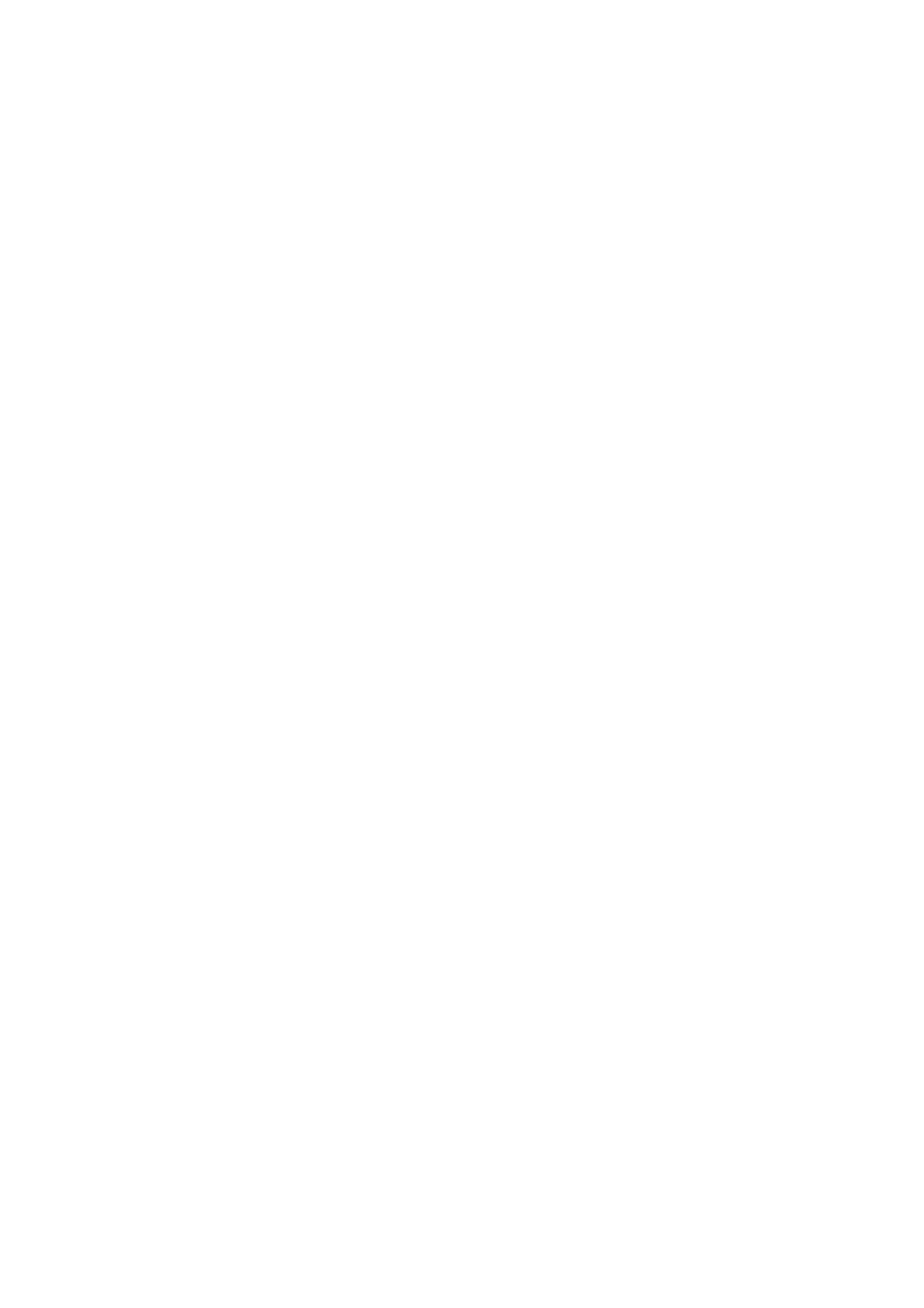# **Part 7—General provisions**

# **Division 1—Power to dispense with formal proof**

## **59J—Court's power to dispense with formal proof**

- (1) A court may at any stage of civil or criminal proceedings—
	- (a) dispense with compliance with the rules of evidence for proving any matter that is not genuinely in dispute; or
	- (b) dispense with compliance with the rules of evidence where compliance might involve unreasonable expense or delay.
- (2) In exercising its power under subsection (1) the court may, for example, dispense with proof of—
	- (a) a document or the execution of a document;
	- (b) handwriting;
	- (c) the identity of a party;
	- (d) the conferral of an authority to do a particular act.
- (3) A court is not bound by the rules of evidence in informing itself on any matter relevant to the exercise of its discretion under this section.

# **Division 2—Notice of action**

#### **60—Sufficiency of notice of action**

In any action, suit, or other proceeding in any court of justice in which notice of action is required, such notice shall be deemed sufficient if, in the opinion of the judge, commissioner, stipendiary or special magistrate, or justice of the peace presiding, such notice shall have given the defendant reasonable notice of the cause of such action, and the sufficiency of such notice shall be a question of fact and not of law; and no notice of action shall be held insufficient merely for want of form.

# **Division 3—Facilitation of proof of certain matters**

#### **62—Proof of "public place" in certain cases**

Whenever in any proceedings before justices, in respect of any offence, it is an essential ingredient of the offence that the place (where any fact or matter occurred or was done) should be a public place, an allegation, in the complaint or information, that the place (specified as that in which the fact or matter charged occurred or was done) was a public place, shall be *prima facie* evidence of that fact, but the court may, if it thinks fit, and at any stage of the proceedings, permit evidence to be called with respect to the said fact.

## **62A—Proof of place being within municipality etc**

 (1) In any complaint or information an allegation that any place is within a municipality, district council district, town or township, shall be *prima facie* evidence of the fact so alleged.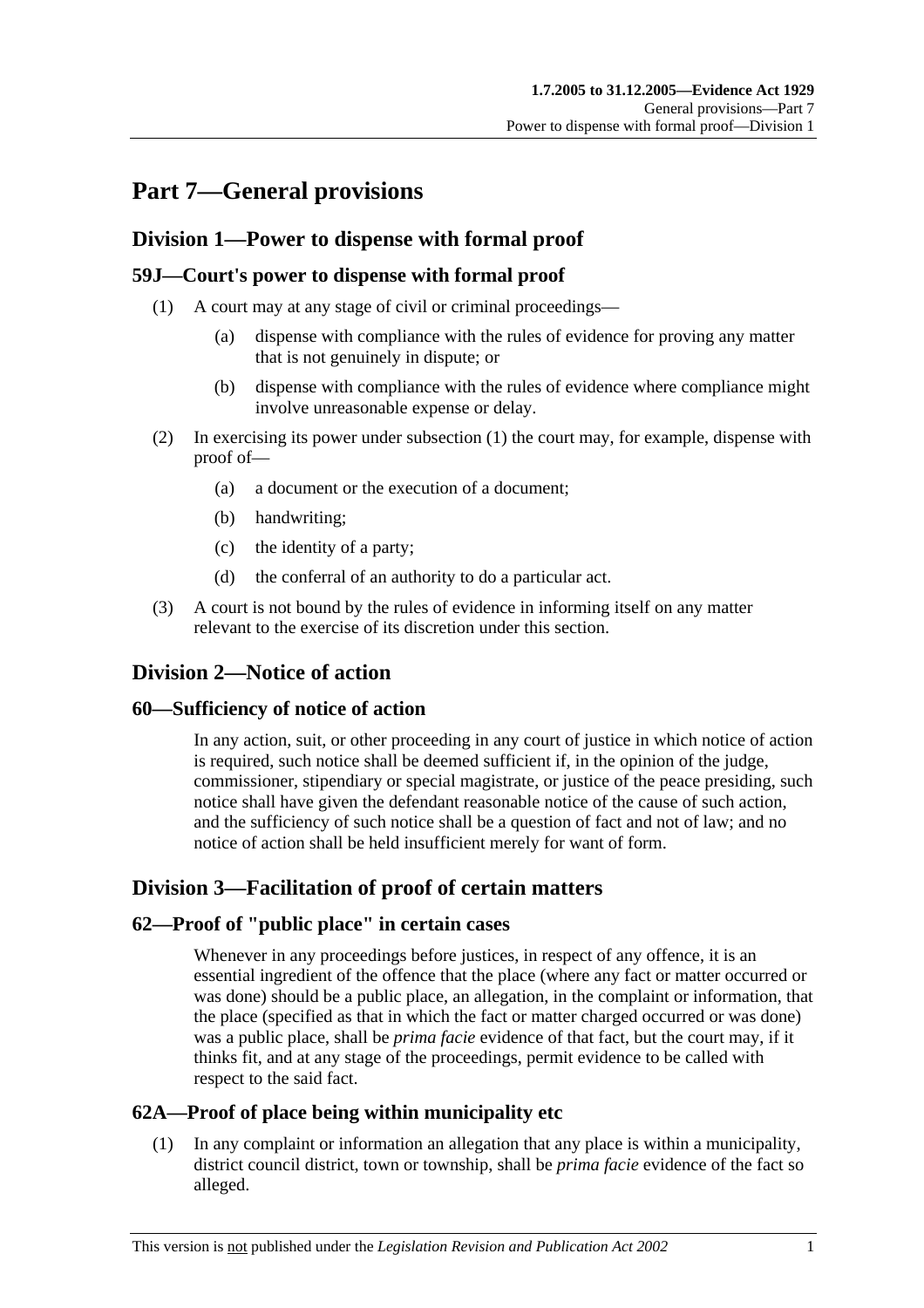(2) In this section the word *place* shall include any place, public or private, however described in the complaint or information, including any street road or other thoroughfare, or part thereof, and any building or structure or part thereof.

### **63—Proof of foreign law**

Printed books purporting to contain statutes, ordinances or other written laws in force in any country, although not purporting to have been printed or published by authority, and books purporting to contain reports of decisions of courts or judges in such country, and text books treating of the laws of such country, may be referred to by all courts for the purpose of ascertaining the laws in force in such country; but such courts shall not be bound to accept or act on the statements in any such books as evidence of such laws.

#### **63A—Evidence as to foreign law**

Where upon trial of any proceedings by judge and jury it is necessary to ascertain the law of any other country or state applicable to the proceedings, any question as to the effect of evidence given with respect to that law shall, instead of being submitted to the jury, be decided by the judge.

#### **64—Proof of matters of history, science etc**

All courts may, in matters of public history, literature, science, or art, refer, for the purposes of evidence, to such published books, calendars, maps, or charts as such courts consider to be of authority on the subjects to which they respectively relate: Provided that nothing herein contained shall be deemed to require any such court to accept or act upon any such evidence when tendered, unless it thinks fit.

#### **65—Reference by court to books, official certificates etc**

- (1) In any matter relating to—
	- (a) the ordinary course of the post between any place within the Commonwealth and any other place, whether within or without the Commonwealth, or to the public business and transactions of the Australian Postal Commission; or
	- (b) the territorial limits of the area controlled by any municipal or district council or other local governing body, or of any other area designated or proclaimed or appointed by or under any statute or to the inclusion in any such area or the exclusion therefrom of any particular place; or
	- (c) the distance between any two places in the State;

every court may refer to—

- (d) any such published book, map, chart, or document as the court considers to be of authority upon the subject to which it relates; or
- (e) any certificate purporting to be signed by some person occupying any official position which, in the opinion of the court, qualifies him to certify to the fact in question.
- (2) However nothing herein contained shall be deemed to require any such court to accept or act upon any such evidence when tendered unless it thinks fit.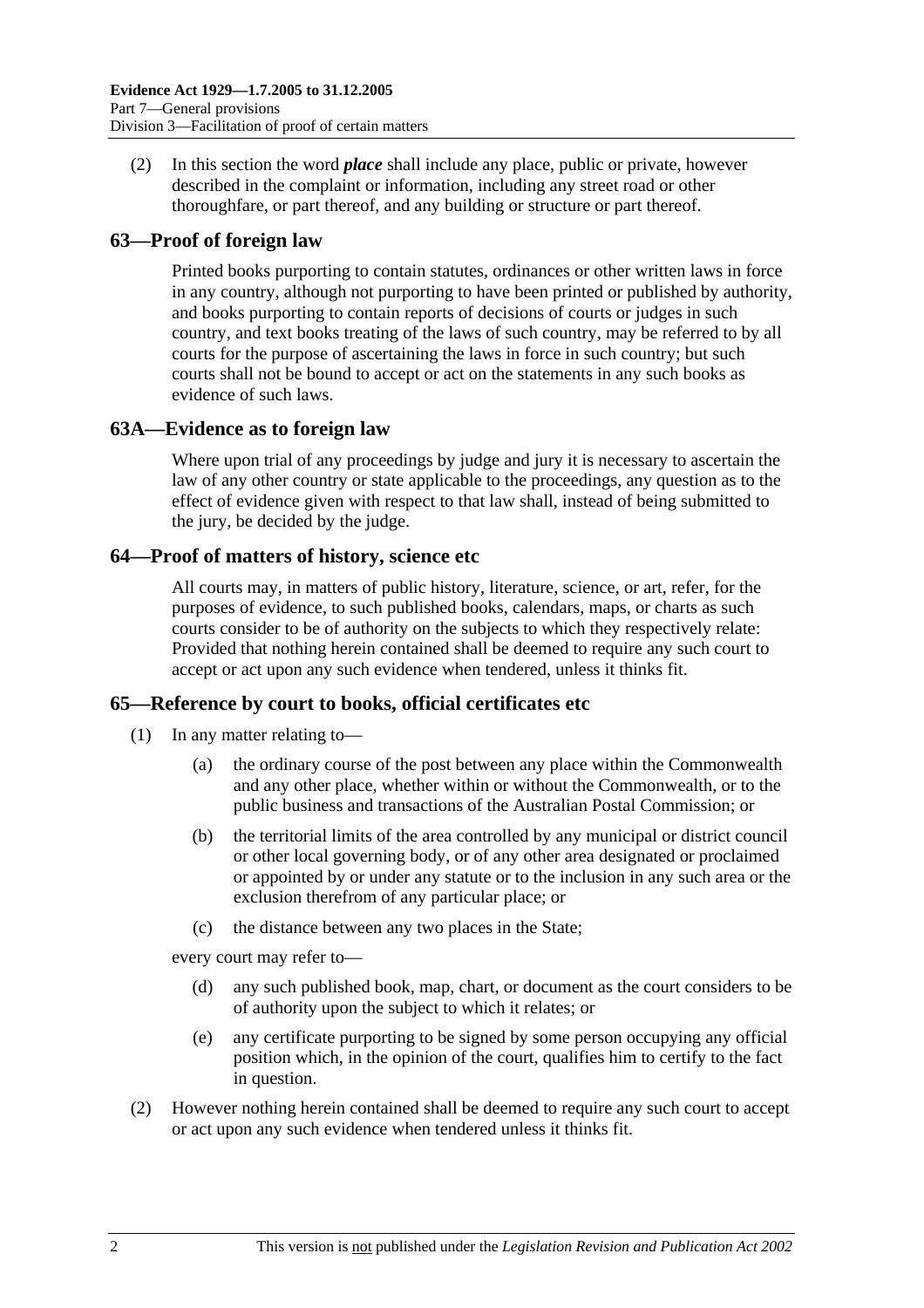#### **65A—Proof of age**

 $If$ 

- (a) the age of a person is relevant to proceedings before a court; and
- (b) a document that appears to be a certified copy of, or extract from, a register of births kept under an Australian law, or under the law of the country in which the person was born, is produced to the court; and
- (c) the name of the person to whom the document relates is the name or a former name of the person whose age is to be established,

it will be presumed, in the absence of evidence to the contrary, that the person whose age is to be established is the person named in the document produced to the court and that the date of his or her birth is the date of birth shown in that document.

## **Division 4—Taking affidavits etc outside the State**

#### **66—Taking of affidavits out of the State**

- (1) Any oath or affidavit required for the purpose of any court or matter in the State may be taken or made, in any place out of the State, before—
	- (a) a commissioner for taking affidavits in the Supreme Court empowered and authorised to act in that place; or
	- (b) a British diplomatic or consular agent exercising his function in that place; or
	- (ba) any person appointed to hold or act in any of the following offices of the Commonwealth in that place:
		- (i) ambassador;
		- (ii) high commissioner;
		- (iii) minister;
		- (iv) head of mission;
		- (v) commissioner;
		- (vi) charge d'affaires;
		- (vii) counsellor or secretary at an embassy, high commissioner's office, legation or other post;
		- (viii) consul-general;
		- (ix) consul;
		- (x) vice-consul;
		- (xi) trade commissioner;
		- (xii) consular agent; or
	- (bb) an employee of the Commonwealth, or the Australian Trade Commission, authorised under section 3 of the *Consular Fees Act 1955* (Commonwealth) and exercising his or her function in that place; or
	- (c) any person having authority to administer an oath in that place.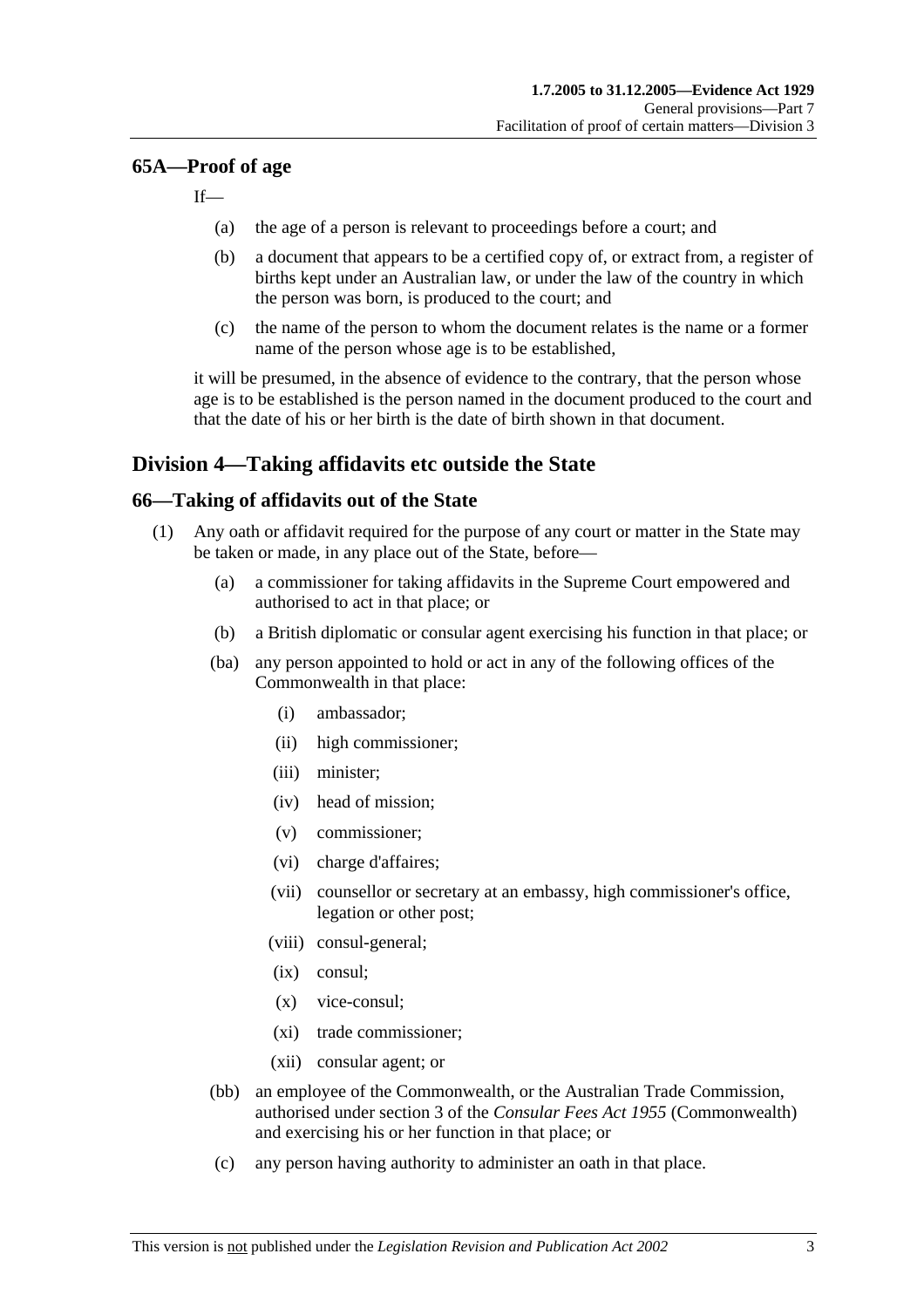- (2) Judicial and official notice may be taken—
	- (a) of the signature or seal of any such commissioner or agent or of any person appointed as aforesaid, or of any person having authority as aforesaid if he purports to have such authority, otherwise than by the law of a foreign country not under the dominion of His Majesty; and
	- (b) of the fact that any particular place is under the dominion of His Majesty.
- (3) In the case of a person purporting to have such authority by the law of a foreign country not under the dominion of His Majesty, such authority may be verified by any of the persons mentioned in paragraphs (a), (b) and (ba) of subsection (1) hereof, or by the certificate of the superior court of such place, and if such authority purports to be so verified the oath or affidavit may be admitted or received without further proof of the signature or seal, or of the judicial, official, or other character of such first mentioned person.
- (4) In this section—

*oath* includes affirmation and declaration;

*affidavit* includes any statutory or other declaration, acknowledgment, or examination;

*diplomatic agent* means ambassador, envoy, minister, charge d'affaires, or secretary of embassy or legation;

*consular agent* means consul-general, consul, vice-consul, or consular agent, or acting consul-general, acting consul, acting vice-consul, or acting consular agent.

#### **66A—Taking of affidavits out of the State by sailors, soldiers and airmen**

- (1) Any oath or affidavit required to be made by any member of a fighting force, for the purpose of any court or matter in the State, may be taken or made in any place out of the State before any officer of any naval, military or air force of any part of His Majesty's dominions who holds a rank not below the following, namely:
	- (a) in the case of a naval officer, lieutenant;
	- (b) in the case of a military officer, captain;
	- (c) in the case of an officer of an air force, flight-lieutenant,

or before any person having authority to administer an oath in the State.

- (2) An officer administering an oath or taking an affidavit by virtue of the powers conferred by this section shall state in the jurat or attestation to the oath or affidavit the following matters, namely:
	- (a) the date on which the oath or affidavit is taken or sworn;
	- (b) the full name and rank of the officer.
- (3) An apparently genuine signature purporting to be the signature of a person administering an oath or taking an affidavit, and purporting to be the signature of an officer of a naval, military or air force of any part of His Majesty's dominions who holds a rank not below that specified in subsection (1) of this section, may be deemed to be the signature of such an officer unless the contrary is shown.
- (5) In this section—

*affidavit* includes any statutory or other declaration, acknowledgment, or examination;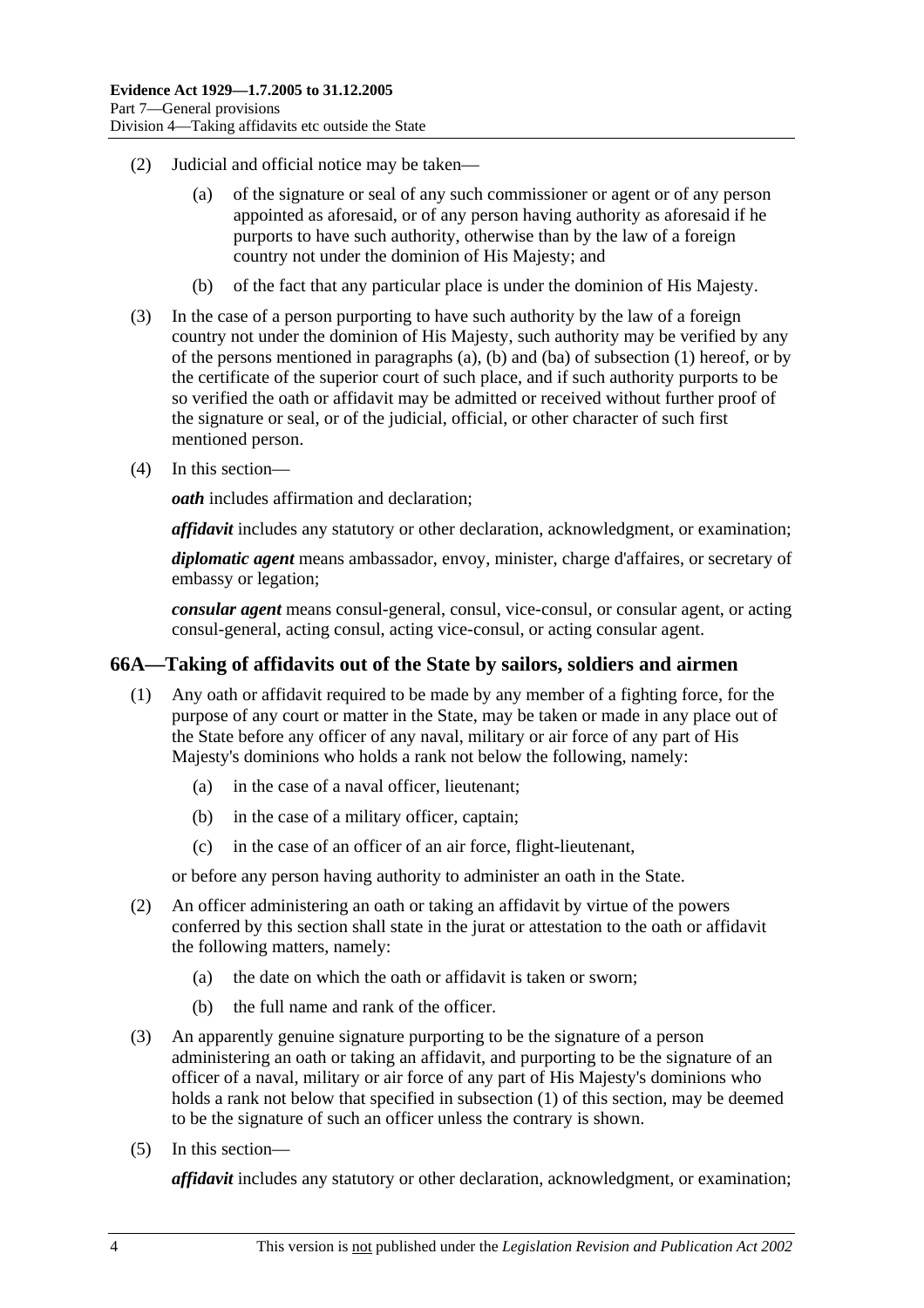*His Majesty's dominions* includes the United Kingdom of Great Britain and Northern Ireland, and all self-governing dominions, dependencies, colonies, protectorates, protected states, and mandated territories of His Majesty;

*member of a fighting force* includes any man or woman who is a member of a naval, military or air force of any country, and any person who, as a representative or employee of any charitable, religious or other organisation for promoting the welfare of members of any such force, is attached to any such force;

*oath* includes affirmation and declaration.

## **67—Extension of provisions relating to affidavits to attestation etc of other documents**

- (1) The provisions of section 66 and 66A shall, as far as applicable, extend to every attestation, verification, acknowledgment, or signature in relation to any document required, authorised, or permitted by or under any statute or by custom or otherwise to be attested, verified, acknowledged, or signed, and to the doing of all notarial acts as if such provisions had been re-enacted in this section, excluding words relating to the administration of oaths or affirmations and the taking of affidavits and substituting therefor words relating to attestation, verification, acknowledgment, or signature, as the case may be.
- (1a) Notwithstanding the provisions of section 66 of this Act as affected by subsection (1) of this section, judicial and official notice may be taken of the signature or seal of a person who, in connection with any of the matters to which those provisions so extend, appears to have signed that signature or affixed that seal while acting in the capacity of a notary public under the law for the time being in force in any country state or territory that is declared by proclamation to be a place within the Commonwealth of Nations to which this subsection applies, whether or not his authority for so acting has been verified in accordance with the provisions of subsection (3) of section 66 as so extended.
- (1b) A proclamation referred to in subsection (1a) of this section may be made, and may be varied or cancelled by subsequent proclamation, as the Governor thinks fit.
- (2) *Notarial act* includes any act, matter, or thing which in South Australia or elsewhere a notary public can attest or verify or otherwise do by or under any Act of Parliament or custom or otherwise for the purpose of being used in the State.
- (3) The provisions of this section apply to documents required, authorised, or permitted by or under the *Real Property Act 1886*.

# **Division 5—Admission of official documents in evidence**

#### **67A—Admissibility of documents without proof of seal etc**

Every document admissible in evidence for any purpose in any court of justice in England or Wales without proof of the seal, or stamp, or signature authenticating the document, or of the judicial or official character of the person appearing to have signed it, shall be admissible in evidence for the like purpose in any court of the State or before any person acting judicially under any law of the State, without proof of the seal, or stamp, or signature authenticating the document, or of the judicial or official character of the person appearing to have signed it.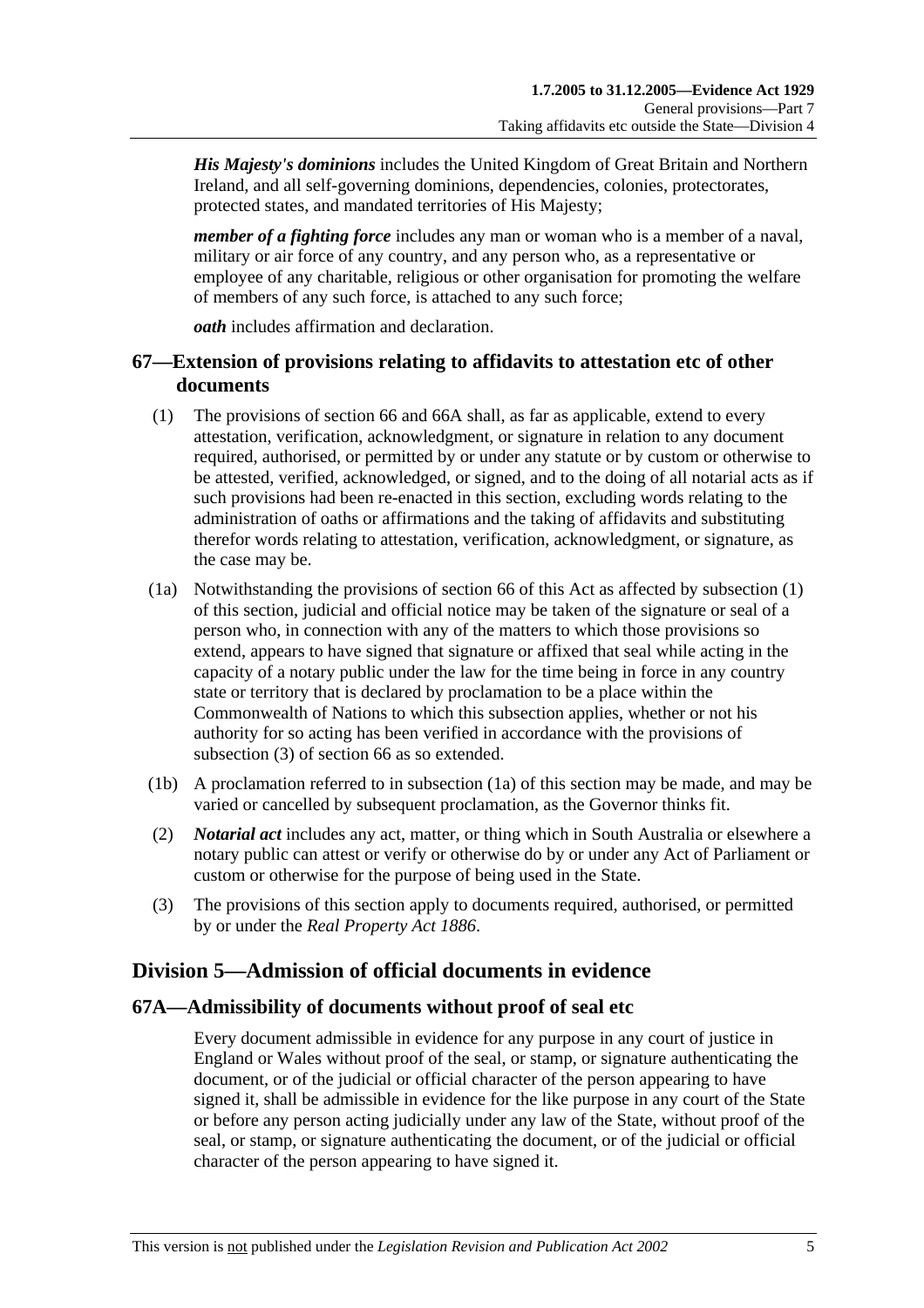# **Division 6—Power of foreign authority to take evidence**

### **67AB—Taking of evidence in this State by foreign authorities**

- (1) Subject to subsection (2) of this section, a foreign authority may—
	- (a) take evidence; and
	- (b) administer an oath or affirmation to any witness for the purpose of taking evidence,

in this State.

- (2) Where—
	- (a) the foreign authority is not a court constituted of a person who holds judicial office under the laws of the place in which the court is established; or
	- (b) the evidence to be taken by the foreign authority relates to criminal proceedings,

it shall not be lawful for the foreign authority to take evidence, or to administer an oath or affirmation, in this State without the authority of the Attorney-General.

(3) In this section—

*foreign authority* means—

- (a) a court established under the law of a place outside this State; or
- (b) any body or person authorised under the law of a place outside this State to take evidence; or
- (c) any person commissioned or otherwise authorised by any such court, body or person to act on its behalf in taking evidence in this State.

## **Division 7—Select Committee evidence**

## **67B—Evidence before the Parliamentary Select Committee of Inquiry into Prostitution**

- (1) Where a person in evidence, or in a submission, to the Select Committee makes a statement tending to incriminate himself of an offence, no proceedings in respect of that offence shall be commenced against him in respect of that offence except upon the authorisation of the Attorney-General.
- (2) Notwithstanding any law to the contrary no Minister or other person shall have power to give an authorisation under subsection (1) of this section on behalf of or in place of the Attorney-General.
- (3) An apparently genuine document purporting to be under the hand of the Attorney-General and to authorise the commencement of proceedings in respect of an offence shall be accepted, in the absence of proof to the contrary, as proof of the authorisation required by subsection (1) of this section.
- (4) A person who, without the authority of the Select Committee, publishes—
	- (a) the name of any person who gives evidence, or makes a submission, to the Select Committee; or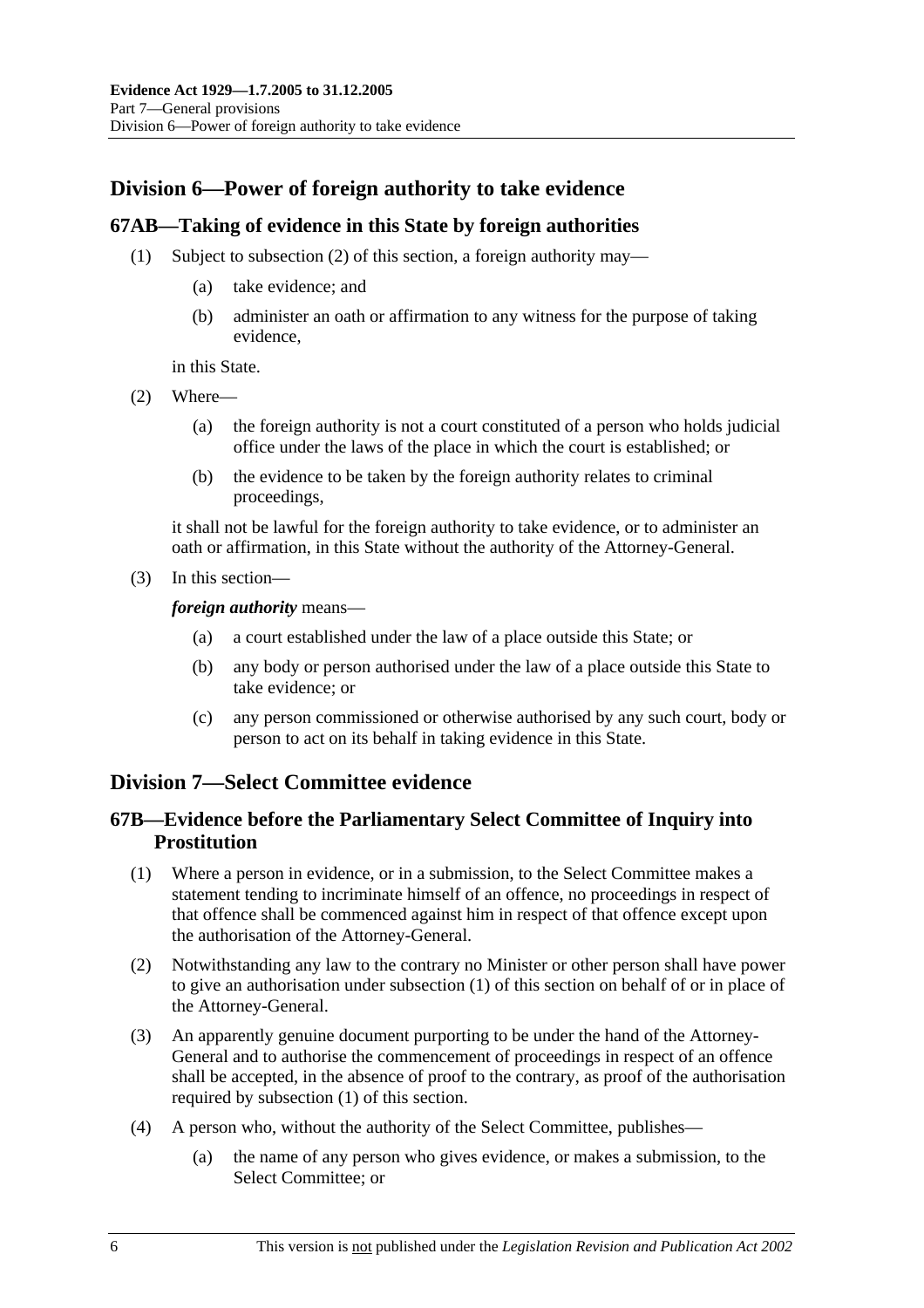(b) any information or material tending to identify any person who gives evidence, or makes a submission, to the Select Committee,

shall be guilty of an offence and liable, upon summary conviction, to a penalty not exceeding five thousand dollars.

(5) In this section—

*the Select Committee* means the Parliamentary Select Committee of Inquiry into Prostitution.

## **Division 8—Evidence of settlement negotiations**

#### **67C—Exclusion of evidence of settlement negotiations**

- (1) Subject to this section, evidence of a communication made in connection with an attempt to negotiate the settlement of a civil dispute, or of a document prepared in connection with such an attempt, is not admissible in any civil or criminal proceedings.
- (2) Such evidence is, however, admissible if—
	- (a) the parties to the dispute consent; or
	- (b) the substance of the evidence has been disclosed with the express or implied consent of the parties to the dispute; or
	- (c) the substance of the evidence has been partly disclosed with the express or implied consent of the parties to the dispute, and full disclosure of the evidence is reasonably necessary to—
		- (i) enable a proper understanding of the other evidence that has already been adduced; or
		- (ii) avoid unfairness to any of the parties to the dispute; or
	- (d) the communication or document included a statement to the effect that it was not to be treated as confidential; or
	- (e) the proceeding in which the evidence is to be adduced is a proceeding to enforce an agreement for the settlement of the dispute or a proceeding in which the making of such an agreement is in issue; or
	- (f) the evidence tends to contradict or to qualify evidence that has already been admitted about the course of an attempt to settle the dispute; or
	- (g) the making of the communication, or the preparation of the document, affects the rights of a party to the dispute; or
	- (h) the communication was made, or the document was prepared, in furtherance of—
		- (i) the commission of a fraud or an offence; or
		- (ii) the doing of an act that renders a person liable to a civil penalty; or
		- (iii) the abuse of a statutory power.
- (3) Subsection (1) does not apply to parts of a document that do not concern attempts to negotiate a settlement of a dispute, if it would not be misleading to adduce evidence of only those parts of the document.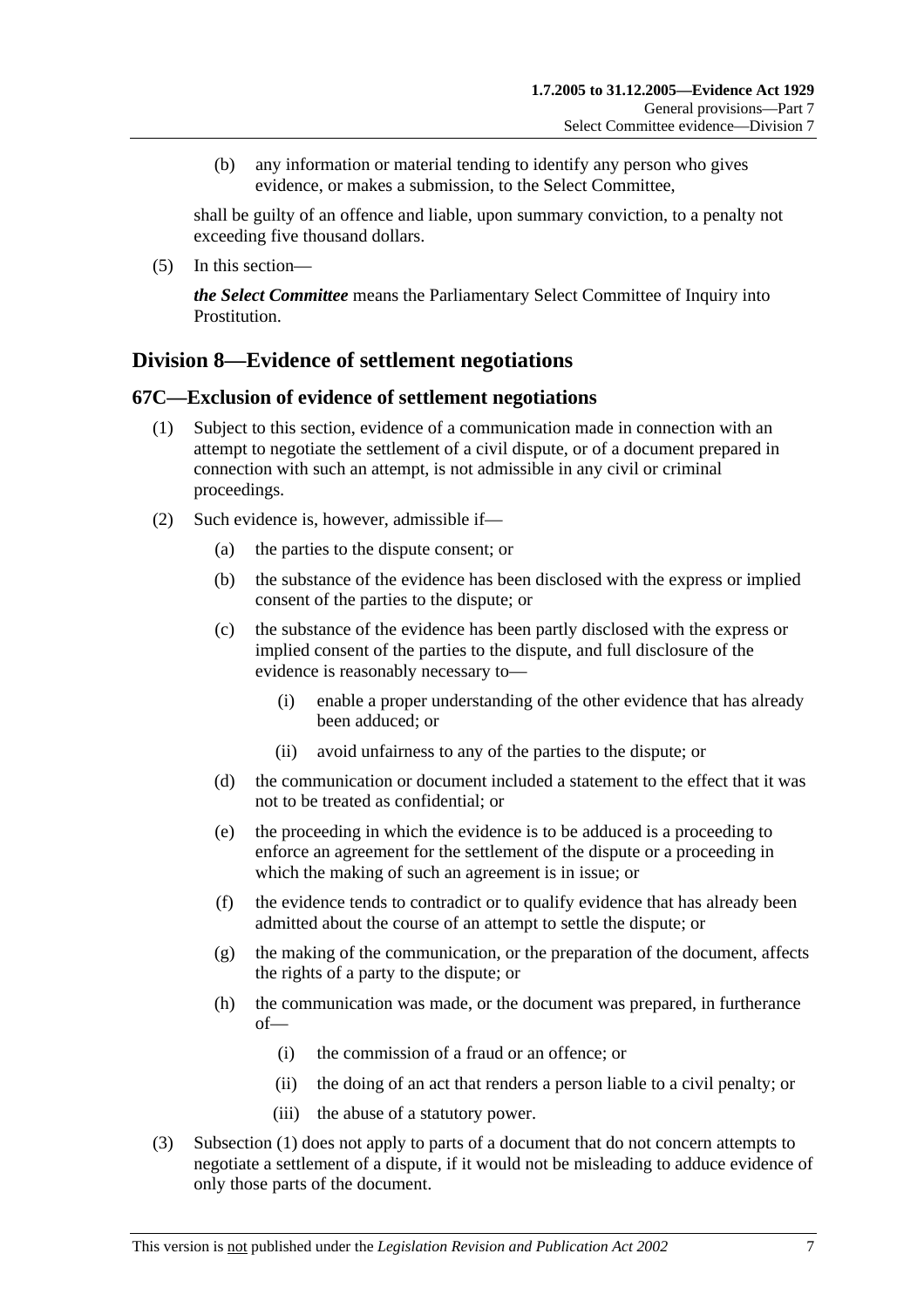# **Division 9—Protected communications**

#### **67D—Interpretation**

In this Division—

*committal proceedings* means proceedings for the preliminary examination of a charge of an indictable offence;

*counsellor or therapist* means a person whose profession or work consists of, or includes, providing psychiatric or psychological therapy to victims of trauma (and includes a person who works voluntarily in that field);

*protected communication* means a communication that is protected by public interest immunity under section 67E;

*psychiatric or psychological therapy* includes counselling;

*therapeutic context*—a communication relating to a victim or alleged victim of a sexual offence is made in a therapeutic context if—

- (a) the communication is made—
	- (i) to enable a counsellor or therapist to assess the nature and severity of the trauma suffered by the victim or alleged victim, or consequent psychiatric, psychological or emotional harm; or
	- (ii) for the purposes, or in the course, of psychiatric or psychological therapy provided to the victim or alleged victim; and
- (b) the communication is made in circumstances that give rise to a duty of confidentiality or a reasonable expectation of confidentiality.

#### **67E—Certain communications to be protected by public interest immunity**

- (1) A communication relating to a victim or alleged victim of a sexual offence is, if made in a therapeutic context, protected from disclosure in legal proceedings by public interest immunity.
- (2) However, the following communications are not subject to public interest immunity:
	- (a) a communication made for the purposes of, or in the course of, a physical examination of the victim or alleged victim of a sexual offence by a registered medical practitioner or registered nurse; or
	- (b) a communication made for the purposes of legal proceedings arising from the commission of the alleged offence or for commencing such legal proceedings; or
	- (c) a communication as to which reasonable grounds exist to suspect that the communication evidences a criminal fraud, an attempt to pervert the administration of justice, perjury or another offence.
- (3) A public interest immunity arising under this section cannot be waived by—
	- (a) the counsellor or therapist; or
	- (b) a party to the protected communication; or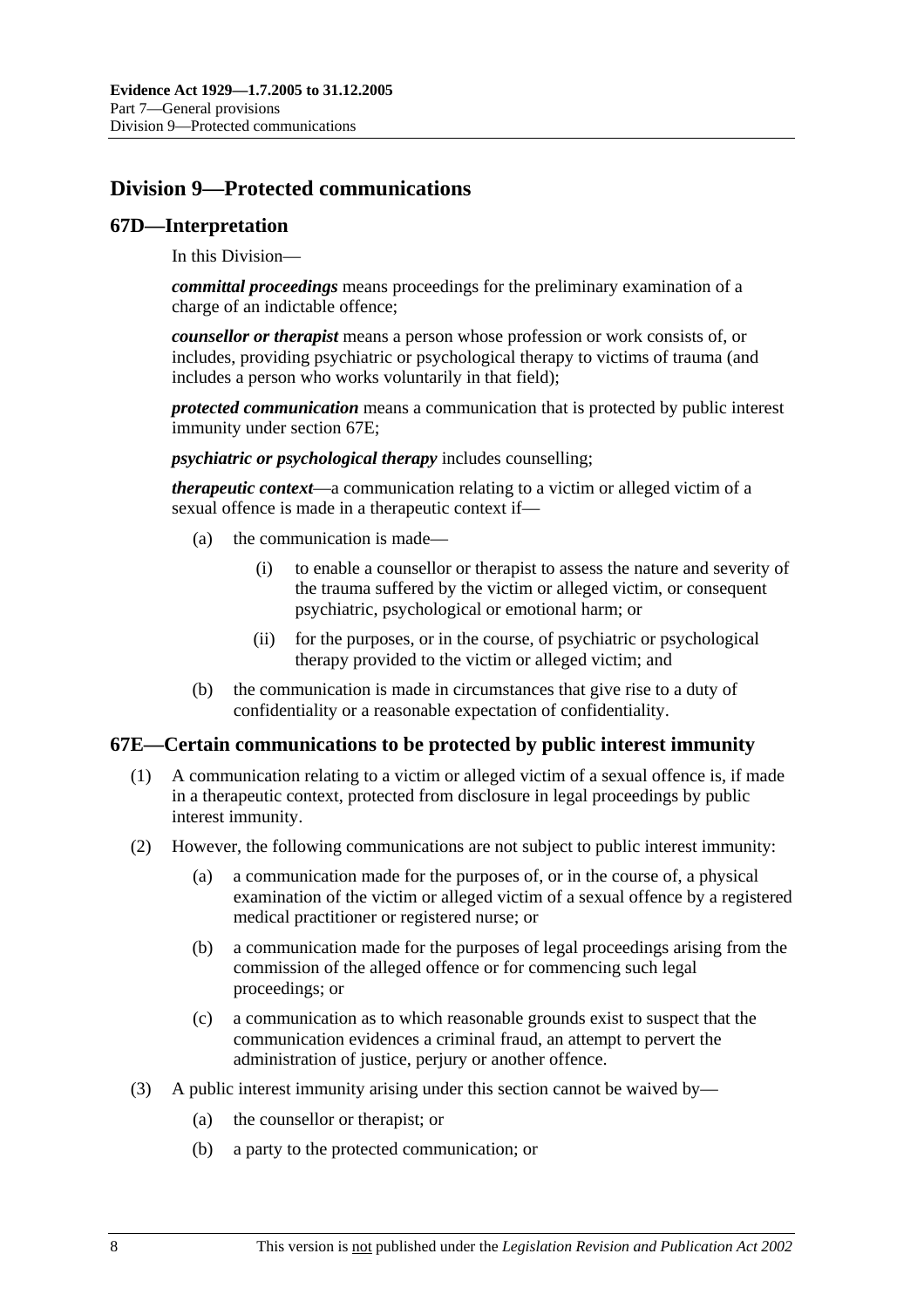(c) the victim or alleged victim of the sexual offence or the guardian of the victim or alleged victim.

## **67F—Evidence of protected communications**

- (1) Evidence of a protected communication—
	- (a) is entirely inadmissible in committal proceedings; and
	- (b) cannot be admitted in other legal proceedings unless—
		- (i) the court gives leave to a party to the proceedings to adduce the evidence; and
		- (ii) the admission of the evidence is consistent with any limitations or restrictions fixed by the court; and
	- (c) is not liable to discovery or any other form of pre-trial disclosure.
- (2) On an application for leave to adduce evidence of a protected communication, the judge may make a preliminary examination of the relevant evidence if satisfied that—
	- (a) the applicant has a legitimate forensic purpose for seeking leave to adduce the evidence; and
	- (b) there is an arguable case that the evidence would materially assist the applicant in the presentation or furtherance of his or her case.
- (3) For the purposes of a preliminary examination of evidence, the court may order the counsellor or therapist to do one or more of the following:
	- (a) to provide written answers to questions;
	- (b) to produce written materials relating to the relevant protected communications;
	- (c) to appear for oral examination.

#### **Exceptions—**

- 1 If the counsellor or therapist who provided the counselling or therapy is an employee, answerable to another (the *principal*) in the organisation in which the counsellor or therapist is employed, an order under this subsection is to be addressed to the principal unless the court is satisfied that there are good reasons for not taking that course in the circumstances of the particular case.
- 2 An order requiring a person to appear for oral examination is not to be made unless the court is satisfied that the examination cannot otherwise be effectively conducted.
- (4) The following provisions govern the conduct of a preliminary examination:
	- (a) the preliminary examination is to be conducted—
		- (i) in the absence of the jury (if any); and
		- (ii) in a room closed to the public; and
	- (b) the evidence taken at the preliminary examination is not to be disclosed to the parties or their legal representatives except to the extent determined by the court; and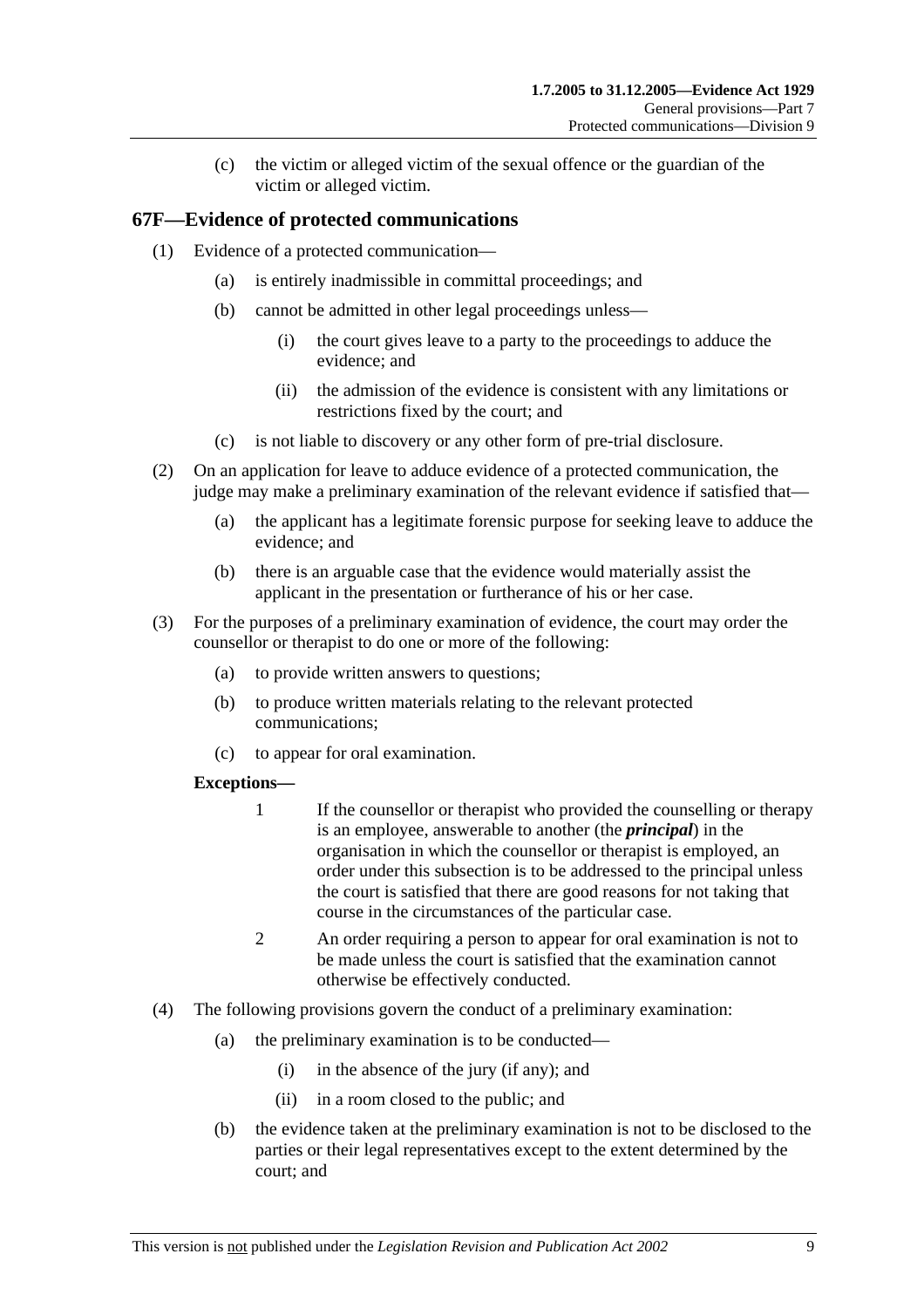- (c) no record of the preliminary examination is to be available for public access.
- (5) In deciding whether to grant leave to adduce evidence of a protected communication, the court is to weigh—
	- (a) the public interest in preserving the confidentiality of protected communications;

against—

- (b) the public interest in preventing a miscarriage of justice that might arise from suppression of relevant evidence.
- (6) In weighing the above considerations, the court is to have regard to—
	- (a) the need to encourage victims of sexual offences to seek psychiatric or psychological therapy and the extent to which the effectiveness of such therapy is dependent on the maintenance of confidentiality between the counsellor or therapist and the victim;
	- (b) the probative value of the evidence and whether its exclusion may lead to a miscarriage of justice;
	- (c) the attitude of the victim or alleged victim to whom the communication relates (or the guardian of the victim or alleged victim) to the admission of the evidence;
	- (d) whether admission of the evidence is being sought on the basis of a discriminatory belief or bias;
	- (e) the extent to which admission of the evidence would infringe a reasonable expectation of privacy and the potential prejudice to any person who would otherwise be protected by public interest immunity.
- (7) The court is not to grant leave to adduce evidence of a protected communication unless satisfied that the public interest in preserving the confidentiality of protected communications is outweighed, in the circumstances of the case, by the public interest in preventing a miscarriage of justice that might arise from suppression of relevant evidence.
- (8) If the court decides to grant leave to adduce evidence of a protected communication, it may make ancillary orders—
	- (a) to prevent further publication or dissemination of the evidence; or
	- (b) for any other purpose the court considers appropriate.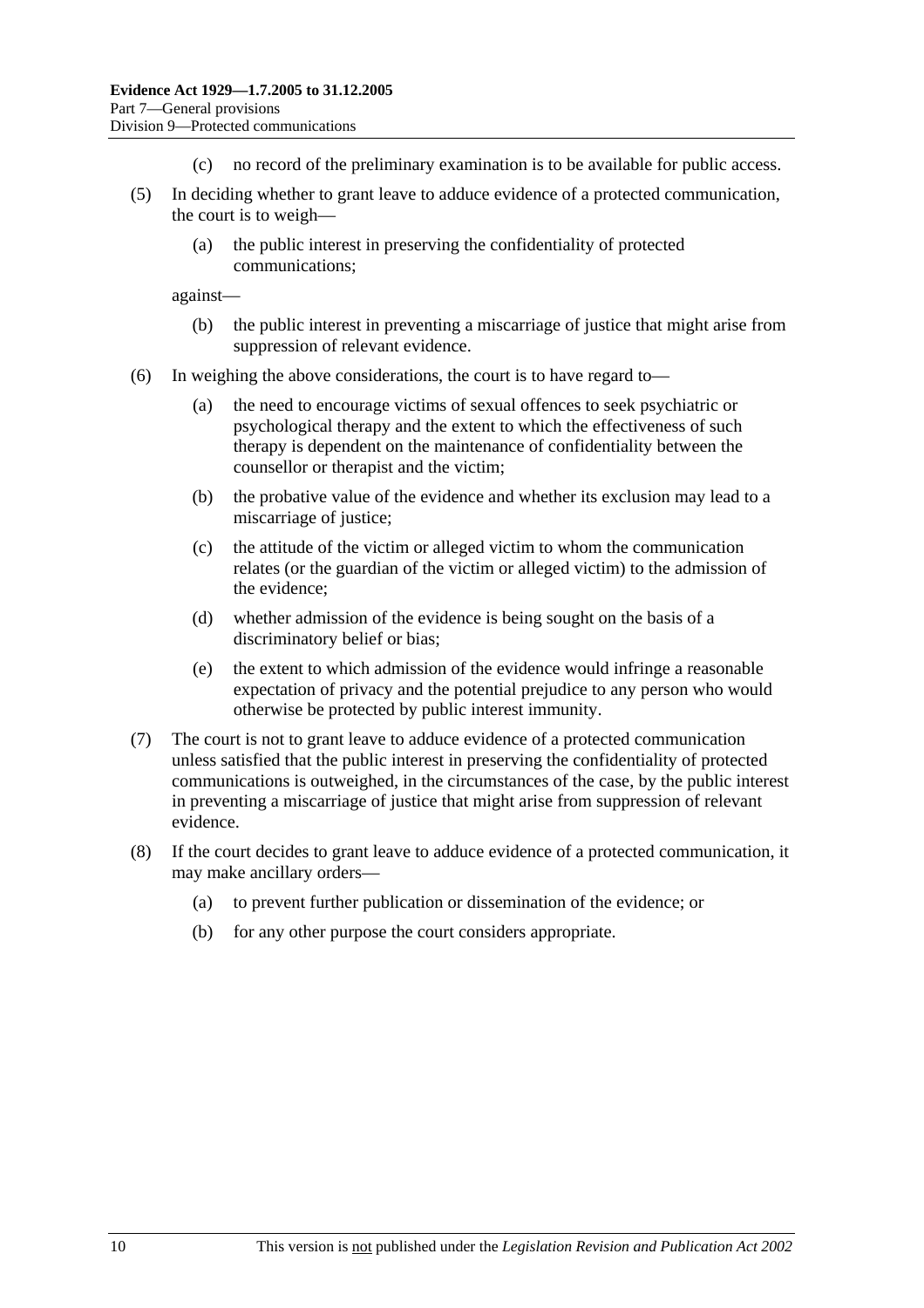# **Part 8—Publication of evidence**

# **Division 1—Preliminary**

## **68—Interpretation**

In this Part—

*court* includes any person acting judicially;

*evidence* includes any statement made before a court whether or not the statement constitutes evidence for the purposes of the proceedings before the court;

*interim suppression order* means a suppression order under section 69A(3);

*news media* means those who carry on the business of publishing;

*newspaper* means a newspaper, journal, magazine or other publication that is published at periodic intervals;

*primary court*, in relation to an appeal, means the court by which the decision or order subject to appeal was made;

*publish* means publish by newspaper, radio or television, or on the internet, or by other similar means of communication to the public;

*suppression order* means an order—

- (a) forbidding the publication of specified evidence or of any account or report of specified evidence; or
- (b) forbidding the publication of the name of—
	- (i) a party or witness; or
	- (ii) a person alluded to in the course of proceedings before the court,

and of any other material tending to identify any such person.

# **Division 2—Orders for clearing court or suppressing publication of evidence etc**

#### **69—Order for clearing the court**

- (1) Where a court considers it desirable in the interests of the administration of justice, or in order to prevent hardship or embarrassment to any person, to exercise the powers conferred by this section, it may order specified persons, or all persons except those specified, to absent themselves from the place in which the court is being held during the whole or any part of the proceedings before the court.
- (1a) Where the alleged victim of a sexual offence is a child and is to give evidence in proceedings related to the offence, an order must be made under subsection (1) requiring all persons except—
	- (a) those whose presence is required for the purposes of the proceedings; and
	- (b) a person who is present at the request or with the consent of the child to provide emotional support for the child; and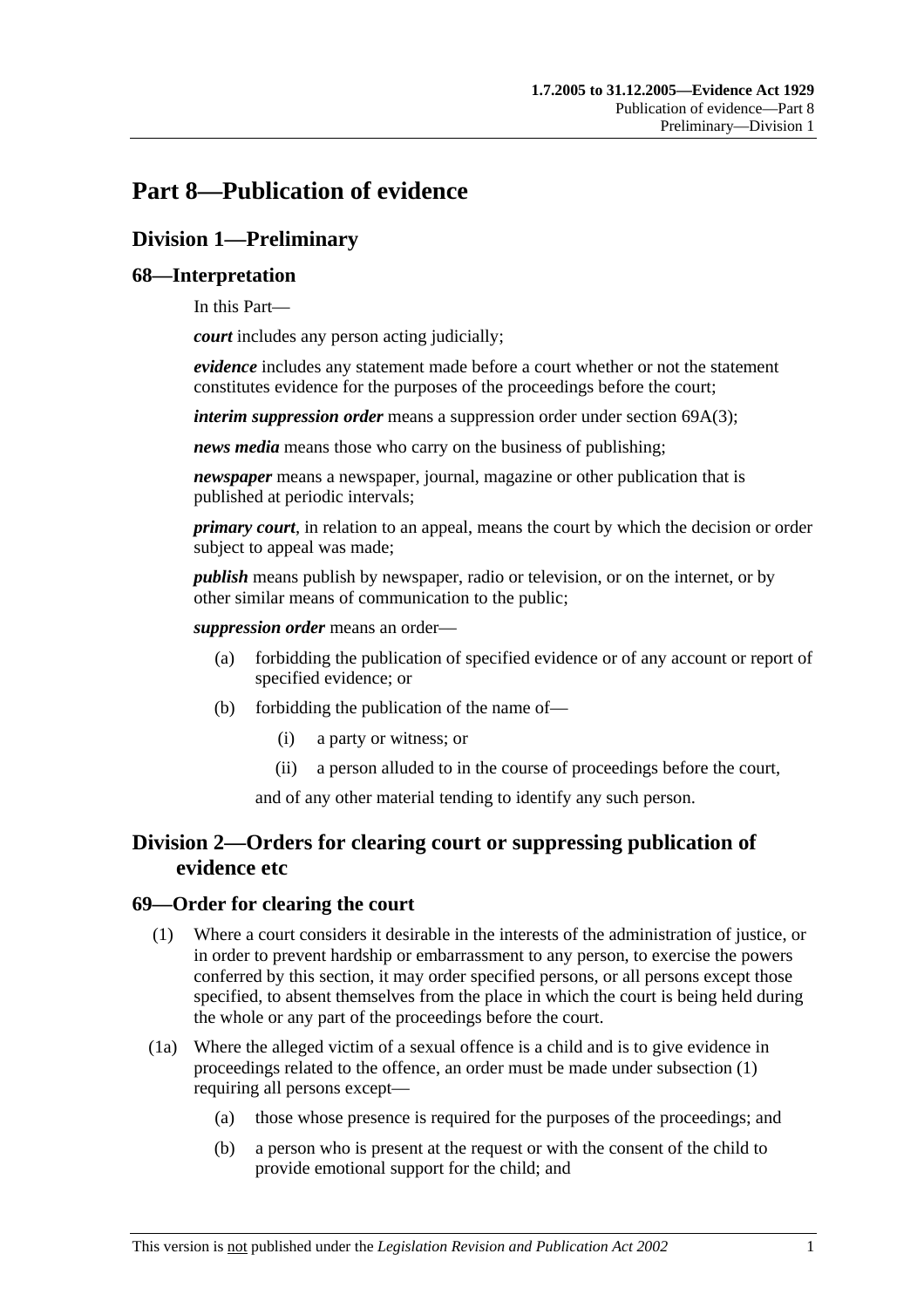(c) any other person who, in the opinion of the court, should be allowed to be present,

to absent themselves from the place in which the court is being held while the child is giving evidence.

- (2) The court may, on the application of a person against whom an order under subsection (1) operates, make available to him a transcript of evidence, and a record of proceedings, taken before the court during the operation of the order.
- (3) Where a court refuses an application under subsection (2), the applicant may appeal against the refusal.

#### **69A—Suppression orders**

- (1) Where a court is satisfied that a suppression order should be made—
	- (a) to prevent prejudice to the proper administration of justice; or
	- (b) to prevent undue hardship—
		- (i) to an alleged victim of crime; or
		- (ii) to a witness or potential witness in civil or criminal proceedings who is not a party to those proceedings; or
		- (iii) to a child,

the court may, subject to this section, make such an order.

- (2) Where the question of making a suppression order (other than an interim suppression order) is under consideration by a court—
	- (a) the public interest in publication of information related to court proceedings, and the consequential right of the news media to publish such information, must be recognised as considerations of substantial weight; and
	- (b) the court may only make the order if satisfied that the prejudice to the proper administration of justice, or the undue hardship, that would occur if the order were not made should be accorded greater weight than the considerations referred to above.
- (3) Where an application is made to a court for a suppression order, the court may, without inquiring into the merits of the application, make such an order (an *interim suppression order*) to have effect, subject to revocation by the court, until the application is determined; but if such an order is made the court must determine the application as a matter of urgency and, wherever practicable, within 72 hours after making the interim suppression order.
- (4) A suppression order may be made subject to such exceptions and conditions as the court thinks fit and specifies in the order.
- (5) Where an application is made to a court for a suppression order—
	- (a) any of the following persons, namely:
		- (i) the applicant for the suppression order;
		- (ii) a party to the proceedings in which the suppression order is sought;
		- (iii) a representative of a newspaper or a radio or television station;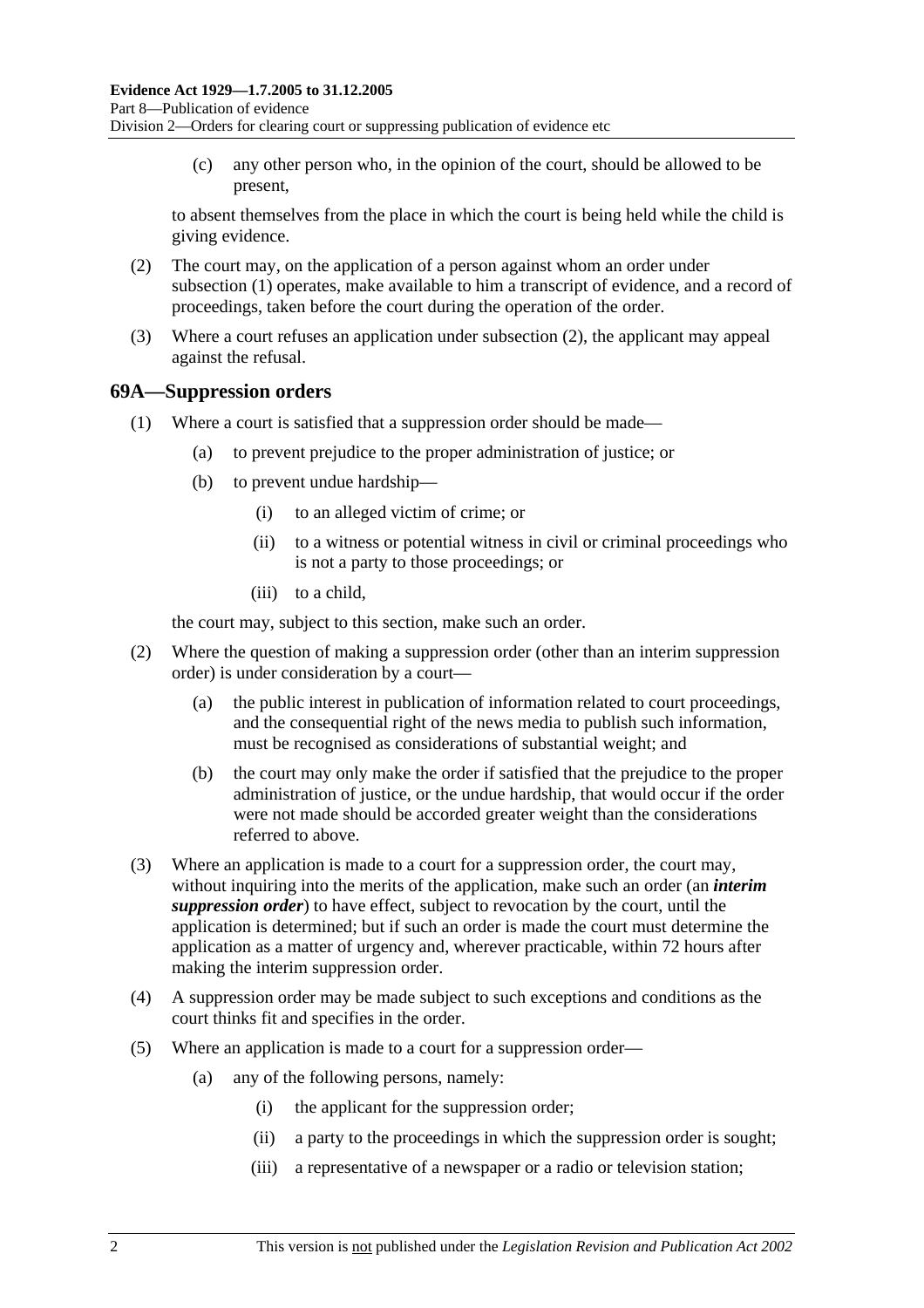(iv) any person who has, in the opinion of the court, a proper interest in the question of whether a suppression order should be made,

is entitled to make submissions to the court on the application and may, by leave of the court, call or give evidence in support of those submissions;

- (b) the court may (but is not obliged to) delay determining the application to make possible or facilitate non-party intervention in the proceedings under paragraph  $(a)(iii)$  or  $(iv)$ .
- (6) A suppression order may be varied or revoked by the court by which it was made, on the application of any of the persons entitled to make submissions by virtue of subsection  $(5)(a)$ .
- (7) On an application for the making, variation or revocation of a suppression order—
	- (a) a matter of fact is sufficiently proved if proved on the balance of probabilities;
	- (b) if there appears to be no serious dispute as to a particular matter of fact, the court (having regard to the desirability of dealing expeditiously with the application) may—
		- (i) dispense with the taking of evidence on that matter; and
		- (ii) accept the relevant fact as proved.
- (8) An appeal lies against—
	- (a) a suppression order or a decision by a court not to make a suppression order;
	- (b) the variation or revocation of a suppression order or a decision by a court not to vary or revoke a suppression order.
- (9) Any of the following persons is entitled to institute, or to be heard on, an appeal:
	- (a) where an application for a suppression order was made to the primary court the applicant; or
	- (b) a party to the proceedings in which the order or decision subject to appeal was made; or
	- (c) a representative of a newspaper or a radio or television station; or
	- (d) a person who had, in the opinion of the primary court, a proper interest in the question of whether a suppression order should be made; or
	- (e) a person who did not appear before the primary court but has, in the opinion of the appellate court, a proper interest in the subject matter of the appeal or proposed appeal,

but a person who did not appear before the primary court may only bring an appeal, or be heard on an appeal, by leave of the appellate court (which will be granted if the appellate court is satisfied that that person's failure to appear before the primary court is not attributable to a lack of proper diligence).

- (10) Where a court makes a suppression order (other than an interim suppression order), the court must—
	- (a) immediately forward to the Registrar a copy of the order; and
	- (b) within 30 days forward to the Attorney-General a report setting out—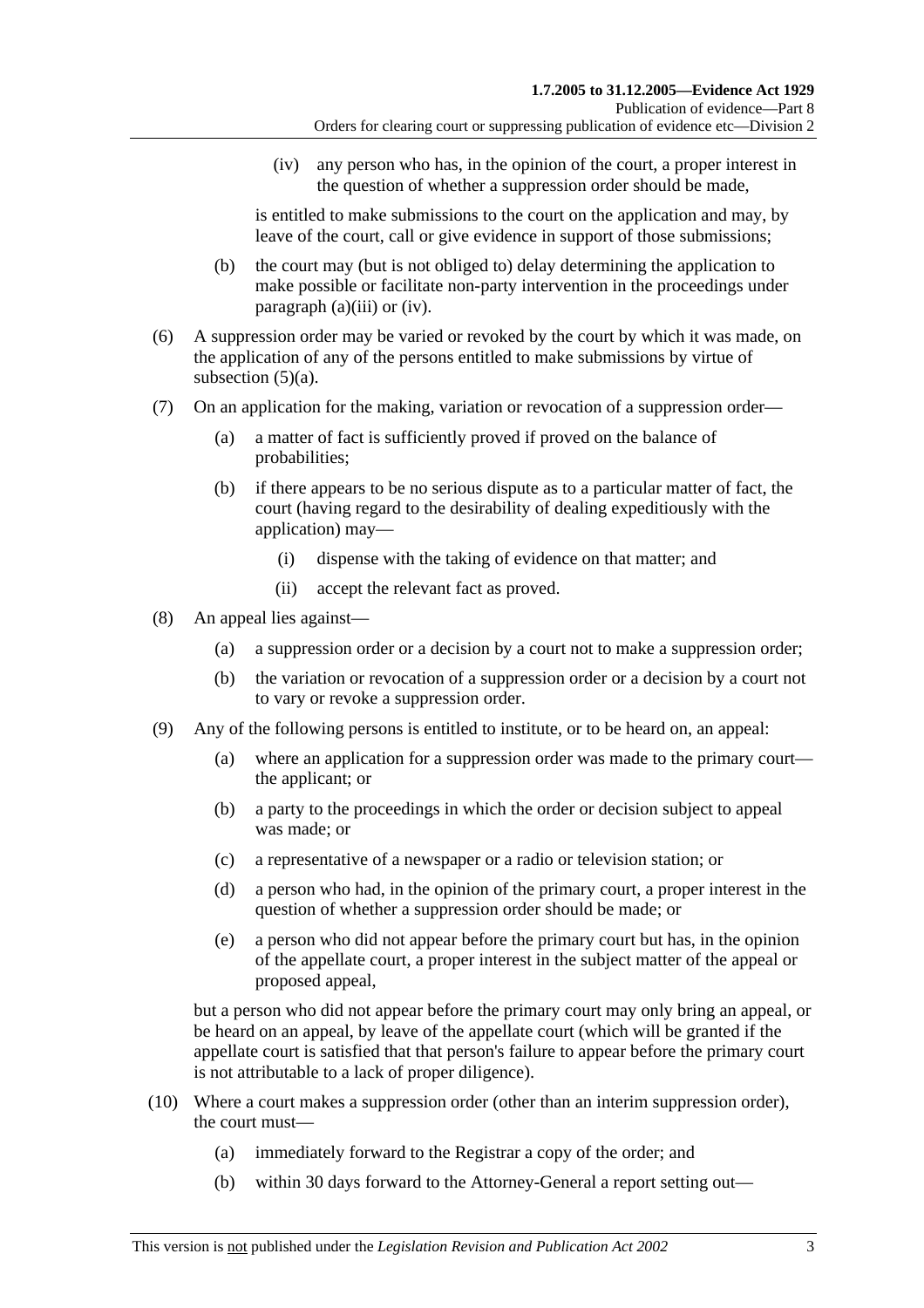- (i) the terms of the order; and
- (ii) the name of any person whose name is suppressed from publication; and
- (iii) a transcript or other record of any evidence suppressed from publication; and
- (iv) full particulars of the reasons for which the order was made.
- (11) Where a court varies or revokes a suppression order (other than an interim suppression order), the court must forward to the Registrar a written notification of the variation or revocation.
- (12) The Registrar will establish and maintain a register of all suppression orders (other than interim suppression orders).
- (13) The register will be made available for inspection by members of the public free of charge during ordinary office hours.
- (14) In this section—

*the Registrar* means a person to whom the functions of the Registrar under this section are assigned by the Attorney-General.

#### **69B—Appeals**

- (1) An appeal under this Division lies to—
	- (a) the court to which appeals lie against final judgments or orders of the primary court; and
	- (b) where there is no such court—the Supreme Court constituted of a single judge,

and where the appeal lies in accordance with the above principles to some court other than the Full Court, a further appeal lies to the Full Court from a judgment or order of the primary appellate court.

- (2) An appeal under this Division shall be heard and determined as expeditiously as possible.
- (3) Upon an appeal under this Division, the appellate court—
	- (a) may confirm, vary or revoke the order or decision subject to the appeal; and
	- (b) may make any order or decision under this Division that could have been made in the first instance; and
	- (c) may make orders for costs and orders dealing with any other incidental or ancillary matters.
- (4) Except as provided in this Division, no appeal lies against a decision or order of a court made under this Division.

#### **70—Disobedience to orders under this Division**

- (1) Where a person disobeys an order under this Division, he shall—
	- (a) if the court by which the order was made has power to punish for contempt be guilty of a contempt of that court and punishable accordingly; and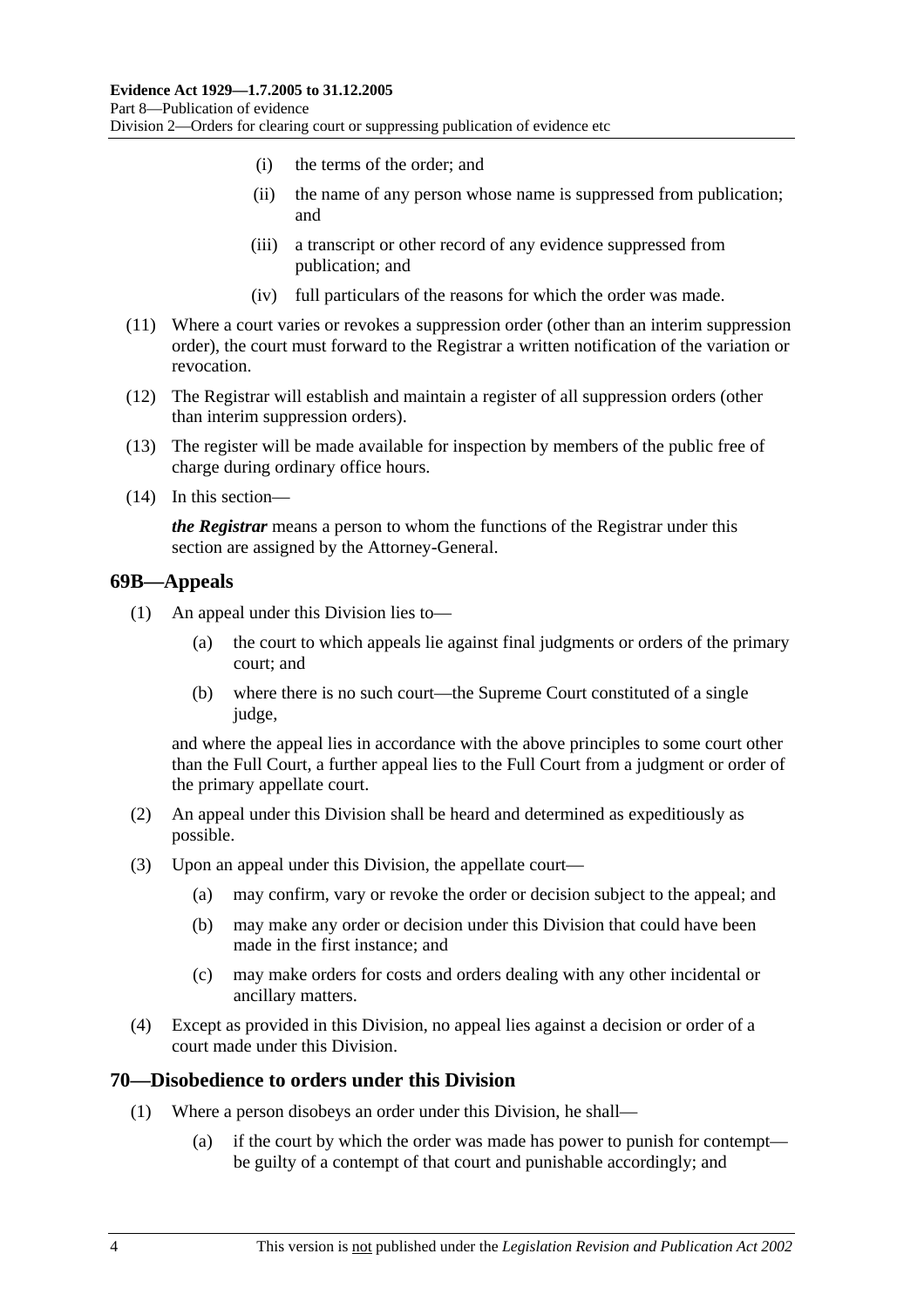- (b) whether or not that court has power to punish for contempt—be guilty of a summary offence punishable by a fine not exceeding two thousand dollars or imprisonment for a term not exceeding six months.
- (2) A person shall not, in respect of the same act or default, be proceeded against under this section both for a contempt of court and a summary offence.

## **71—Attorney-General to provide annual report**

- (1) The Attorney-General shall, on or before the thirty-first day of October in each year, prepare a report relating to the preceding financial year specifying—
	- (a) the total number of orders made under this Division or a corresponding previous enactment; and
	- (b) the number of such orders made by each of the various courts; and
	- (c) a summary of the reasons assigned by the courts for making such orders.
- (2) The Attorney-General shall, as soon as practicable after the report is prepared, cause a copy of the report to be laid before each House of Parliament.

#### **Division 3—Sexual cases**

#### **71A—Restriction on reporting proceedings relating to sexual offences**

- (1) A person shall not, before the relevant date, publish—
	- (a) any evidence given before a Magistrate or Justice in proceedings against a person charged with a sexual offence (whether the evidence is given in the course of proceedings for a summary or minor indictable offence or in a preliminary examination of an indictable offence); or
	- (b) any report on such proceedings; or
	- (c) any evidence given in, or report of, related proceedings in which the accused person is involved after the accused person is charged but before the relevant date,

unless the accused person consents to the publication.

Penalty: Two thousand dollars.

- (2) A person shall not, before the relevant date, publish any statement or representation—
	- (a) by which the identity of a person who has been, or is about to be, charged with a sexual offence is revealed; or
	- (b) from which the identity of a person who has been, or is about to be, charged with a sexual offence, might reasonably be inferred,

unless the accused person consents to the publication.

Penalty: Two thousand dollars.

- (4) A person shall not publish any statement or representation—
	- (a) by which the identity of a person alleged in any legal proceedings to be the victim of a sexual offence is revealed; or
	- (b) from which the identity of a person alleged in any legal proceedings to be the victim of a sexual offence might reasonably be inferred,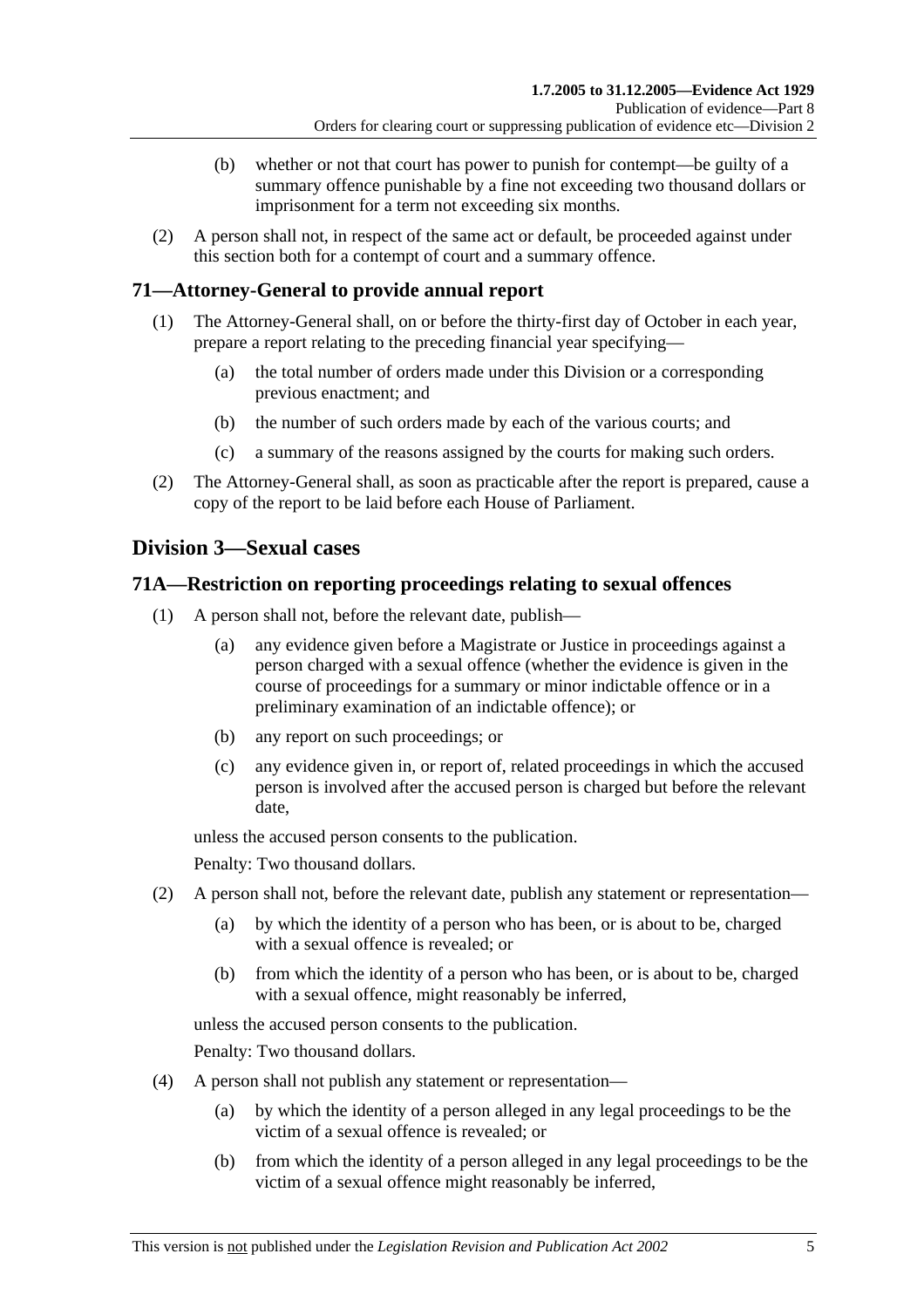unless the judge authorises, or the alleged victim consents to, the publication (but no such authorisation or consent can be given where the alleged victim is a child).

Penalty: Two thousand dollars.

(5) In this section—

*relevant date* means—

- (a) in relation to a charge of a major indictable offence or a charge of a minor indictable offence for which the accused person has elected to be tried by a superior court—the date on which the accused person is committed for trial or sentence; or
- (b) in relation to a charge of any other minor indictable offence or a charge of a summary offence—the date on which a plea of guilty is entered by the accused person or the date on which the accused person is found guilty following a trial; or
- (c) in any case—the date on which the charge is dismissed or the proceedings lapse by reason of the death of the accused person, for want of prosecution, or for any other reason.

## **Division 4—Cases generally**

#### **71B—Publishers required to report result of certain proceedings**

- (1) Where—
	- (a) a report of proceedings taken against a person for an offence is published;
	- (b) the report identifies the person against whom the proceedings have been taken or contains information tending to identify that person;
	- (c) the report is published before the result of the proceedings is known;
	- (d) those proceedings do not result in conviction of the person to whom the report relates of the offence with which he was charged,

the person by whom the publication is made shall, as soon as practicable after the determination of the proceedings, publish a fair and accurate report of the result of the proceedings with reasonable prominence having regard to the prominence given to the earlier report.

 (2) A person required under subsection (1) to publish a report of the result of proceedings may apply to the Supreme Court for directions in relation to the manner in which he should comply with that subsection.

Penalty: Two thousand dollars.

- (3) Where—
	- (a) a report of proceedings taken against a person for an offence is published;
	- (b) the report identifies the person against whom the proceedings have been taken or contains information tending to identify that person;
	- (c) the report is published after the result of the proceedings is known;
	- (d) those proceedings did not result in conviction of the person to whom the report relates of the offence with which he was charged,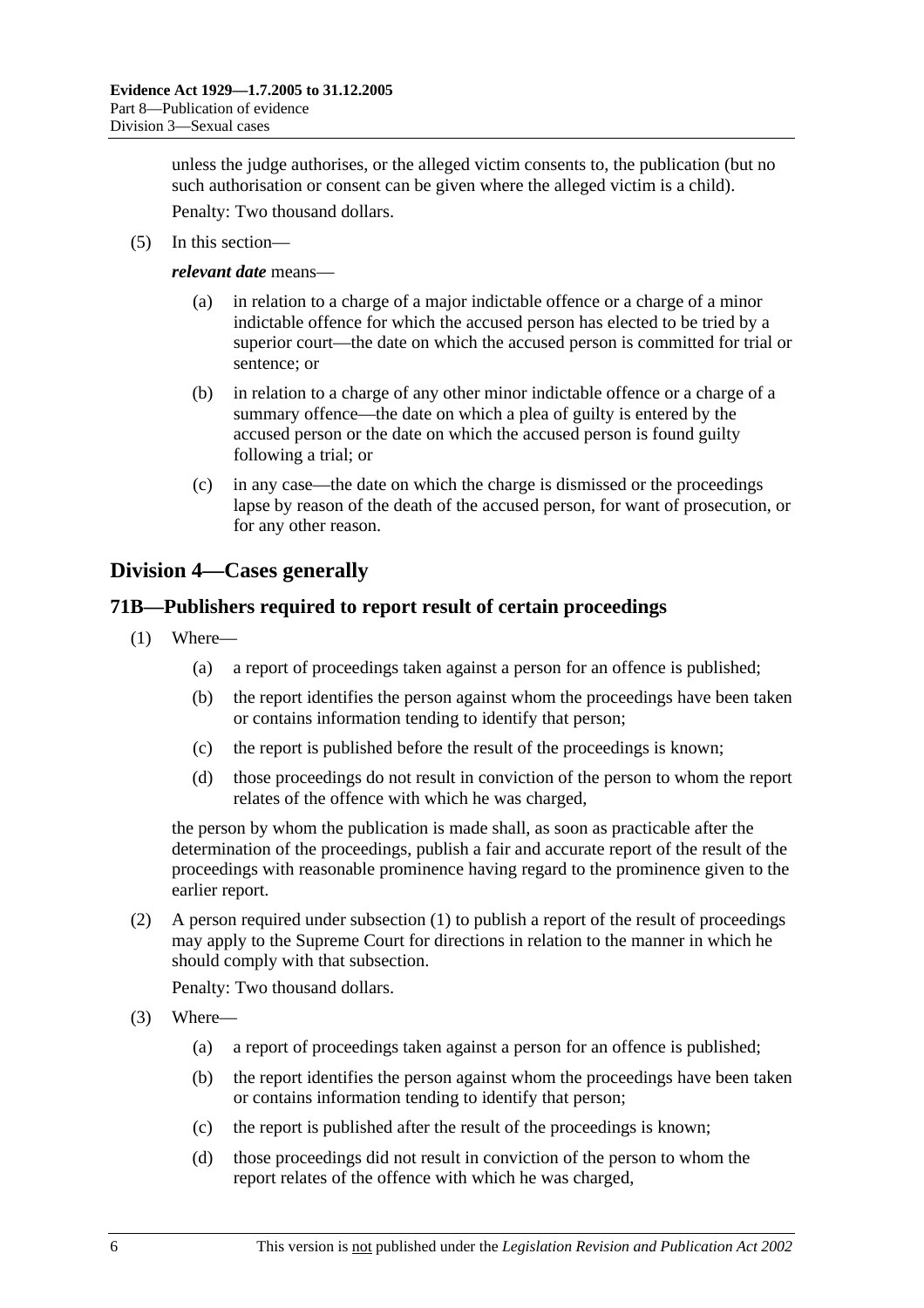the person by whom the publication is made shall include prominently in the report a statement of the result of the proceedings.

Penalty: Two thousand dollars.

(4) In this section—

*proceedings* includes, in relation to an offence, the laying of a charge of the offence.

## **71C—Restriction on reporting of proceedings following acquittals**

- (1) Where an application has been made for the reservation of a question of law arising at the trial of a person who was tried on information and acquitted, a person must not publish any report, statement or representation in relation to the application or any consequent proceedings—
	- (a) by which the identity of the acquitted person is revealed; or
	- (b) from which the identity of the acquitted person might reasonably be inferred,

unless the acquitted person consents to the publication.

Penalty: Two thousand dollars.

- (2) This section does not apply to the publication in printed or electronic form of material that—
	- (a) consists solely or primarily of the reported judgements or decisions of a court or courts; or
	- (b) is of a technical nature designed primarily for use by legal practitioners.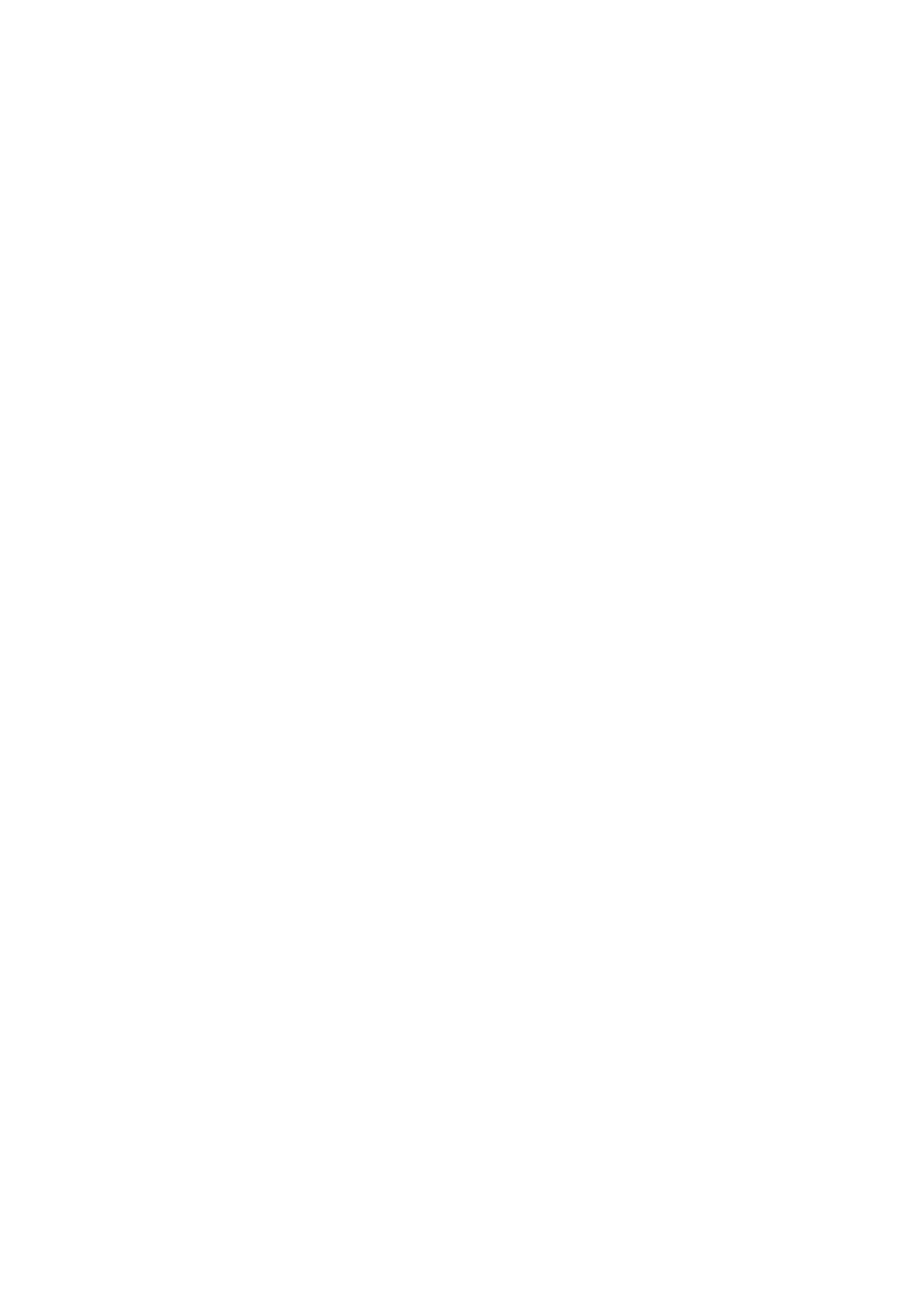# **Part 9—Miscellaneous**

## **73—Regulations**

The Governor may make such regulations as are necessary or expedient for the purposes of, or as are contemplated by, this Act.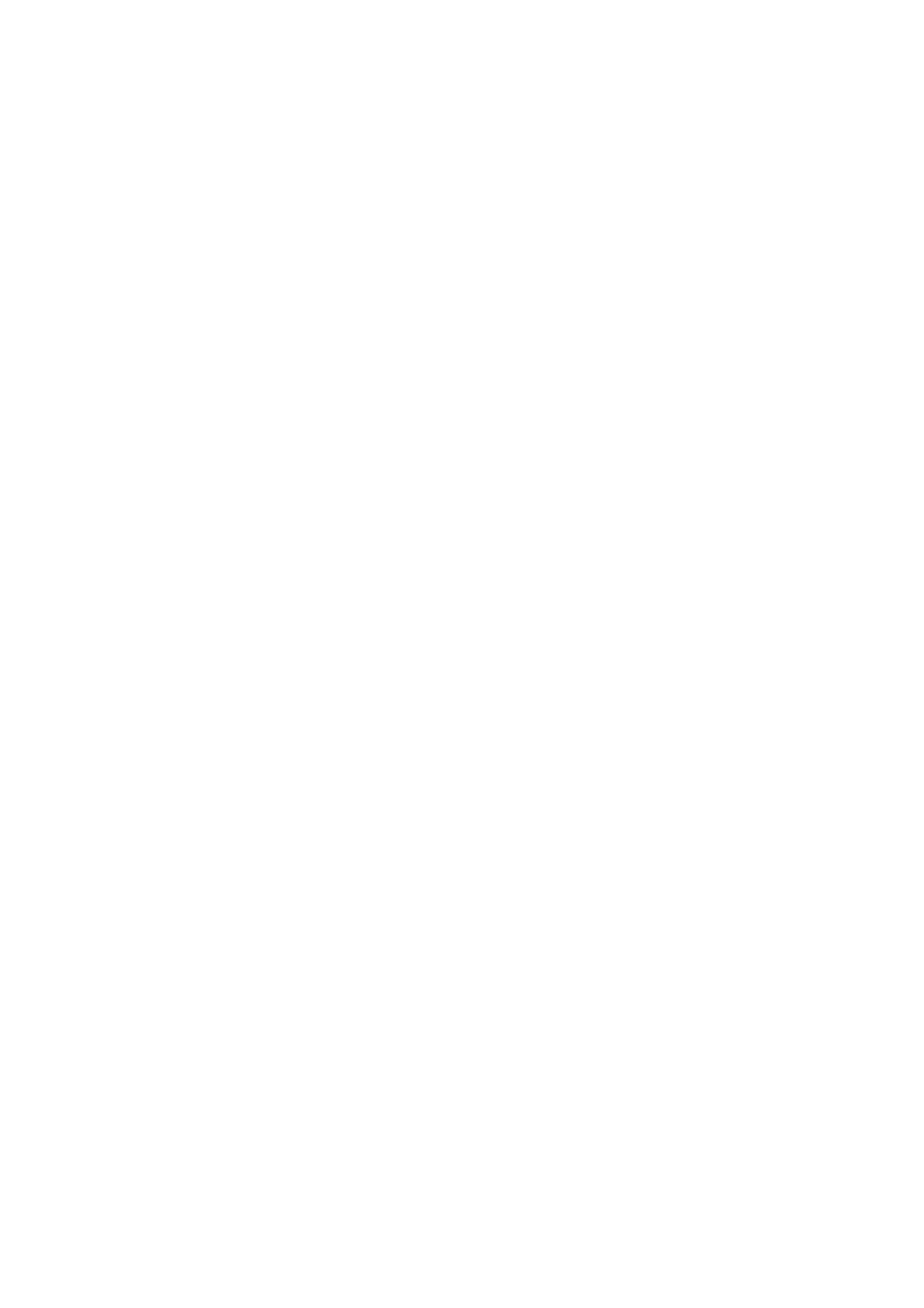| <b>Number and year</b>                                            | <b>Title of Act</b>                                                                                                                          | <b>Extent of repeal</b>                                                                    |
|-------------------------------------------------------------------|----------------------------------------------------------------------------------------------------------------------------------------------|--------------------------------------------------------------------------------------------|
| Imperial 6 & 7 Vic.<br>c. 85 (adopted by<br>Ordinance 17 of 1846) | An Act for Improving the Law of Evidence                                                                                                     | The whole as the same<br>is adopted and<br>subsisting pursuant to<br>Ordinance 17 of 1846. |
| 3 of 1848                                                         | Ordinance to Facilitate the Admission of the unsworn<br>Testimony of the Aboriginal Inhabitants of South<br>Australia and the parts adjacent | The whole.                                                                                 |
| 4 of 1849                                                         | Ordinance to amend Ordinance 3 of 1848                                                                                                       | The whole.                                                                                 |
| 2 of 1852                                                         | An Act to amend the Law of Evidence                                                                                                          | The whole.                                                                                 |
| 24 of 1855-6                                                      | The Supreme Court Procedure Act 1855                                                                                                         | Sections 16 to 21<br>inclusive.                                                            |
| 13 of 1866–7                                                      | An Act for amending the Law of Evidence and<br>Practice on Criminal trials                                                                   | Sections 3 to 8<br>inclusive.                                                              |
| 3 of 1867                                                         | <b>Matrimonial Causes Act 1867</b>                                                                                                           | Section 57.                                                                                |
| 10 of 1869-70                                                     | Evidence Further Amendment Act 1869                                                                                                          | The whole.                                                                                 |
| 9 of 1872                                                         | An Act for Shortening and Explaining the Language<br>used in Acts of Parliament, and for other purposes                                      | The whole as unrepealed<br>by 1215 of 1915.                                                |
| 3 of 1873                                                         | The Telegraphic Messages Act 1873                                                                                                            | The whole.                                                                                 |
| 38 of 1876                                                        | The Criminal Law Consolidation Act 1876                                                                                                      | Sections 377 and 378.                                                                      |
| 162 of 1879                                                       | The Bankers Books Evidence Act 1879                                                                                                          | The whole.                                                                                 |
| 435 of 1888                                                       | Evidence Further Amendment Act 1888                                                                                                          | The whole.                                                                                 |
| 1056 of 1911                                                      | The Oaths and Affirmations Act 1911                                                                                                          | The whole.                                                                                 |
| 1287 of 1917                                                      | <b>Evidence Publication Act 1917</b>                                                                                                         | The whole.                                                                                 |
| 1669 of 1925                                                      | Evidence Amendment Act 1925                                                                                                                  | The whole.                                                                                 |

# **Schedule 1—Acts repealed or amended**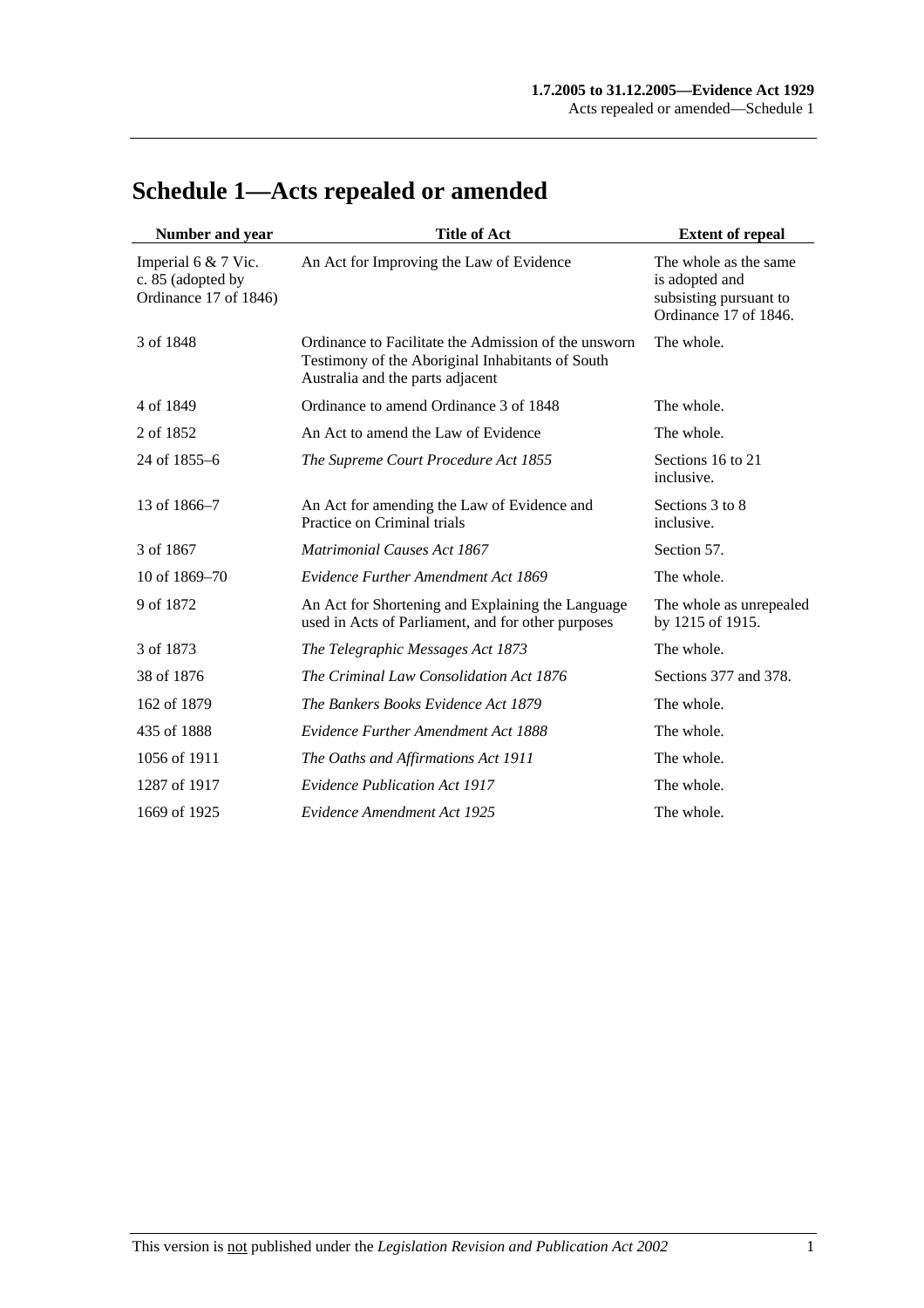# **Schedule 4—Affidavit about proof of identity of person convicted in another State or Territory**

South Australia

|              | [In the                                                                                                                                                                          | Court]                                                                                                                                                                                                                                                                        |  |
|--------------|----------------------------------------------------------------------------------------------------------------------------------------------------------------------------------|-------------------------------------------------------------------------------------------------------------------------------------------------------------------------------------------------------------------------------------------------------------------------------|--|
|              |                                                                                                                                                                                  | or as the case may be]                                                                                                                                                                                                                                                        |  |
|              |                                                                                                                                                                                  |                                                                                                                                                                                                                                                                               |  |
|              |                                                                                                                                                                                  | a fingerprint expert attached to the Police Department of the State [or Territory] of                                                                                                                                                                                         |  |
|              | I have examined the fingerprint card now produced and shown to me marked "A". The<br>fingerprints on the said card are identical with those on a fingerprint card portion of the |                                                                                                                                                                                                                                                                               |  |
| $\mathbf{2}$ |                                                                                                                                                                                  | of the offences set out below, namely:                                                                                                                                                                                                                                        |  |
|              | the dates of the convictions]                                                                                                                                                    | [Here insert description of offences, the Courts in which the convictions took place and                                                                                                                                                                                      |  |
| 3            |                                                                                                                                                                                  | From an examination of the said records I believe that the person referred to as having<br>been convicted, in the document(s) now shown to me and marked respectively "B" ["C",<br>"D" etc], is identical with the person whose fingerprints are on the said card marked "A". |  |
|              |                                                                                                                                                                                  |                                                                                                                                                                                                                                                                               |  |
|              |                                                                                                                                                                                  |                                                                                                                                                                                                                                                                               |  |
|              |                                                                                                                                                                                  |                                                                                                                                                                                                                                                                               |  |
|              | Before me                                                                                                                                                                        |                                                                                                                                                                                                                                                                               |  |

 $\begin{minipage}{0.9\linewidth} \begin{minipage}{0.9\linewidth} \begin{minipage}{0.9\linewidth} \end{minipage} \begin{minipage}{0.9\linewidth} \begin{minipage}{0.9\linewidth} \end{minipage} \begin{minipage}{0.9\linewidth} \end{minipage} \begin{minipage}{0.9\linewidth} \end{minipage} \begin{minipage}{0.9\linewidth} \end{minipage} \begin{minipage}{0.9\linewidth} \end{minipage} \begin{minipage}{0.9\linewidth} \end{minipage} \begin{minipage}{0.9\linewidth} \end{minipage} \begin{minipage}{0.9\linewidth} \end{minipage} \$ A person having authority to take affidavits in the State [or Territory] in which the affidavit is sworn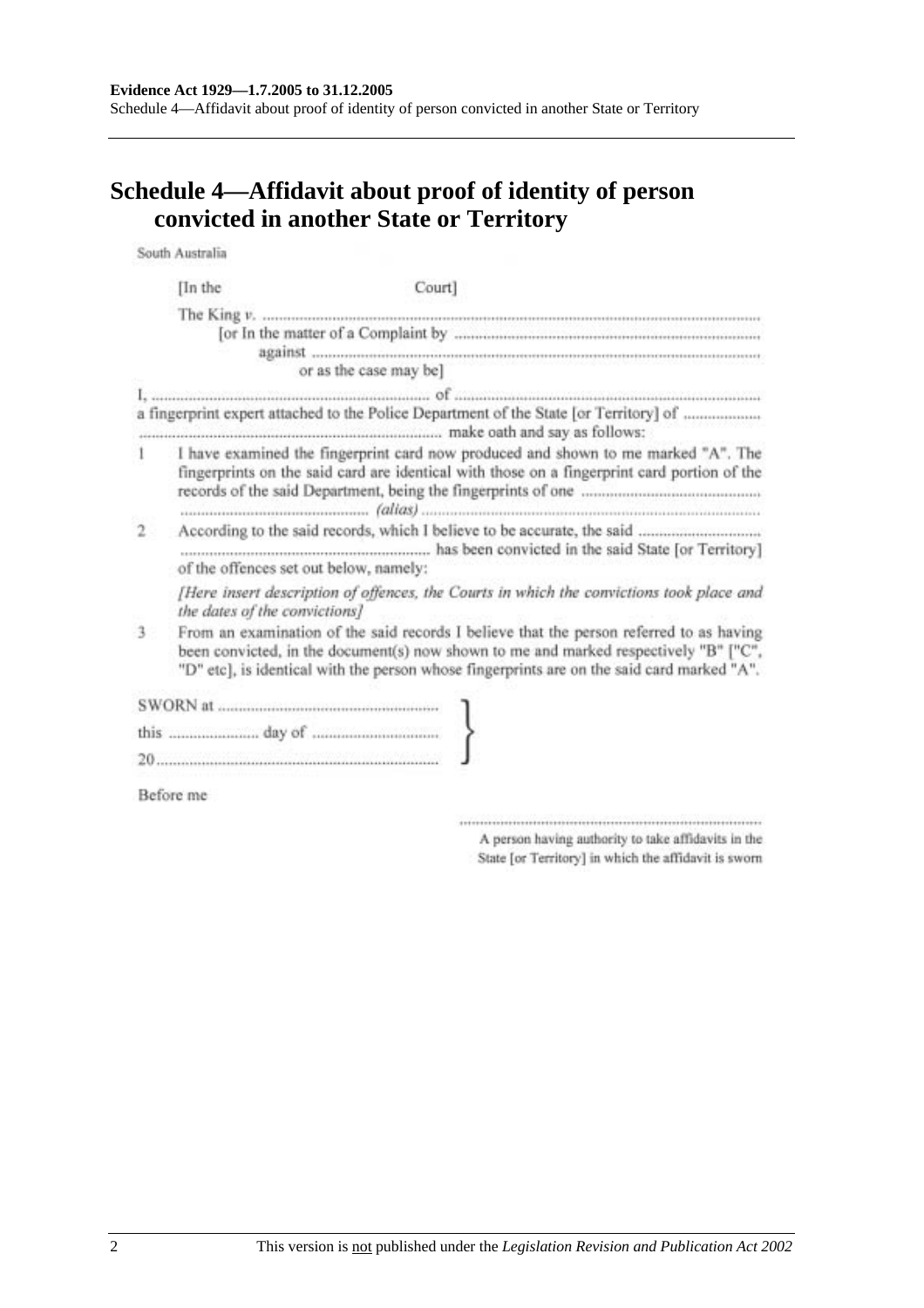# **Legislative history**

## **Notes**

• This version is comprised of the following:

| Part 1    | 1.1.2003 (Reprint No 13)   |
|-----------|----------------------------|
| Part 2    | 24.11.2003 (Reprint No 15) |
| Part 3    | 24.11.2003 (Reprint No 15) |
| Part 4    | 3.3.2004 (Reprint No 14)   |
| Part 5    | 1.1.2003 (Reprint No 13)   |
| Part 6    | 24.11.2003 (Reprint No 15) |
| Part 6A   | 1.1.2003 (Reprint No 13)   |
| Part 6B   | 1.1.2003 (Reprint No 13)   |
| Part 6C   | 1.7.2005                   |
| Part 7    | 24.11.2003 (Reprint No 15) |
| Part 8    | 1.7.2005                   |
| Part 9    | 1.1.2003 (Reprint No 13)   |
| Schedules | 24.11.2003 (Reprint No 15) |

- Amendments of this version that are uncommenced are not incorporated into the text.
- Please note—References in the legislation to other legislation or instruments or to titles of bodies or offices are not automatically updated as part of the program for the revision and publication of legislation and therefore may be obsolete.
- Earlier versions of this Act (historical versions) are listed at the end of the legislative history.
- For further information relating to the Act and subordinate legislation made under the Act see the Index of South Australian Statutes.

## **Principal Act and amendments**

New entries appear in bold.

| Year No |      | Title                                | Assent     | Commencement |
|---------|------|--------------------------------------|------------|--------------|
| 1929    | 1907 | Evidence Act 1929                    | 30.10.1929 | 30.10.1929   |
| 1933    | 2110 | Evidence Act Amendment Act 1933      | 31.8.1933  | 31.8.1933    |
| 1940    | 40   | Evidence Act Amendment Act 1940      | 28.11.1940 | 28.11.1940   |
| 1941 27 |      | Evidence Act Amendment Act 1941      | 13.11.1941 | 13.11.1941   |
| 1945 29 |      | Evidence Act Amendment Act 1945      | 3.1.1946   | 3.1.1946     |
| 1947 5  |      | Evidence Act Amendment Act 1947      | 2.10.1947  | 2.10.1947    |
| 1949 36 |      | Evidence Act Amendment Act 1949      | 24.11.1949 | 24.11.1949   |
| 1952 42 |      | <i>Statute Law Revision Act 1952</i> | 4.12.1952  | 4.12.1952    |
| 1955    | 26   | Evidence Act Amendment Act 1955      | 1.12.1955  | 1.12.1955    |
| 1957    | 36   | Evidence Act Amendment Act 1957      | 14.11.1957 | 14.11.1957   |
| 1960 25 |      | Evidence Act Amendment Act 1960      | 27.10.1960 | 27.10.1960   |
| 1968    | 46   | Evidence Act Amendment Act 1968      | 19.12.1968 | 19.12.1968   |
|         |      |                                      |            |              |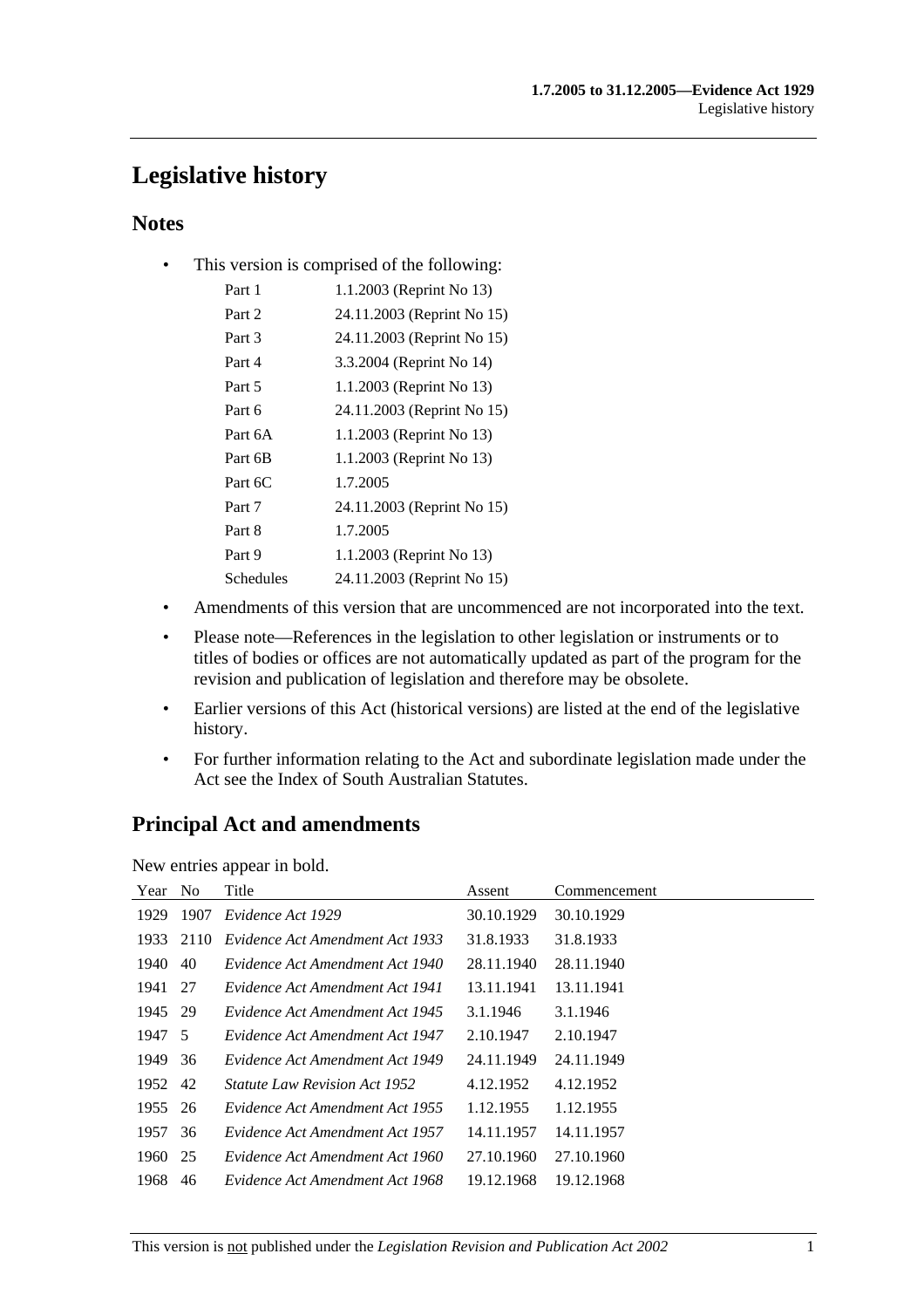| 1969    | 72  | Evidence Act Amendment Act 1969                                                  | 11.12.1969 | 31.8.1970 (Gazette 20.8.1970 p701)                  |
|---------|-----|----------------------------------------------------------------------------------|------------|-----------------------------------------------------|
| 1972    | 53  | Evidence Act Amendment Act 1972                                                  | 27.4.1972  | 1.2.1973 (Gazette 1.2.1973 p377)                    |
| 1972    | 54  | <b>Local and District Criminal Courts</b><br>Act Amendment Act 1972              | 27.4.1972  | 9.11.1972 (Gazette 9.11.1972 p2252)                 |
| 1974    | 71  | Evidence Act Amendment Act 1974                                                  | 17.10.1974 | 28.11.1974 (Gazette 28.11.1974 p3372)               |
| 1976    | 84  | Evidence Act Amendment Act 1976                                                  | 9.12.1976  | 9.12.1976                                           |
| 1978    | 65  | Evidence Act Amendment Act 1978                                                  | 28.9.1978  | 28.9.1978                                           |
| 1979    | 9   | Evidence Act Amendment Act 1979                                                  | 1.3.1979   | 1.3.1979                                            |
| 1982    | 40  | Evidence Act Amendment Act 1982                                                  | 22.4.1982  | 6.5.1982 (Gazette 6.5.1982 p1438)                   |
| 1983    | 47  | Evidence Act Amendment Act 1983                                                  | 16.6.1983  | 16.6.1983                                           |
| 1983    | 55  | Evidence Act Amendment Act<br>$(No. 2)$ 1983                                     | 16.6.1983  | 1.8.1983 (Gazette 7.7.1983 p5)                      |
| 1984    | 24  | Evidence Act Amendment Act 1984                                                  | 10.5.1984  | 10.5.1984                                           |
| 1984    | 56  | Statutes Amendment (Oaths and<br>Affirmations) Act 1984                          | 24.5.1984  | 1.7.1984 (Gazette 28.6.1984 p1897)                  |
| 1984    | 90  | Evidence Act Amendment Act<br>$(No. 2)$ 1984                                     | 29.11.1984 | 1.1.1985 (Gazette 13.12.1984 p1811)                 |
| 1984    | 107 | Evidence Act Amendment Act<br>$(No. 3)$ 1984                                     | 20.12.1984 | 20.12.1984                                          |
| 1985    | 96  | Evidence Act Amendment Act 1985                                                  | 1.11.1985  | 1.12.1985 (Gazette 7.11.1985 p1361)                 |
| 1986    | 107 | Evidence Act Amendment Act 1986                                                  | 18.12.1986 | 5.4.1987 (Gazette 26.2.1987 p434)                   |
| 1988    | 32  | Evidence Act Amendment Act 1988                                                  | 21.4.1988  | 1.5.1988 (Gazette 28.4.1988 p1066)                  |
| 1988    | 45  | Evidence Act Amendment Act<br>$(No. 2)$ 1988                                     | 5.5.1988   | 5.5.1988                                            |
| 1989    | 43  | Evidence Act Amendment Act 1989                                                  | 4.5.1989   | 15.5.1989 (Gazette 11.5.1989 p1250)                 |
| 1990    | 72  | Evidence Act Amendment Act 1990                                                  | 20.12.1990 | 20.12.1990                                          |
| 1991    | 41  | Evidence Amendment Act 1991                                                      | 31.10.1991 | 16.7.1992 (Gazette 16.7.1992 p622)                  |
| 1991    | 49  | Director of Public Prosecutions<br>Act 1991                                      | 21.11.1991 | 6.7.1992 (Gazette 25.6.1992 p1869)                  |
| 1992    | 26  | <b>Statutes Amendment (Attorney-</b><br>General's Portfolio) Act 1992            | 14.5.1992  | 6.7.1992 (Gazette 2.7.1992 p209)                    |
| 1992 76 |     | <b>Statutes Amendment (Right of Reply)</b><br>Act 1992                           | 26.11.1992 | s 5-1.1.1993 (Gazette 10.12.1992<br><i>p1752</i> )  |
| 1993    | 37  | Evidence (Miscellaneous)<br>Amendment Act 1993                                   | 13.5.1993  | 15.7.1993 (Gazette 15.7.1993 p520)                  |
| 1993    | 53  | Evidence (Vulnerable Witnesses)<br>Amendment Act 1993                            | 27.5.1993  | 1.9.1993 (Gazette 15.7.1993 p520)                   |
| 1994    | 59  | Criminal Law Consolidation<br>(Felonies and Misdemeanours)<br>Amendment Act 1994 | 27.10.1994 | 1.1.1995 (Gazette 8.12.1994 p1942)                  |
| 1995    | 27  | <b>Statutes Amendment (Attorney-</b><br>General's Portfolio) Act 1995            | 27.4.1995  | s 13-10.7.1995 (Gazette 29.6.1995<br><i>p</i> 2973) |
| 1996    | 26  | Evidence (Settlement Negotiations)<br>Amendment Act 1996                         | 2.5.1996   | 2.5.1996                                            |
| 1997    | 59  | <b>Statutes Amendment (Attorney-</b><br>General's Portfolio) Act 1997            | 31.7.1997  | Pt 4 (s 6)-14.9.1997 (Gazette<br>11.9.1997 p704)    |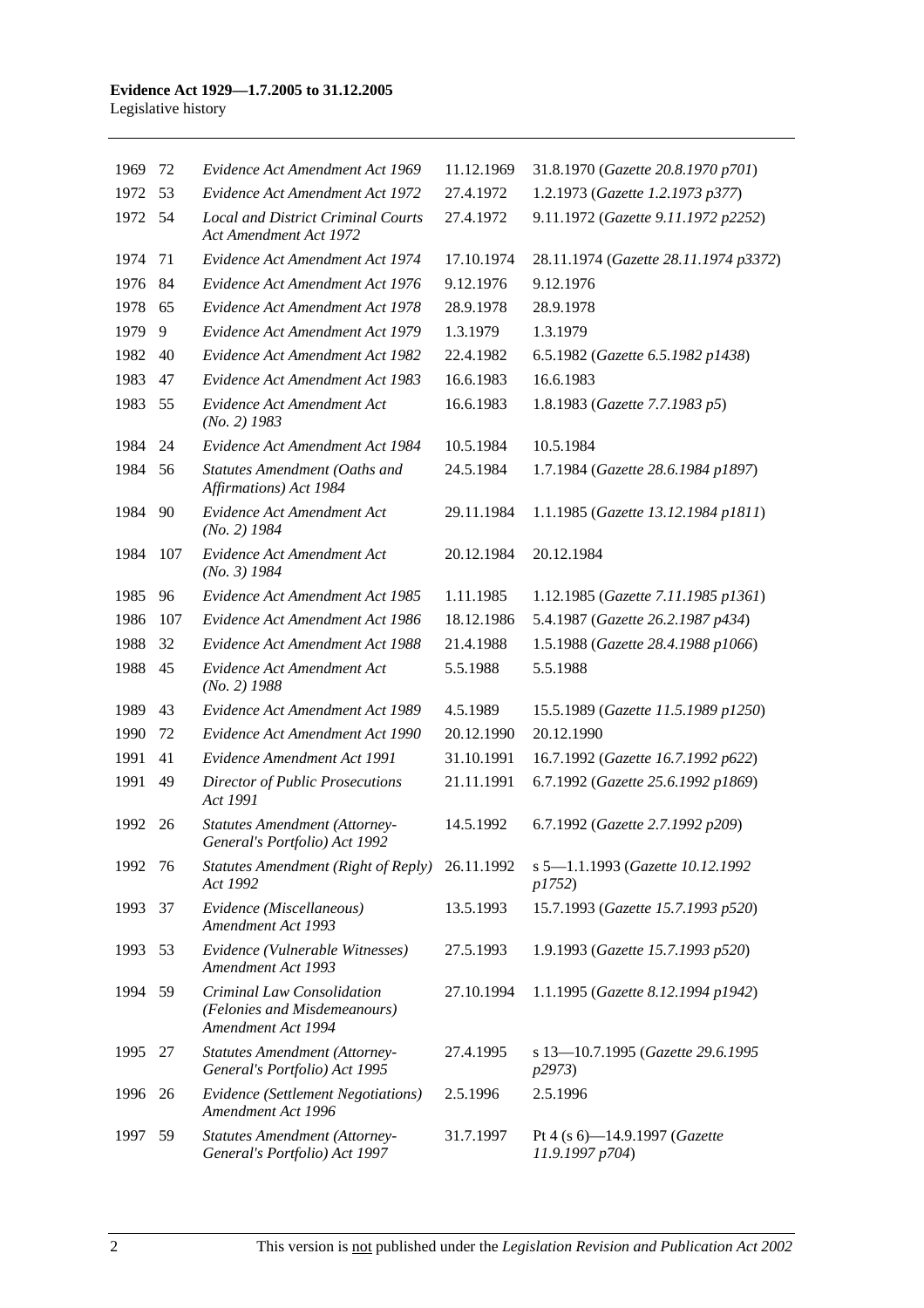| 1998 | 9  | Evidence (Use of Audio and Audio<br>Visual Links) Amendment Act 1998               | 2.4.1998   | 27.6.1999 (Gazette 17.6.1999 p3090)                                                                                                                                                                                                                       |
|------|----|------------------------------------------------------------------------------------|------------|-----------------------------------------------------------------------------------------------------------------------------------------------------------------------------------------------------------------------------------------------------------|
| 1999 | 17 | Evidence (Confidential<br>Communications) Amendment<br>Act 1999                    | 1.4.1999   | 27.6.1999 (Gazette 17.6.1999 p3090)                                                                                                                                                                                                                       |
| 1999 | 18 | Evidence (Miscellaneous)<br>Amendment Act 1999                                     | 1.4.1999   | 27.6.1999 (Gazette 17.6.1999 p3090)                                                                                                                                                                                                                       |
| 1999 | 33 | Financial Sector Reform (South<br>Australia) Act 1999                              | 17.6.1999  | Sch (item $21$ )—1.7.1999 being the date<br>specified under s 3(16) of the Financial<br>Sector Reform (Amendments and<br>Transitional Provisions) Act (No. 1)<br>1999 of the Commonwealth as the<br>transfer date for the purposes of that<br>Act: $s(2)$ |
| 2000 | 57 | <b>Statutes Amendment and Repeal</b><br>(Attorney-General's Portfolio)<br>Act 2000 | 20.7.2000  | Pt 11 (s 25)-14.8.2000 (Gazette<br>10.8.2000 p444)                                                                                                                                                                                                        |
| 2002 | 32 | Legislation Revision and Publication 28.11.2002<br>Act 2002                        |            | Sch (cl 2)-1.1.2003 ( <i>Gazette</i><br>19.12.2002 p4735)                                                                                                                                                                                                 |
| 2002 | 33 | <b>Statutes Amendment (Attorney-</b><br>General's Portfolio) Act 2002              | 28.11.2002 | Pt 6 (ss 8 & 9)-3.3.2003 (Gazette<br>27.2.2003 p807)                                                                                                                                                                                                      |
| 2003 | 33 | <b>Coroners Act 2003</b>                                                           | 31.7.2003  | Sch (cll 10-12)-1.7.2005 (Gazette<br>23.6.2005 p1899)                                                                                                                                                                                                     |
| 2003 | 44 | <i>Statute Law Revision Act 2003</i>                                               | 23.10.2003 | Sch 1-24.11.2003 (Gazette 13.11.2003<br>p4048)                                                                                                                                                                                                            |
| 2005 | 50 | Defamation Act 2005                                                                | 27.10.2005 | Sch 1 (cl 5)-1.1.2006: s 2                                                                                                                                                                                                                                |

# **Provisions amended since 3 February 1976**

 • Legislative history prior to 3 February 1976 appears in marginal notes and footnotes included in the consolidation of this Act contained in Volume 3 of The Public General Acts of South Australia 1837-1975 at page 790.

New entries appear in bold.

Entries that relate to provisions that have been deleted appear in italics.

| Provision          | How varied                                                                   | Commencement |
|--------------------|------------------------------------------------------------------------------|--------------|
| Pt1                |                                                                              |              |
| s <sub>2</sub>     | amended by 40/1982 s 3                                                       | 6.5.1982     |
|                    | omitted under <i>Legislation Revision and</i><br><b>Publication Act 2002</b> | 1.1.2003     |
| s <sub>4</sub>     |                                                                              |              |
| bank               | deleted by $40/1982$ s 4                                                     | 6.5.1982     |
| banker             | deleted by $40/1982$ s 4                                                     | 6.5.1982     |
| banker's book      | deleted by $40/1982$ s 4                                                     | 6.5.1982     |
| child              | inserted by $32/1988$ s $3(a)$                                               | 1.5.1988     |
| court              | substituted by $56/1984$ s $3(a)$                                            | 1.7.1984     |
| electric telegraph | amended by 9/1979 s 2                                                        | 1.3.1979     |
| sexual offence     | inserted by $84/1976$ s 2                                                    | 9.12.1976    |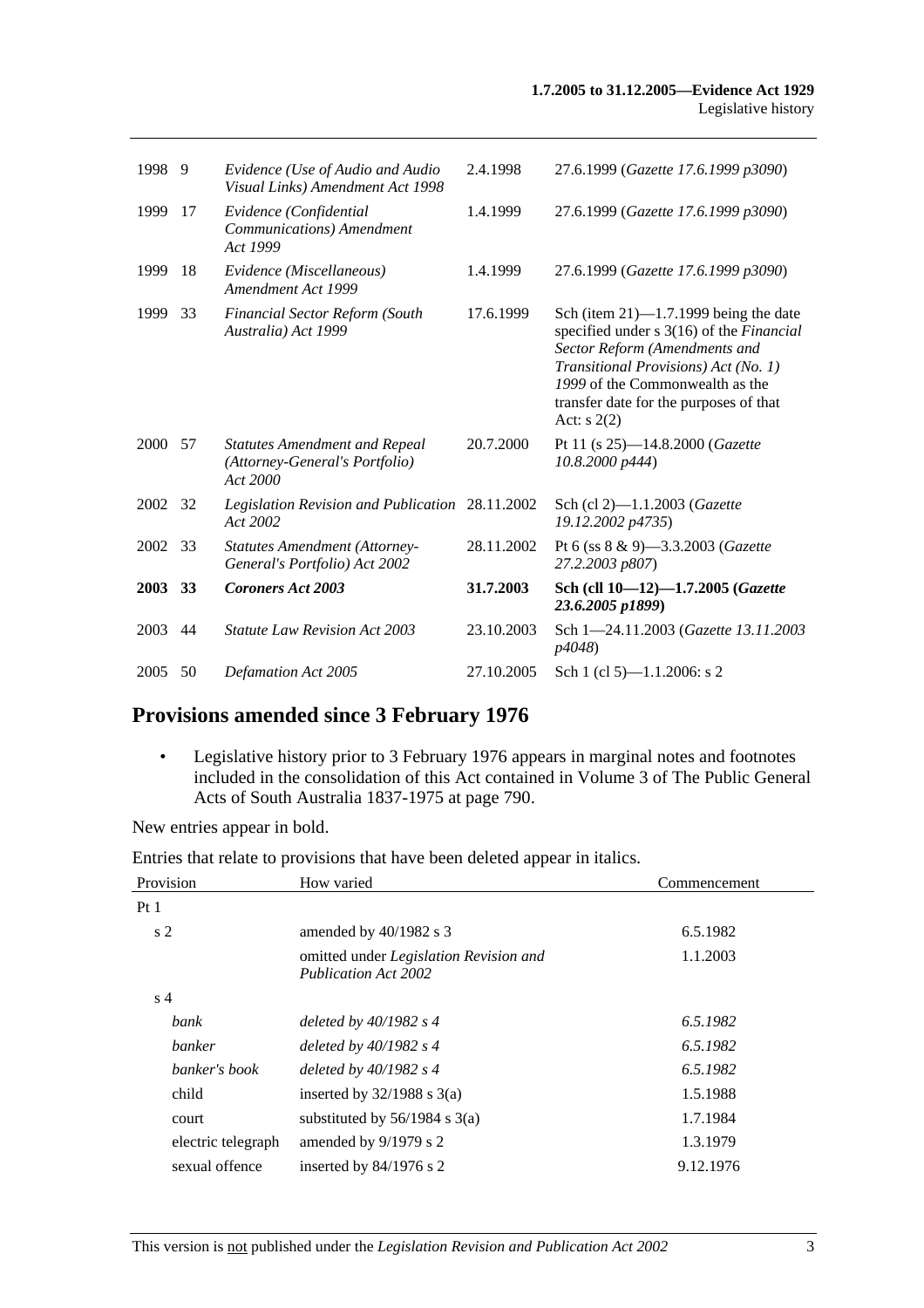|                     | amended by 26/1992 s 7                               | 6.7.1992   |
|---------------------|------------------------------------------------------|------------|
| sworn evidence      | inserted by 18/1999 s 3                              | 27.6.1999  |
| telegraph station   | amended by 9/1979 s 2                                | 1.3.1979   |
| young child         | inserted by $32/1988$ s $3(b)$                       | 1.5.1988   |
| Pt 2                |                                                      |            |
| s <sub>6</sub>      | substituted by $56/1984$ s $3(b)$                    | 1.7.1984   |
| s(6(3))             | substituted by 18/1999 s 4                           | 27.6.1999  |
| s 6(4)              | substituted by 33/2002 s 8                           | 3.3.2003   |
| s 7                 | substituted by $56/1984$ s $3(b)$                    | 1.7.1984   |
| $s\,\delta$         | deleted by $56/1984 s 3(b)$                          | 1.7.1984   |
| s 9                 | amended by 32/1988 s 4                               | 1.5.1988   |
|                     | substituted by 18/1999 s 5                           | 27.6.1999  |
| s 12                | substituted by 32/1988 s 5                           | 1.5.1988   |
| s $12(1)$ —(3)      | deleted by 18/1999 s 6                               | 27.6.1999  |
| s 12A               | inserted by 37/1993 s 3                              | 15.7.1993  |
|                     | substituted by 18/1999 s 7                           | 27.6.1999  |
| s <sub>13</sub>     | deleted by 32/1988 s 5                               | 1.5.1988   |
|                     | inserted by $53/1993$ s 3                            | 1.9.1993   |
| s 13(4)             | amended by 18/1999 s 8                               | 27.6.1999  |
| s 14                | inserted by 107/1986 s 3                             | 5.4.1987   |
| s 14(1a)            | inserted by 18/1999 s 9                              | 27.6.1999  |
| s 18                |                                                      |            |
| s 18(1)             | s 18 amended by 47/1983 s 2(a)–(d)                   | 16.6.1983  |
|                     | s 18 redesignated as s $18(1)$ by $47/1983$ s $2(e)$ | 16.6.1983  |
|                     | amended by $55/1983$ s $3(a)$ , (b)                  | 1.8.1983   |
|                     | III and IV deleted by $55/1983$ s $3(c)$             | 1.8.1983   |
|                     | amended by 44/2003 s 3(1) (Sch 1)                    | 24.11.2003 |
| s $18(2)$ and $(3)$ | inserted by $47/1983$ s $2(e)$                       | 16.6.1983  |
|                     | amended by 44/2003 s 3(1) (Sch 1)                    | 24.11.2003 |
| s 18A               | inserted by 47/1983 s 3                              | 16.6.1983  |
|                     | substituted by 96/1985 s 3                           | 1.12.1985  |
|                     | substituted by 18/1999 s 10                          | 27.6.1999  |
| ss 19 and 20        | deleted by 76/1992 s 5                               | 1.1.1993   |
| s 21                | substituted by 55/1983 s 4                           | 1.8.1983   |
| $s \, 21(3a)$       | inserted by 37/1993 s 4                              | 15.7.1993  |
| $s \, 21(5)$        | substituted by 27/1995 s 13                          | 10.7.1995  |
| s 23                | amended by 44/2003 s 3(1) (Sch 1)                    | 24.11.2003 |
| s 26                | amended by 59/1994 Sch 2                             | 1.1.1995   |
| $Pt\,3$             |                                                      |            |
| s <sub>32</sub>     | deleted by $9/1979 s 3$                              | 1.3.1979   |
| s 34A               | substituted by 33/2002 s 9                           | 3.3.2003   |
| $s\,34B$            | deleted by 18/1999 s 11                              | 27.6.1999  |
| s 34C               |                                                      |            |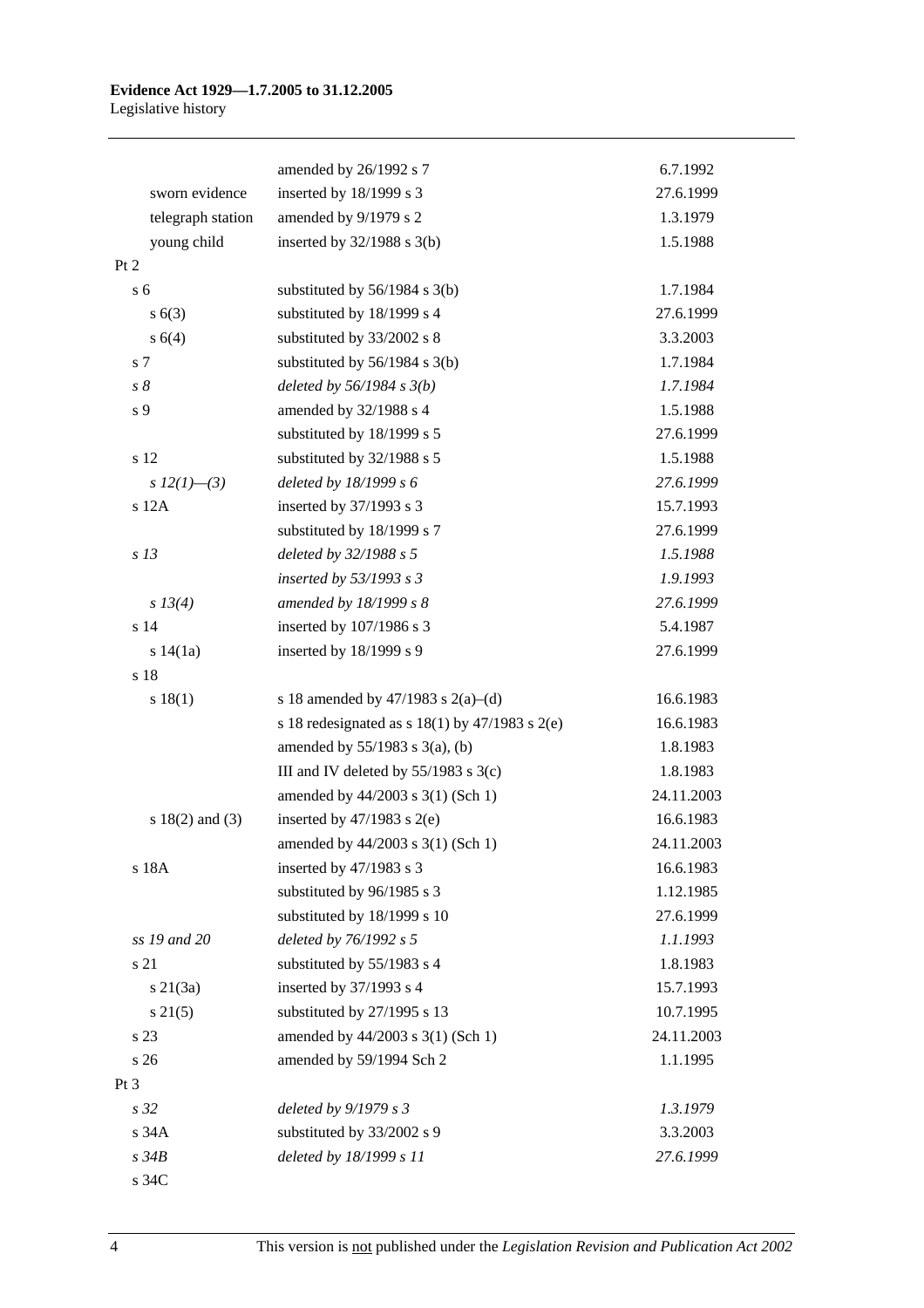| s $34C(1)$                | amended by $44/2003$ s 3(1) (Sch 1)                                                                                                           | 24.11.2003 |
|---------------------------|-----------------------------------------------------------------------------------------------------------------------------------------------|------------|
| s $34C(1a)$               | contents commencing "Provided that" amended<br>and designated as $s \frac{34C(1a)}{y}$ by $\frac{44}{2003} \frac{s \cdot 3(1)}{y}$<br>(Sch 1) | 24.11.2003 |
| $s\,34CA$                 | inserted by 32/1988 s 6                                                                                                                       | 1.5.1988   |
| s 34I                     | inserted by 84/1976 s 3                                                                                                                       | 9.12.1976  |
|                           | amended by 47/1983 s 4                                                                                                                        | 16.6.1983  |
|                           | substituted by 90/1984 s 3                                                                                                                    | 1.1.1985   |
| s $34I(6a)$               | inserted by 18/1999 s 12                                                                                                                      | 27.6.1999  |
| s <sub>34J</sub>          | inserted by 41/1991 s 3                                                                                                                       | 16.7.1992  |
| s $34J(2)$                | substituted by 18/1999 s 13                                                                                                                   | 27.6.1999  |
| s <sub>34K</sub>          | inserted by 41/1991 s 3                                                                                                                       | 16.7.1992  |
| Pt 4                      |                                                                                                                                               |            |
| s 35                      | substituted by 72/1990 s 2                                                                                                                    | 20.12.1990 |
| $s \, 35(2)$              |                                                                                                                                               |            |
| legislative<br>instrument | amended by 32/2002 Sch cl 2                                                                                                                   | 1.1.2003   |
| s 37                      | amended by 9/1979 s 4                                                                                                                         | 1.3.1979   |
|                           | substituted by 72/1990 s 3                                                                                                                    | 20.12.1990 |
| s 37C                     | inserted by 9/1979 s 5                                                                                                                        | 1.3.1979   |
| s 41                      | amended by 59/1994 Sch 2                                                                                                                      | 1.1.1995   |
| s 42                      |                                                                                                                                               |            |
| $s\ 42(1)$                | amended by 33/2002 s 10                                                                                                                       | 3.3.2003   |
| s 45A                     |                                                                                                                                               |            |
| $s\,45A(2)$               | amended by 9/1979 s 6                                                                                                                         | 1.3.1979   |
| $s$ 45B                   |                                                                                                                                               |            |
| $s\,45B(3)$               | amended by 9/1979 s 7                                                                                                                         | 1.3.1979   |
| s 45C                     | inserted by 24/1984 s 2                                                                                                                       | 10.5.1984  |
|                           | substituted by 72/1990 s 4                                                                                                                    | 20.12.1990 |
| Pt 5                      | heading amended by 40/1982 s 5                                                                                                                | 6.5.1982   |
| $s\,46$                   | substituted by 40/1982 s 6                                                                                                                    | 6.5.1982   |
| bank                      | (b) and (c) deleted by 33/1999 Sch (item 21)                                                                                                  | 1.7.1999   |
| ss 47 and 48              | substituted by 40/1982 s 6                                                                                                                    | 6.5.1982   |
| ss 48A and 48B            | deleted by 40/1982 s 6                                                                                                                        | 6.5.1982   |
| s 49                      |                                                                                                                                               |            |
| $s\,49(1)$                | amended by $40/1982$ s $7(a)$                                                                                                                 | 6.5.1982   |
| $s\,49(1a)$               | inserted by $40/1982$ s $7(b)$                                                                                                                | 6.5.1982   |
|                           | amended by 37/1993 s 5                                                                                                                        | 15.7.1993  |
| $s\,49(2)$                | amended by $40/1982$ s $7(c)$                                                                                                                 | 6.5.1982   |
| $s\ 49(3)$ (9)            | inserted by $40/1982$ s $7(d)$                                                                                                                | 6.5.1982   |
| s 50                      | amended by 40/1982 s 8                                                                                                                        | 6.5.1982   |
| s 51                      |                                                                                                                                               |            |
| s 51(1)                   | substituted by 40/1982 s 9                                                                                                                    | 6.5.1982   |
| s <sub>52</sub>           | deleted by 40/1982 s 10                                                                                                                       | 6.5.1982   |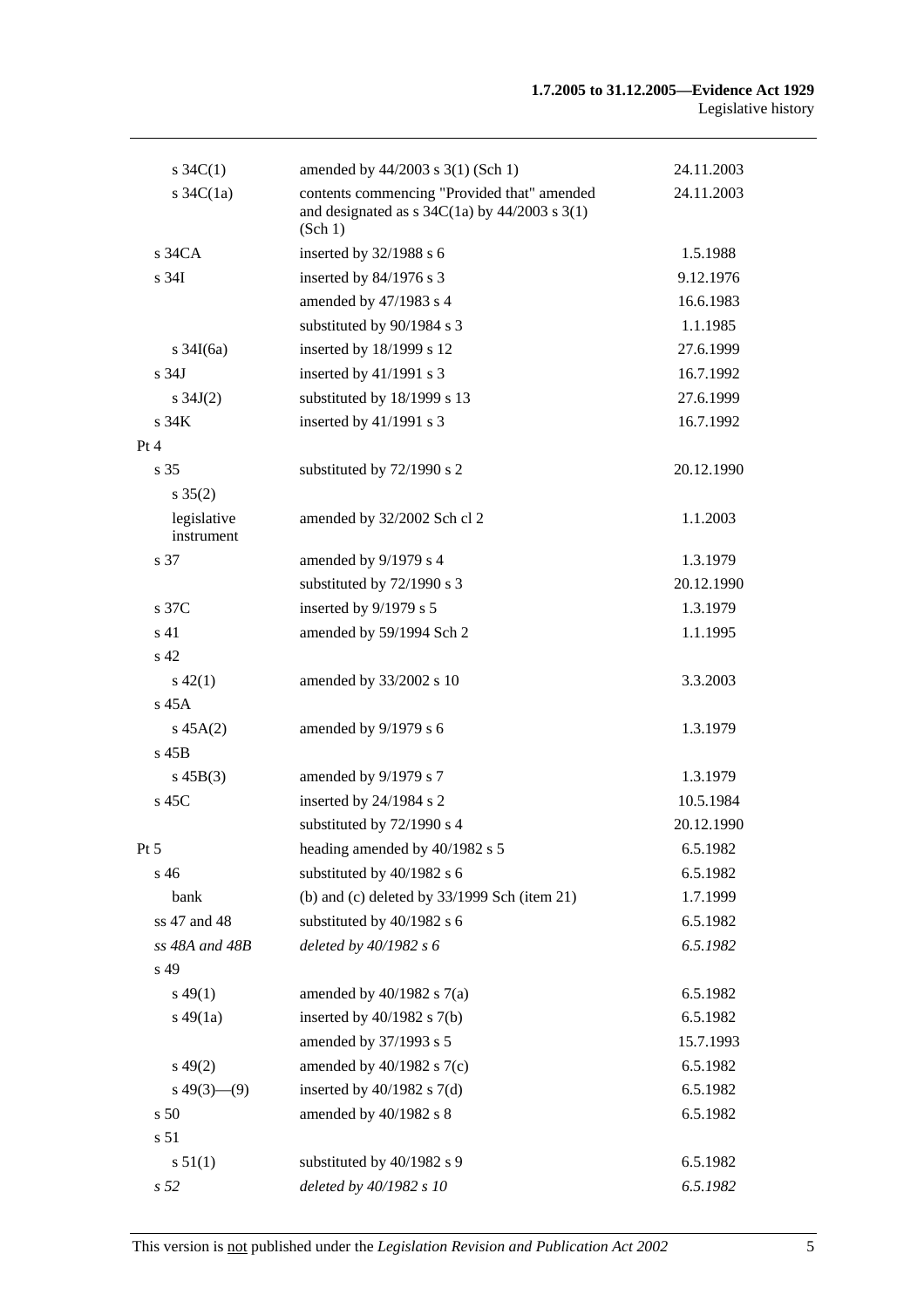# **Evidence Act 1929—1.7.2005 to 31.12.2005**

Legislative history

| Pt 6                                 |                                                                           |            |
|--------------------------------------|---------------------------------------------------------------------------|------------|
| s <sub>55</sub>                      | amended by 18/1999 s 14                                                   | 27.6.1999  |
| s 56                                 |                                                                           |            |
| s 56(1)                              | amended by 44/2003 s 3(1) (Sch 1)                                         | 24.11.2003 |
| $s\,56(2)$                           | amended by 49/1991 Sch 2                                                  | 6.7.1992   |
| s 59                                 | amended by 59/1994 Sch 2                                                  | 1.1.1995   |
| Pt 6A                                |                                                                           |            |
| $s$ 59 $B$                           |                                                                           |            |
| s 59B(1)                             | amended by 9/1979 s 8                                                     | 1.3.1979   |
| Pt 6B                                | heading substituted by 45/1988 s 2                                        | 5.5.1988   |
| $s$ 59D                              | substituted by 45/1988 s 3                                                | 5.5.1988   |
| $s$ 59D(1)                           |                                                                           |            |
| authorised South<br>Australian court | amended by $37/1993$ s $6(a)$                                             | 15.7.1993  |
|                                      | (d) deleted by $37/1993$ s $6(a)$                                         | 15.7.1993  |
| foreign court                        | amended by $37/1993$ s $6(b)$                                             | 15.7.1993  |
| s 59D(2)                             | substituted by 72/1990 s 5                                                | 20.12.1990 |
| s 59E                                | substituted by 45/1988 s 4                                                | 5.5.1988   |
| s 59E(4)                             | inserted by 37/1993 s 7                                                   | 15.7.1993  |
| s 59F                                |                                                                           |            |
| s 59F(1)                             | amended by 45/1988 s 5                                                    | 5.5.1988   |
| s 59F(5)                             | amended by 45/1988 s 5                                                    | 5.5.1988   |
|                                      | amended by $72/1990$ s $6(a)$                                             | 20.12.1990 |
| s 59F(7)                             | inserted by $72/1990$ s $6(b)$                                            | 20.12.1990 |
| s 59H                                | amended by 45/1988 s 6                                                    | 5.5.1988   |
| Pt 6C                                | inserted by 9/1998 s 3                                                    | 27.6.1999  |
| s 59IA                               |                                                                           |            |
| court                                | South Australian amended by 33/2003 Sch (cl 10)                           | 1.7.2005   |
| Pt 7                                 |                                                                           |            |
| Pt 7 Div 1                           | heading inserted by $17/1999$ s $3(a)$                                    | 27.6.1999  |
| s 59J                                | inserted by 26/1992 s 8                                                   | 6.7.1992   |
| Pt 7 Div 2                           | heading inserted by 17/1999 s 3(b)                                        | 27.6.1999  |
| s 61                                 | deleted by $9/1979 s 9$                                                   | 1.3.1979   |
| Pt 7 Div 3                           | heading inserted by $17/1999$ s $3(c)$                                    | 27.6.1999  |
| s <sub>65</sub>                      |                                                                           |            |
| s 65(1)                              | s 65 amended by 9/1979 s 10                                               | 1.3.1979   |
|                                      | s 65 amended and redesignated as $s$ 65(1) by<br>$44/2003$ s 3(1) (Sch 1) | 24.11.2003 |
| s 65(2)                              | s 65 amended and redesignated as $s$ 65(2) by<br>$44/2003$ s 3(1) (Sch 1) | 24.11.2003 |
| $s$ 65A                              | inserted by 32/1988 s 7                                                   | 1.5.1988   |
| Pt 7 Div 4                           | heading inserted by $17/1999$ s $3(d)$                                    | 27.6.1999  |

s 66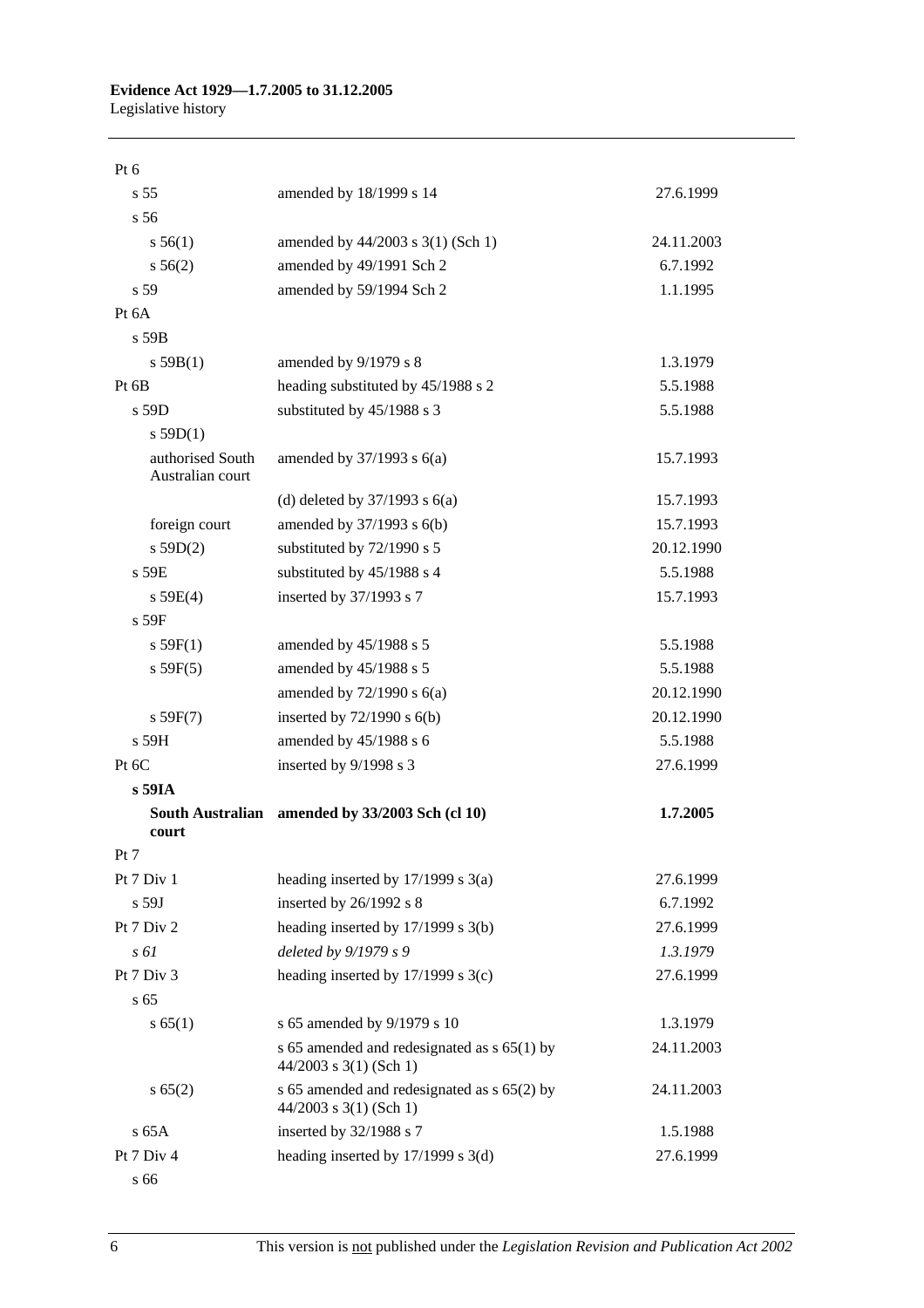| s 66(1)                          | amended by 57/2000 s 25                | 14.8.2000  |
|----------------------------------|----------------------------------------|------------|
|                                  | amended by 44/2003 s 3(1) (Sch 1)      | 24.11.2003 |
| $s\,66(3)$                       | amended by 44/2003 s 3(1) (Sch 1)      | 24.11.2003 |
| s 67                             |                                        |            |
| s 67(1)                          | amended by 18/1999 s 15                | 27.6.1999  |
| Pt 7 Div 5                       | heading inserted by $17/1999$ s $3(e)$ | 27.6.1999  |
| Pt $7$ Div $6$                   | heading inserted by 17/1999 s 3(f)     | 27.6.1999  |
| $s$ 67AB                         | inserted by 9/1979 s 11                | 1.3.1979   |
| $s$ 67AB $(1)$                   | amended by 18/1999 s 16(a)             | 27.6.1999  |
| $s$ 67AB $(2)$                   | amended by 18/1999 s 16(b)             | 27.6.1999  |
| Pt 7 Div 7                       | heading inserted by $17/1999$ s 3(g)   | 27.6.1999  |
| s 67B                            | inserted by 65/1978 s 2                | 28.9.1978  |
| Pt 7 Div 8                       | heading inserted by $17/1999$ s $3(h)$ | 27.6.1999  |
| s 67C                            | inserted by 37/1993 s 8                | 15.7.1993  |
| s 67C(2)                         | amended by 26/1996 s 2                 | 2.5.1996   |
| Pt 7 Div 9                       | inserted by 17/1999 s 4                | 27.6.1999  |
| Pt 8                             |                                        |            |
| Pt 8 Div 1                       | heading inserted by 107/1984 s 2       | 20.12.1984 |
| s 68                             | substituted by 47/1983 s 5             | 16.6.1983  |
| court                            | substituted by 33/2003 Sch (cl 11)     | 1.7.2005   |
| court of summary<br>jurisdiction | inserted by $107/1984$ s $3(a)$        | 20.12.1984 |
|                                  | deleted by 33/2003 Sch (cl 11)         | 1.7.2005   |
| interim<br>suppression order     | inserted by $107/1984$ s $3(b)$        | 20.12.1984 |
| news media                       | inserted by $43/1989$ s $3(a)$         | 15.5.1989  |
|                                  | substituted by $18/1999$ s $17(a)$     | 27.6.1999  |
| newspaper                        | inserted by $18/1999$ s $17(a)$        | 27.6.1999  |
| primary court                    | inserted by $107/1984$ s $3(b)$        | 20.12.1984 |
| publish                          | inserted by 18/1999 s 17(b)            | 27.6.1999  |
| suppression order                | inserted by $107/1984$ s $3(b)$        | 20.12.1984 |
|                                  |                                        |            |
|                                  | substituted by $43/1989$ s $3(b)$      | 15.5.1989  |
| Pt 8 Div 2                       | heading inserted by 107/1984 s 4       | 20.12.1984 |
| s 69                             | substituted by 9/1979 s 12             | 1.3.1979   |
|                                  | substituted by 107/1984 s 4            | 20.12.1984 |
| $s\,69(1a)$                      | inserted by 32/1988 s 8                | 1.5.1988   |
| s 69A                            | inserted by 107/1984 s 4               | 20.12.1984 |
|                                  | substituted by 43/1989 s 4             | 15.5.1989  |
| s 69A(1)                         | amended by 72/1990 s 7                 | 20.12.1990 |
|                                  | amended by 18/1999 s 18                | 27.6.1999  |
| s 69B                            | inserted by 107/1984 s 4               | 20.12.1984 |
| s69B(1)                          | amended by $43/1989$ s $5(a)$          | 15.5.1989  |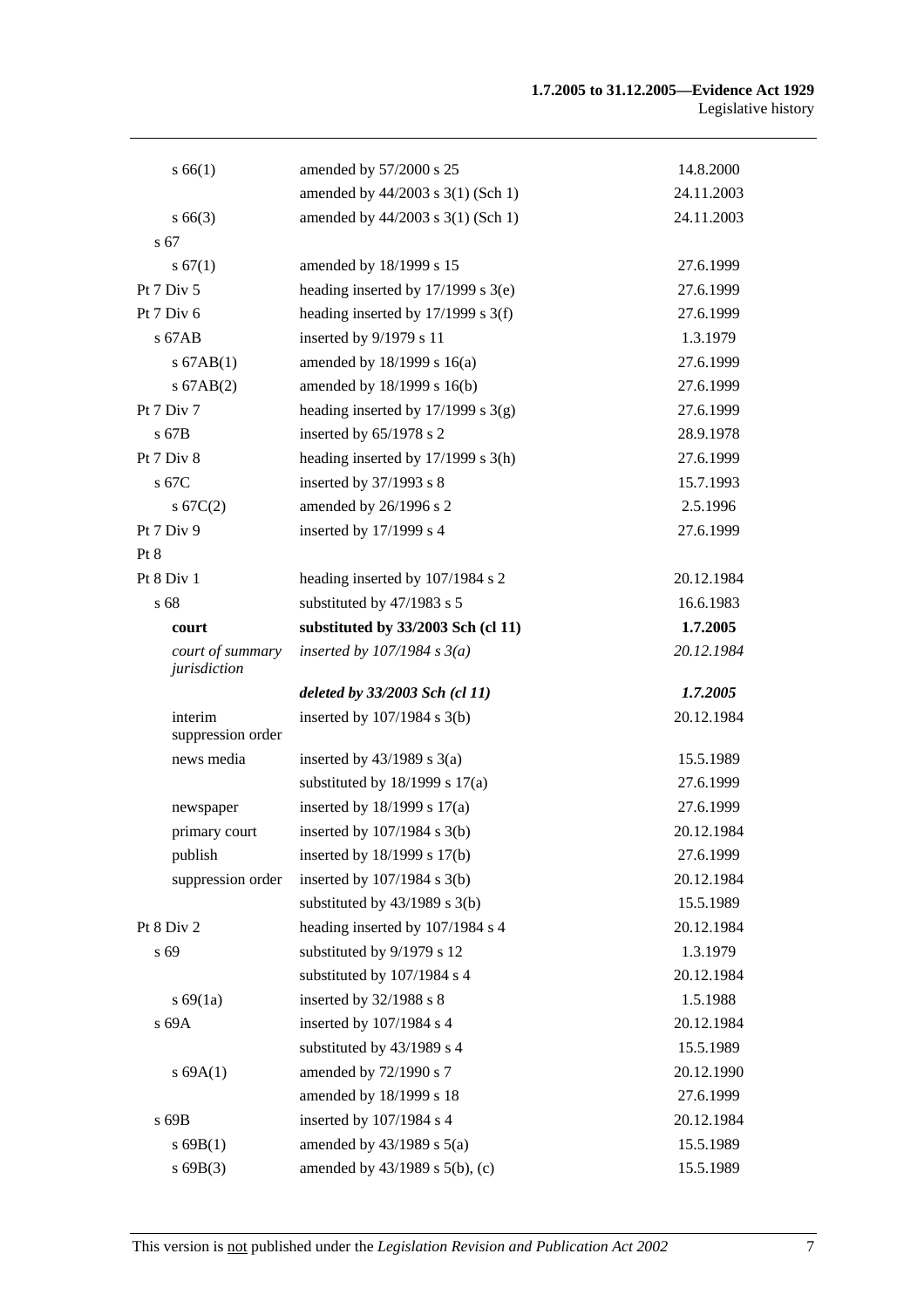#### **Evidence Act 1929—1.7.2005 to 31.12.2005**  Legislative history

| s 70          | substituted by 107/1984 s 4                     | 20.12.1984 |
|---------------|-------------------------------------------------|------------|
| $s \, 70(3)$  | deleted by 33/2003 Sch (cl 12)                  | 1.7.2005   |
| s 71          | amended by 9/1979 s 13                          | 1.3.1979   |
|               | amended by 40/1982 s 11                         | 6.5.1982   |
|               | substituted by 107/1984 s 4                     | 20.12.1984 |
| Pt 8 Div 3    | heading inserted by 107/1984 s 5                | 20.12.1984 |
| s 71A         | inserted by 84/1976 s 4                         | 9.12.1976  |
| s 71A(1)      | amended by 40/1982 s 12                         | 6.5.1982   |
|               | amended by 37/1993 s 9                          | 15.7.1993  |
|               | amended by $59/1997$ s $6(a)$                   | 14.9.1997  |
|               | amended by 18/1999 s 19(a)                      | 27.6.1999  |
| s 71A(2)      | amended by 40/1982 s 12                         | 6.5.1982   |
|               | amended by 18/1999 s 19(b)                      | 27.6.1999  |
| $s$ 71A(3)    | amended by 40/1982 s 12                         | 6.5.1982   |
|               | deleted by $107/1984 s 6(a)$                    | 20.12.1984 |
| s $71A(4)$    | amended by 40/1982 s 12                         | 6.5.1982   |
|               | amended by 32/1988 s 9                          | 1.5.1988   |
|               | amended by 18/1999 s 19(c)                      | 27.6.1999  |
| s 71A(5)      |                                                 |            |
| acquittal     | deleted by $107/1984 s 6(b)$                    | 20.12.1984 |
| newspaper     | deleted by $18/1999 s 19(d)$                    | 27.6.1999  |
| relevant date | substituted by $59/1997$ s $6(b)$               | 14.9.1997  |
| Pt 8 Div 4    | heading inserted by 107/1984 s 7                | 20.12.1984 |
| s 71B         | inserted by 107/1984 s 7                        | 20.12.1984 |
| s 71B(1)      | amended by 18/1999 s 20(a)                      | 27.6.1999  |
| $s$ 71B(3)    | amended by 18/1999 s 20(b)                      | 27.6.1999  |
| s 71C         | inserted by 37/1993 s 10                        | 15.7.1993  |
| $s \, 71C(1)$ | amended by 18/1999 s 21(a)                      | 27.6.1999  |
| s $71C(2)$    | substituted by $18/1999$ s $21(b)$              | 27.6.1999  |
| Pt 8 Div 5    | amended by 107/1984 s 8                         | 20.12.1984 |
|               | deleted by $44/2003$ s $3(1)$ (Sch 1)           | 24.11.2003 |
| Pt 9          | inserted by 72/1990 s 8                         | 20.12.1990 |
| Sch 1         | heading substituted by 44/2003 s 3(1) (Sch 1)   | 24.11.2003 |
| Sch 4         | heading substituted by $44/2003$ s 3(1) (Sch 1) | 24.11.2003 |
| Sch 3         | deleted by 55/1983 s 5                          | 1.8.1983   |

# **Transitional etc provisions associated with Act or amendments**

## *Evidence (Settlement Negotiations) Amendment Act 1996*

## **3—Application of amendment**

The amendment made by this Act applies to proceedings commenced before or after the commencement of this Act, but does not affect any order made before the commencement of this Act.